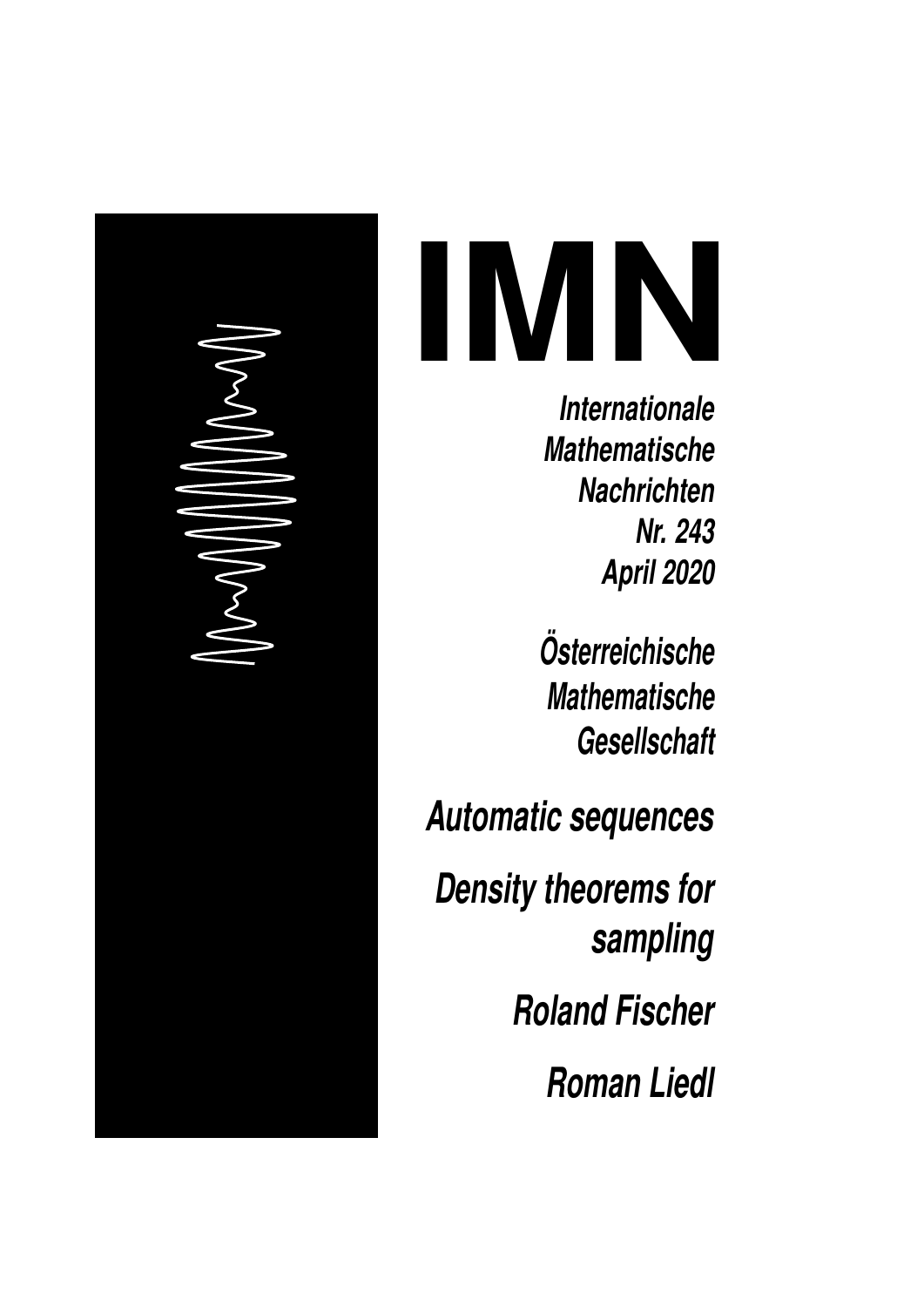# Internationale Mathematische Nachrichten International Mathematical News Nouvelles Mathématiques Internationales

Die IMN wurden 1947 von R. Inzinger als "Nachrichten der Mathematischen Gesellschaft in Wien" gegründet. 1952 wurde die Zeitschrift in "Internationale Mathematische Nachrichten" umbenannt und war bis 1971 offizielles Publikationsorgan der "Internationalen Mathematischen Union".

Von 1953 bis 1977 betreute W. Wunderlich, der bereits seit der Gründung als Redakteur mitwirkte, als Herausgeber die IMN. Die weiteren Herausgeber waren H. Vogler (1978–79), U. Dieter (1980– 81, 1984–85), L. Reich (1982–83), P. Flor (1986–99), M. Drmota (2000–2007) und J. Wallner (2008–2017).

#### Herausgeber:

Österreichische Mathematische Gesellschaft, Wiedner Hauptstraße 8–10/104, A-1040 Wien. email *imn@oemg.ac.at*, *http://www.oemg.ac.at/*

#### Redaktion:

*C. Fuchs* (Univ. Salzburg, Herausgeber) *H. Humenberger* (Univ. Wien) *R. Tichy* (TU Graz) *J. Wallner* (TU Graz)

#### Bezug:

Die IMN erscheinen dreimal jährlich und werden von den Mitgliedern der Österreichischen Mathematischen Gesellschaft bezogen.

Jahresbeitrag:  $\in$  35,-

Bankverbindung:

IBAN AT83-1200-0229-1038-9200 bei der Bank Austria-Creditanstalt (BIC-Code BKAUATWW).

Eigentümer, Herausgeber und Verleger: Österr. Math. Gesellschaft. Satz: Österr. Math. Gesellschaft. Druck: Weinitzendruck, 8044 Weinitzen.

 c 2020 Österreichische Mathematische Gesellschaft, Wien. ISSN 0020-7926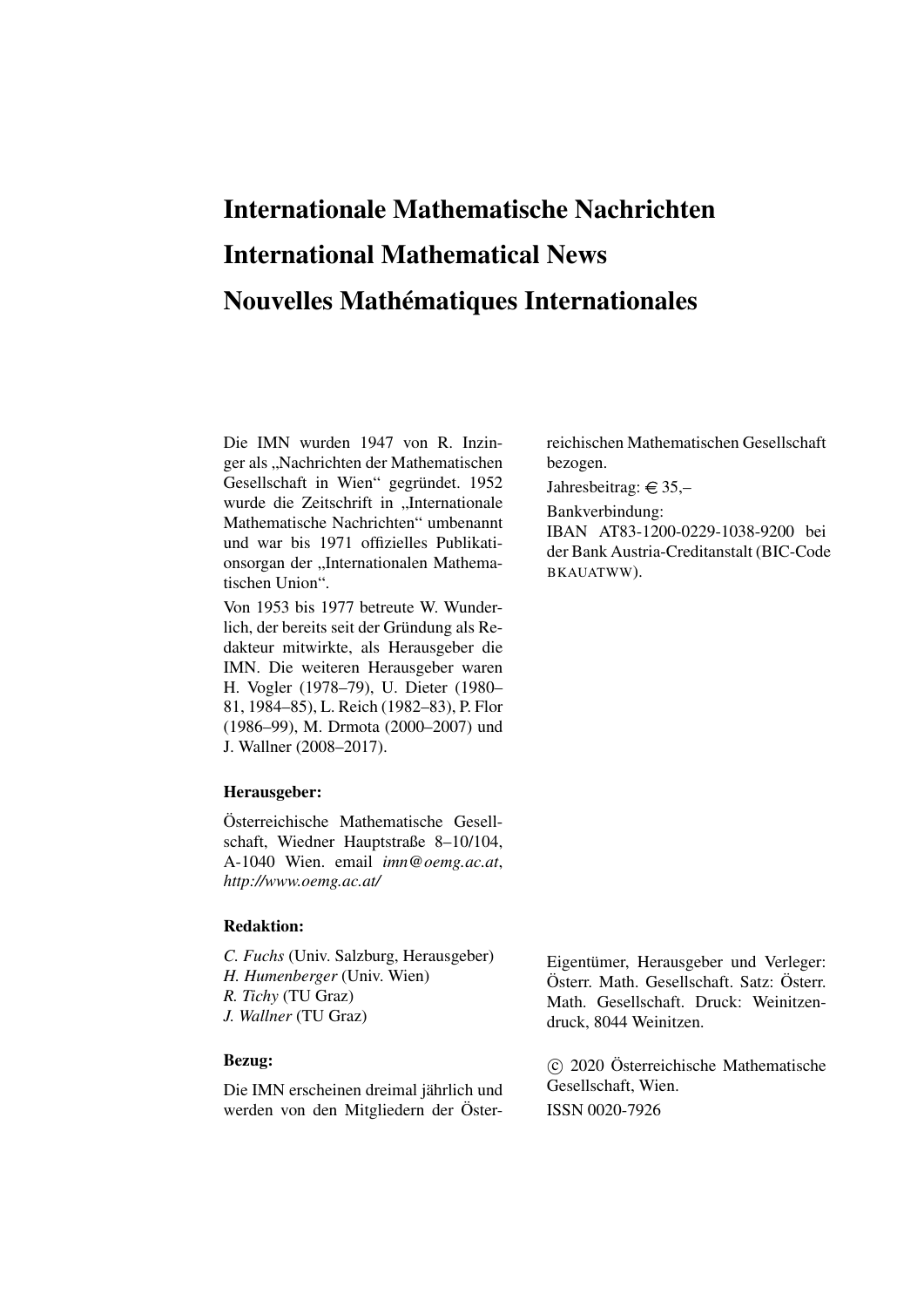# Internationale Mathematische Nachrichten

# International Mathematical News Nouvelles Mathématiques Internationales

Nr. 243 (74. Jahrgang) April 2020

# Inhalt

| Clemens Müllner: Automatic sequences: Between determinism and ran- |  |
|--------------------------------------------------------------------|--|
|                                                                    |  |
| José Luis Romero: Density theorems for sampling 21                 |  |
| Willi Dörfler: Roland Fischer 1945–2019 43                         |  |
|                                                                    |  |
|                                                                    |  |
| Nachrichten der Österreichischen Mathematischen Gesellschaft 60    |  |
|                                                                    |  |
|                                                                    |  |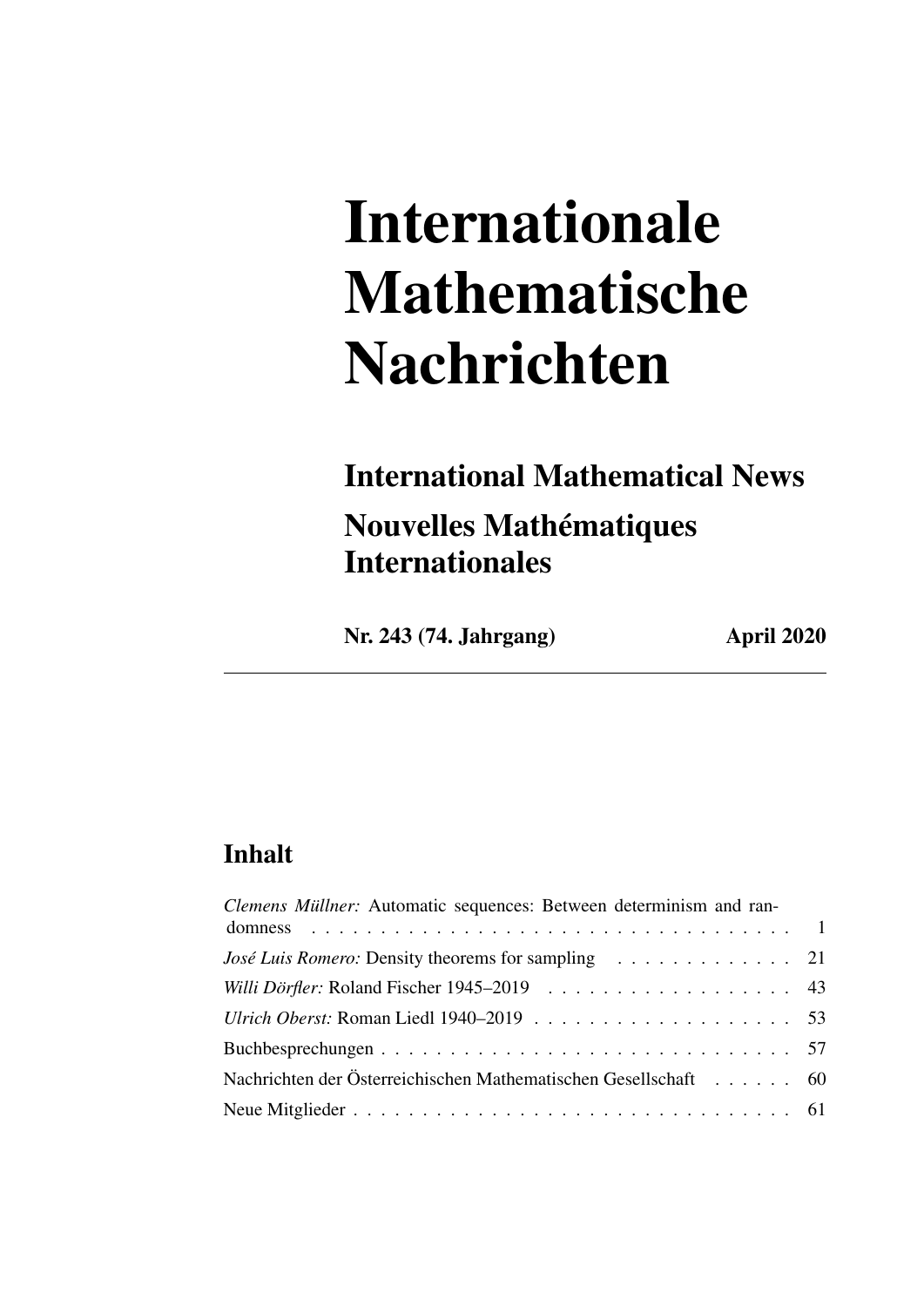Die Titelseite zeigt den Graphen der Funktion  $f(x) = \sin(9x) + \sin(10x)$  im Intervall [−5,5] geplottet mit Wolfram MATHEMATICA 12. Bekanntermaßen werden solche Kurven verwendet, um Wellen mathematisch zu beschreiben. 2020 ist das "International Year of Sound", eine globale Initiative, um die Bedeutung des Schalls zu betonen. Mehr Informationen zu dieser Initiative findet man unter https://sound2020.org. Als Beispiel für mathematische Aspekte der Schallforschung sei an dieser Stelle auf den START-Preisträger von 2011 und jetzigen Direktor des Instituts für Schallforschung der Österreichischen Akademie der Wissenschaften, Doz. Dr. Peter Balazs, verwiesen, der Zeit-Frequenz-Analyse, Gabor-Analysen, Numerik, Frame-Theorie, Signalverarbeitung, Akustik und Psychoakustik zu seinen Forschungsinteressen zählt, sowie auf den START-Preisträger von 2019, José Luis Romero von der Universität Wien, der zu den Themen Zeit-Frequenz-Analyse, Zufälligkeit und Abtastung forscht.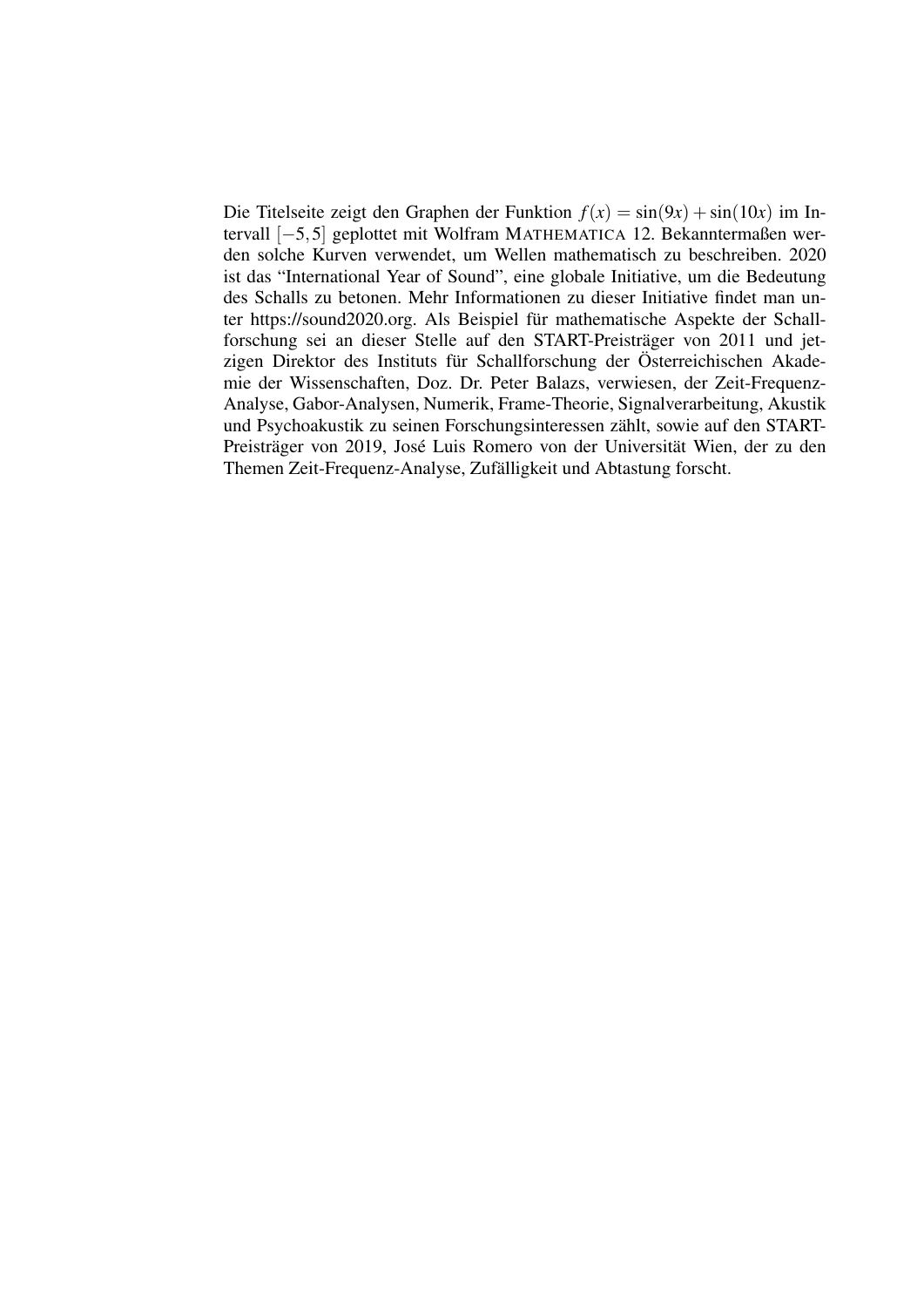# Automatic sequences: Between determinism and randomness

## Clemens Müllner

TU Wien

*We present in this article an overview about results concerning automatic sequences, focusing on recent results about subsequences along primes, squares* and  $\lfloor n^c \rfloor$ . Depending on the automatic sequence, the behaviour can vary drasti*cally along these subsequences, and quite different methods apply. We will revisit the most influential results and techniques and, finally, discuss how to combine these different approaches.*

# 1 Introduction and Motivation

Automatic sequences are sequences  $(a(n))_{n>0}$  on a finite alphabet that are the output of a finite automaton (where the input is the sequence of *k*-adic digits of *n*). These kind of sequences have got a lot of attention during the last 15 or 20 years (see for example the book by Allouche and Shallit [1] for a very nice and extensive survey). In particular there are very close relations to dynamical systems, to digital expansions and also to number theory. Some of the most prominent examples of automatic sequences are the Thue-Morse sequence  $t(n)$ , the Rudin-Shapiro sequence  $r(n)$  and the regular paper-folding sequence  $p(n)$ .<sup>1</sup> We present the first few elements below (we write  $\overline{1}$  instead of  $-1$ ).

 $(t(n))_{n\geq 0} = 0, 1, 1, 0, 1, 0, 0, 1, 1, 0, 0, 1, 0, 1, 1, 0, 0, 1, 0, 0, 1, 1, 0, 0, 1, 1, 0, ...$  $(r(n))_{n\geq 0} = 1, 1, 1, \overline{1}, 1, 1, \overline{1}, 1, 1, 1, 1, \overline{1}, \overline{1}, \overline{1}, 1, \overline{1}, 1, 1, 1, \overline{1}, 1, 1, \overline{1}, 1, \overline{1}, \overline{1}, \overline{1}, 1, \ldots$ 

ISSN 0020-7926 (c) 2020 Österr. Math. Gesellschaft

<sup>&</sup>lt;sup>1</sup>The Thue-Morse sequence can be defined by  $t(n) = s_2(n)$  mod 2, where  $s_2(n)$  denotes the number of 1's in the binary expansion of *n*, the Rudin-Shapiro sequence by  $r(n) = (-1)^{B_{11}(n)}$ , where  $B_{11}(n)$  denotes the number of consecutive 11-blocks in the binary expansion of *n* and the regular paperfolding sequence by  $p((4m+1)2^k) = 1, p((4m+3)2^k) = 0.$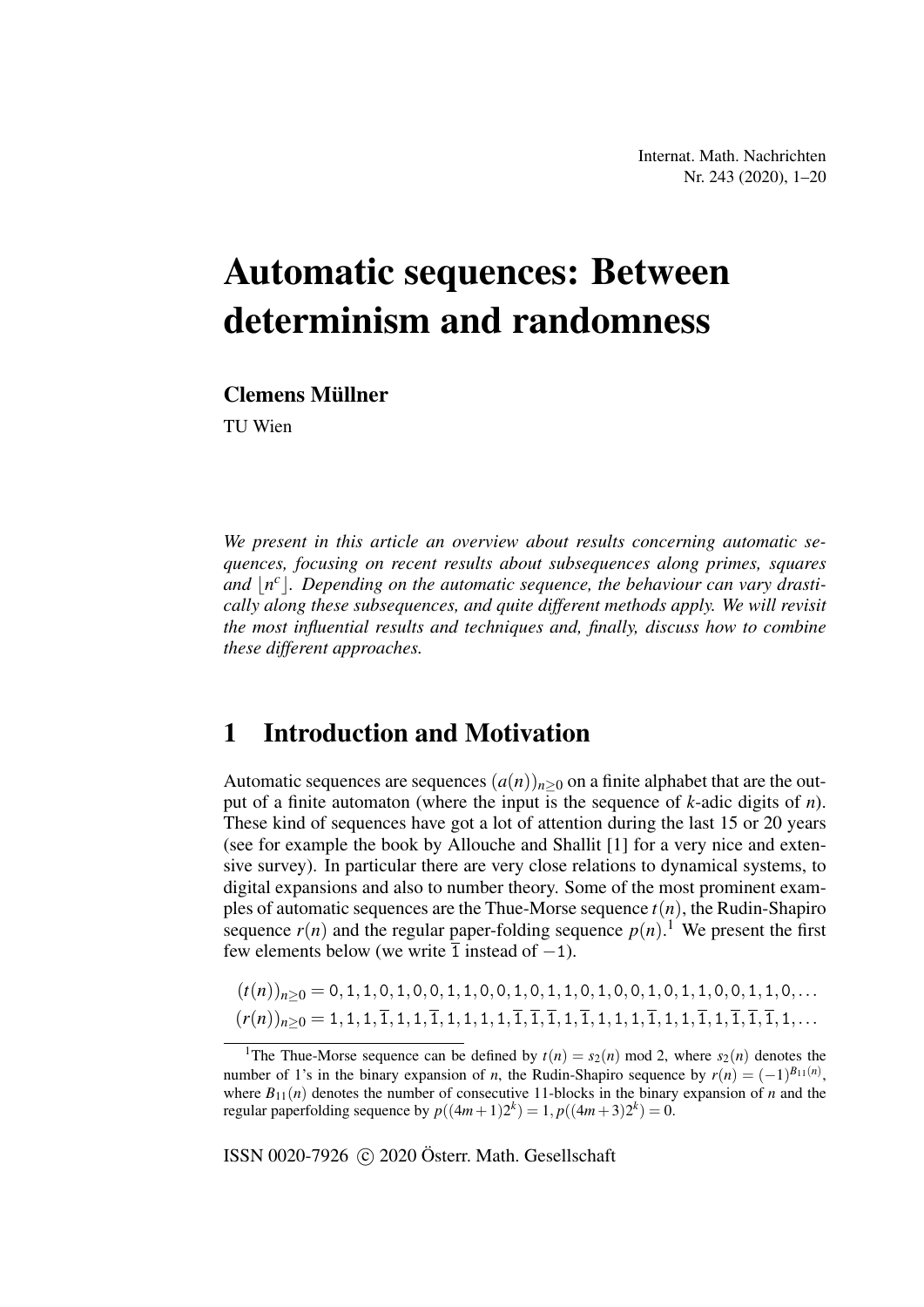$(p(n))_{n>0} = 1, 1, 0, 1, 1, 0, 0, 1, 1, 1, 0, 0, 1, 0, 0, 1, 1, 1, 0, 1, 1, 0, 0, 0, \ldots$ 

We note that automatic sequences are far from being "random-like", however, the situation can change drastically when we start to consider subsequences. We mainly focus in this article on the subsequence along primes, squares and  $\lfloor n^c \rfloor$ , where  $1 < c < 2$ . The first two mentioned automatic sequences exhibit (pseudo-) random properties along these subsequences, while the last one does not.

Thus, we experience very different behaviors within the class of automatic sequences which also require very different methods to show the corresponding results.

In Section 2, we properly define automatic sequences and present classical properties of automatic sequences, which strongly imply deterministic behavior. In Section 3 we present recent results about the Thue-Morse sequence along squares, primes and  $\lfloor n^c \rfloor$ . We focus in particular on a method developed by Mauduit and Rivat which proved itself useful in this context. Here we encounter the first pseudorandom behavior of automatic sequences along (arithmetically easy) subsequences. It turns out that this method can be extended to deal with a whole class of automatic sequences, namely invertible automatic sequences. These are introduced and discussed in Section 4. In Section 5 we study a very different class of automatic sequences, so called synchronizing automatic sequences. They show a very different behavior and are usually much easier to deal with. In particular, we present a proof that any synchronizing automatic sequence along squares is deterministic.

In the final Section 6 we highlight a result that allows us to write a general primitive automatic sequence as a combination of a synchronizing automatic sequence and an automatic sequence that shares many properties of invertible automatic sequences. This description is very helpful and has been exploited in numerous articles. It allows us in particular to use a combination of the methods developed by Mauduit and Rivat and methods for synchronizing automatic sequences to study general automatic sequences. Thus, we are able to show a prime number theorem for any primitive automatic sequence and resolve Sarnak's conjecture for general automatic sequences.

## 1.1 Notation

In this paper we let  $\mathbb N$  denote the set of positive integers, by  $\mathbb U$  the set of complex numbers of modulus 1 and we use the abbreviation  $e(x) = \exp(2\pi ix)$  for any real number  $x$ . For two functions,  $f$  and  $g$ , that take only strictly positive real values such that  $f/g$  is bounded, we write  $f = O(g)$  or  $f \ll g$ . Furthermore, if  $\lim_{x\to\infty} f(x)/g(x) = 0$ , we write  $f = o(g)$ . Finally, we let  $|x|$  denote the floor function.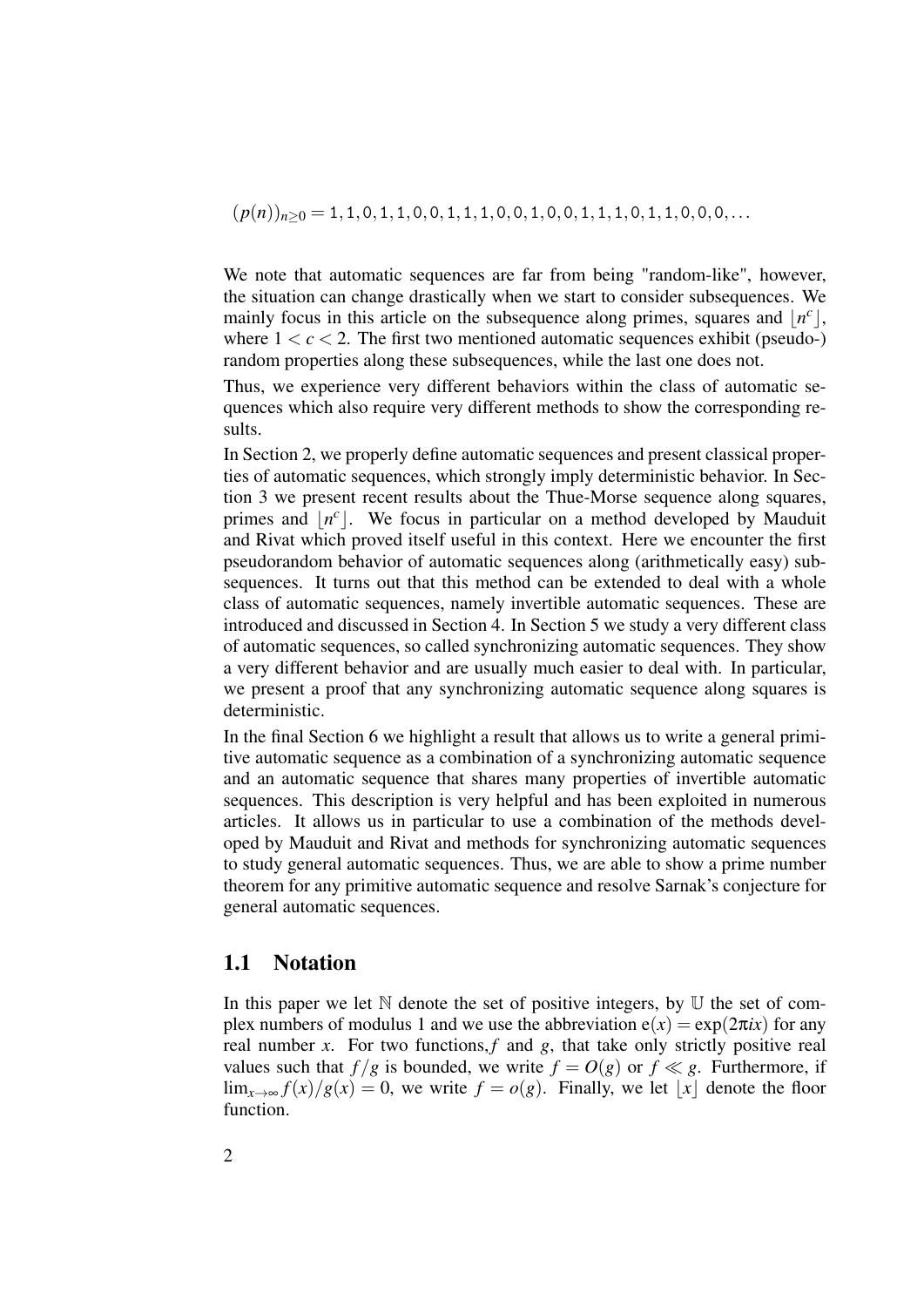# 2 (Deterministic) Properties of automatic sequences

We present in this section the relevant definitions and properties related to automata which can also be found in [1].

**Definition 1.** A deterministic finite automaton, or DFA, is a quadruple  $A =$ (*Q*,Σ,δ,*q*0)*, where Q is a finite set of states,* Σ *is the finite input alphabet,*  $\delta$  :  $Q \times \Sigma \rightarrow Q$  is the transition function and  $q_0 \in Q$  is the initial state.

We extend  $\delta$  to a function  $\delta: Q \times \Sigma^* \to Q$ , in a natural way, by

$$
\delta(q, ab) = \delta(\delta(q, a), b)
$$

for all  $a, b \in \Sigma^*$ . By definition  $\delta(q, \mathbf{w})$  consists of  $|\mathbf{w}|$  "steps" for every  $\mathbf{w} \in \Sigma^*$ . We call an automaton *primitive*, if there exists  $\ell \in \mathbb{N}$  such that for any  $q_1, q_2 \in Q$ there exists  $\mathbf{w} \in \Sigma^{\ell}$  such that  $\delta(q_1, \mathbf{w}) = q_2$ .

We usually work with  $\mathbf{w} \in \Sigma^* = \{0, \ldots, k-1\}^*$ , where we let  $\Sigma^*$  denote the set of all (finite) words over the alphabet  $\Sigma$ . We can view w as the digital representation of a natural number *n* in base *k*. We define for  $\mathbf{w} = (w_0, \dots, w_r)$  the corresponding natural number  $[w]_k := \sum_{i=0}^r k^{r-i} w_i$  (i.e., we assume that the first digit is the most significant). We denote for a natural number  $n$  the corresponding digit representation in base *k* (without leading zeros) by  $(n)_k$ . Moreover, we denote for any word  $\mathbf{w} = (w_0, \dots, w_r)$  the reverse word with  $\mathbf{w}^{rev} := (w_r, \dots, w_0)$ .

**Example 1.** *We find*  $(37)_2 = (1,0,0,1,0,1)$  *and*  $[(1,0,1,1,0)]_2 = 22$ .

As already mentioned, we always read words from left to right i.e., for digital representations of numbers we start with the most significant digit.

**Definition 2.** *A DFAO A* =  $(Q, \Sigma, \delta, q_0, \Delta, \tau)$  *is a DFA with an additional output function*  $\tau$  :  $Q \rightarrow \Delta$ *.* 

**Definition 3.** We say that a sequence  $\mathbf{a} = (a_n)_{n \in \mathbb{N}}$  is a k-automatic sequence, if *and only if there exists a DFAO A* =  $(Q, \Sigma = \{0, \ldots, k-1\}, \delta, q_0, \Delta, \tau)$  *such that*  $a_n = \tau(\delta(q_0, (n)_k)).$ 

We often use transition diagrams to visualize DFAO.

Example 2. *The Thue-Morse sequence is produced by the following automaton,*

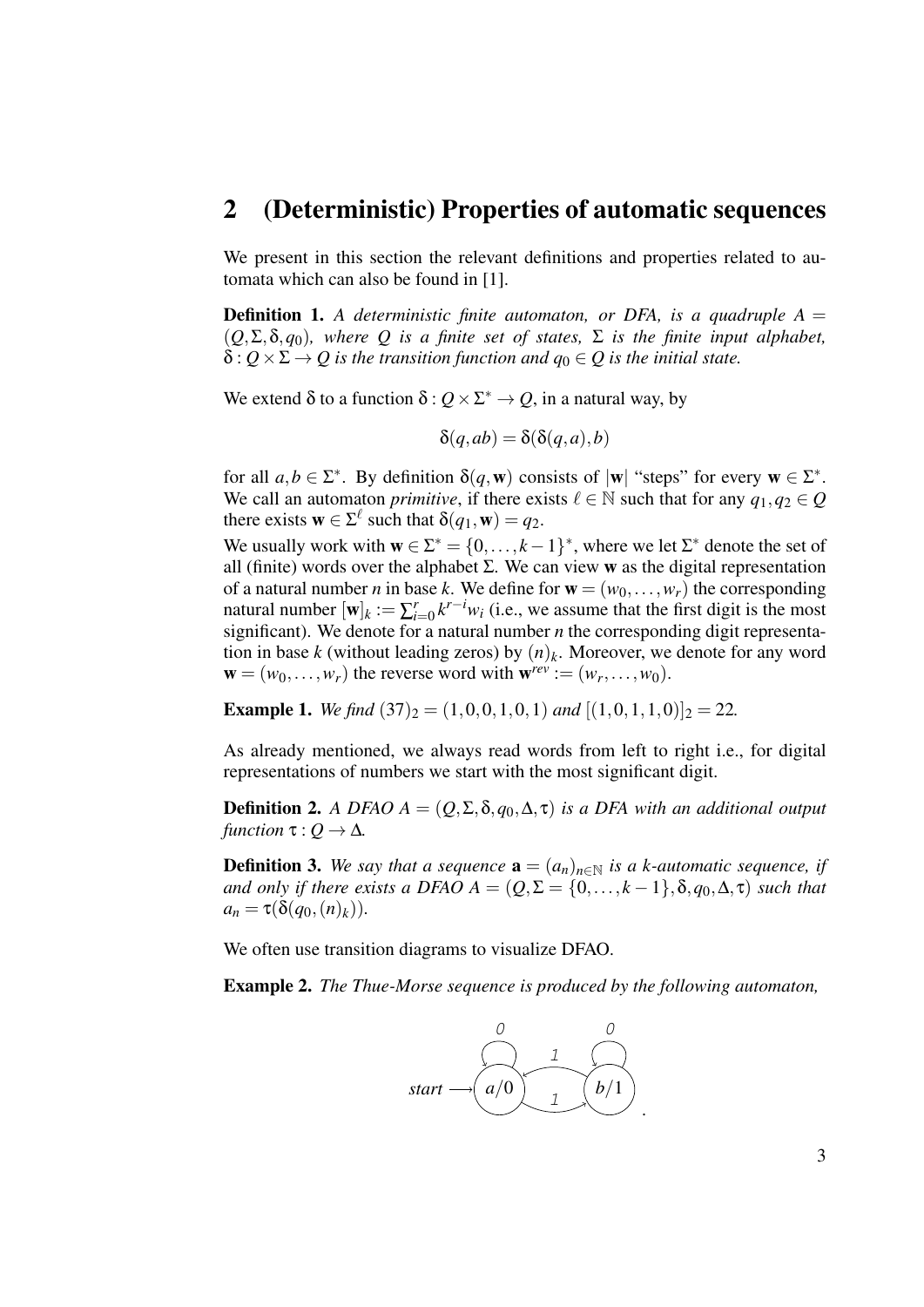*The set of states is* {*a*,*b*}*, the initial state is a and the transition function is given by the labeled arrows. The output function maps a to* 0 *and b to* 1*.*

One way to measure the complexity of a sequence  $a(n)$  that takes only values in a finite set  $A$  is in terms of the subword-complexity, that is, the number of different subwords of length  $\ell$ ;

$$
p_{\ell}(a) := #\{(a_n,\ldots,a_{n+\ell-1}) : n \in \mathbb{N}\}.
$$

A random sequence over the alphabet  $\mathcal A$  has subword complexity  $\#\mathcal A^\ell$  with probability 1. Actually, one can even show that every subword occurs with the "correct" frequency, i.e. for every  $(b_0, \ldots, b_{\ell-1}) \in \mathcal{A}^{\ell}$  we have with probability 1,

$$
\lim_{N \to \infty} \frac{\#\{1 \le n \le N : (a_n, \dots, a_{n+\ell-1})}{N} = (b_0, \dots, b_{\ell-1})\} = \frac{1}{\#\mathcal{A}^{\ell}}.
$$
 (1)

Any sequence that fulfills (1) is called *normal* and constitutes one extreme behavior for the occurrences of subwords. The other extreme would be that only few words occur at all. We call a sequence *deterministic*, if the subword-complexity only grows sub-exponentially, i.e.  $p_{\ell}(a) = #{\cal A}^{o(\ell)}$ . These are the phenomena we will discuss in this article: being deterministic on the one side and being normal on the other.

It is a classical result that the subword complexity of automatic sequences is at most linear in  $\ell$  (which is the lowest possible growth order, if we exclude eventually periodic sequences, which have bounded subword complexity) [1, Theorem 10.3.1]. Thus, all automatic sequences are deterministic and one needs to pass to subsequences to find random phenomena/normality.

Moreover, we note that primitive automatic sequences are *uniformly recurrent*, i.e. every subword that appears, appears with bounded gaps. This is a very restrictive property which already prohibits the subword complexity from being maximal. Furthermore, the density of every subword of a primitive automatic sequence that appears at least once exists and is positive, i.e. let  $(b_0, \ldots, b_{\ell-1})$  be a subword of  $(a(n))_{n>0}$ , then

$$
\lim_{N \to \infty} \frac{\#\{0 \le n < N : a(n) = b_0, \dots, a(n + \ell - 1) = b_{\ell - 1}\}}{N}
$$

exists and is positive.

Finally we discuss an interesting closure property of (primitive) automatic sequences. If  $(a(n))_{n>0}$  is a (primitive) automatic sequence, then for any  $m, d \in \mathbb{N}$ ,  $(a(mn+d))_{n>0}$  is also a (primitive) automatic sequence. This shows immediately that the properties discussed above still hold, when we consider subsequences of (primitive) automatic sequences along arithmetic progressions. Thus, we switch to sparser subsequences and we first focus on one special automatic sequence,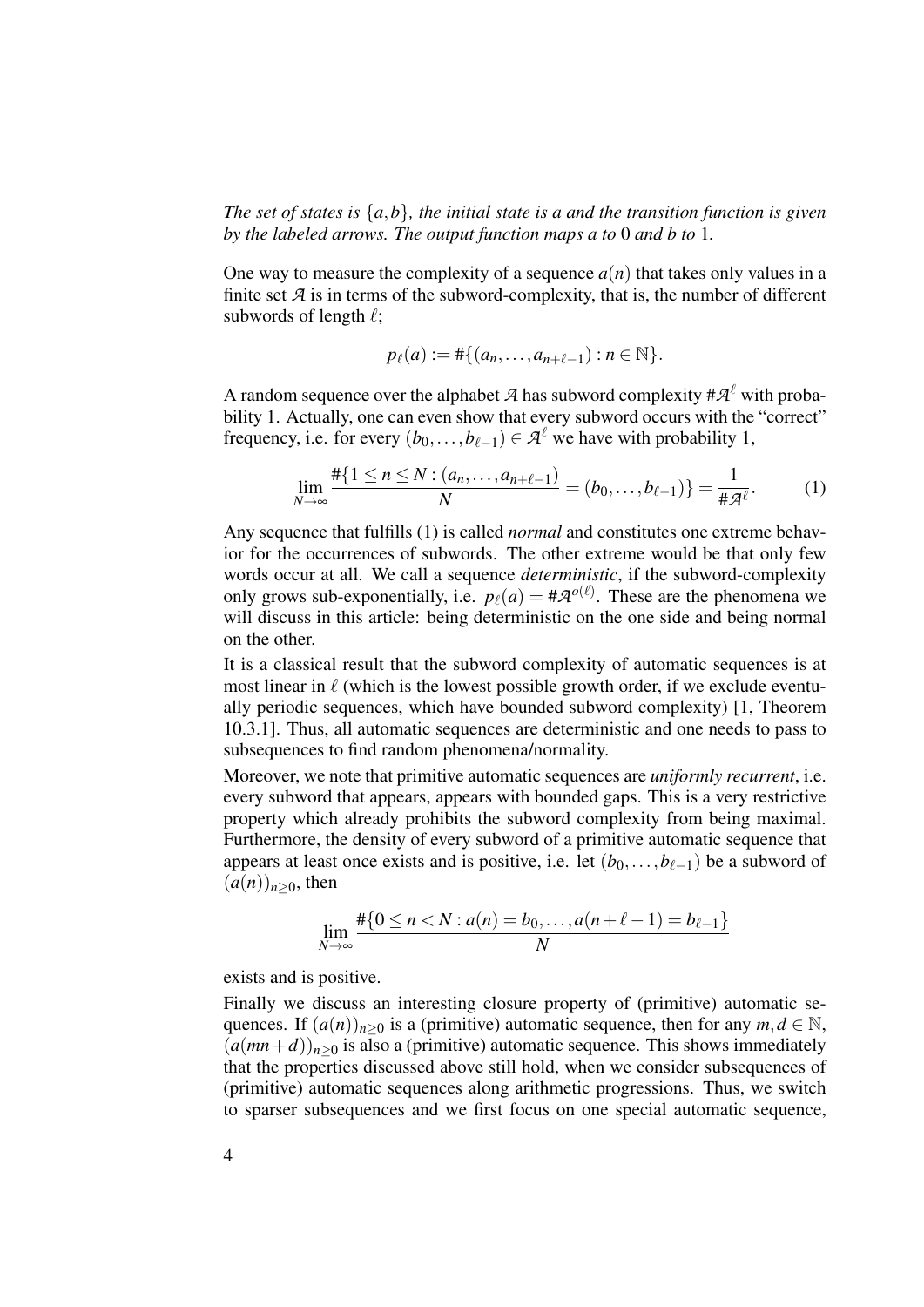namely the Thue-Morse sequence. This specific sequence is a very good starting point as it already features most of the random properties known for automatic sequences and is much easier to work with compared to general automatic sequences.

Deterministic sequences have been intensively studied within the last few years in relation to the Sarnak conjecture [28] that says that deterministic sequences  $d(n)$ are asymptotically orthogonal to the Möbius function  $\mu(n)$ :<sup>2</sup>

$$
\sum_{n \le x} d(n)\mu(n) = o(x) \qquad (x \to \infty).
$$
 (2)

This conjecture is in general open. There is, however, big progress on the logarithmic version of the Sarnak conjecture by Frantzikinakis and Host [12] which is highly related to breakthrough results by Tao [31] and Tao and Teräväinen [32]. For a relatively recent survey on the Sarnak conjecture see [11]. The Sarnak conjecture is closely related to the asymptotic properties of

$$
\sum_{n \le x} d(n) \Lambda(n), \tag{3}
$$

where  $\Lambda(n)$  denotes the von Mangoldt  $\Lambda$ -function<sup>3</sup> and asymptotic results for (3) can often be used to study the subsequence of  $(d(n))_{n>0}$  along primes.

# 3 Results for the Thue-Morse sequence

The Thue-Morse sequence  $(t(n))_{n>0}$  is defined as  $t(n) = (s_2(n) \mod 2)$ , where  $s_2(n)$  denotes the sum of digits of *n* in base 2; that is, one looks at the binary expansion of *n*. Then  $t(n) = 0$ , if there is an even number of 1's, and  $t(n) = 1$ , if there is an odd number of 1's,

$$
s_2(n)=\sum_{j\geq 0}\varepsilon_j(n).
$$

The Thue-Morse sequence was first introduced by Alex Thue as an example of a sequence that is *cube-free* [33]. This means that no subword appears consecutively three times. It was later independently rediscovered by Harold Marston Morse as an example of a non-periodic sequence that is uniformly recurrent [22]. In 1968 Gelfond gave a general result about the distribution of the sum of digits in base  $k$  – which we denote by  $s_k(n)$  – in residue classes along linear subsequences. As  $(s_k(n) \mod m)_{n>0}$  is an automatic sequence, this constitutes one of the first examples, where subsequences of automatic sequences have been studied.

 $2\mu(n) = (-1)^k$ , where *k* denotes the number of distinct prime factors of *n*, if *n* is squarefree, and  $\mu(n) = 0$ , otherwise.

 $3\Lambda(n) = \log p$  for prime powers  $n = p^k$  and  $\Lambda(n) = 0$  else.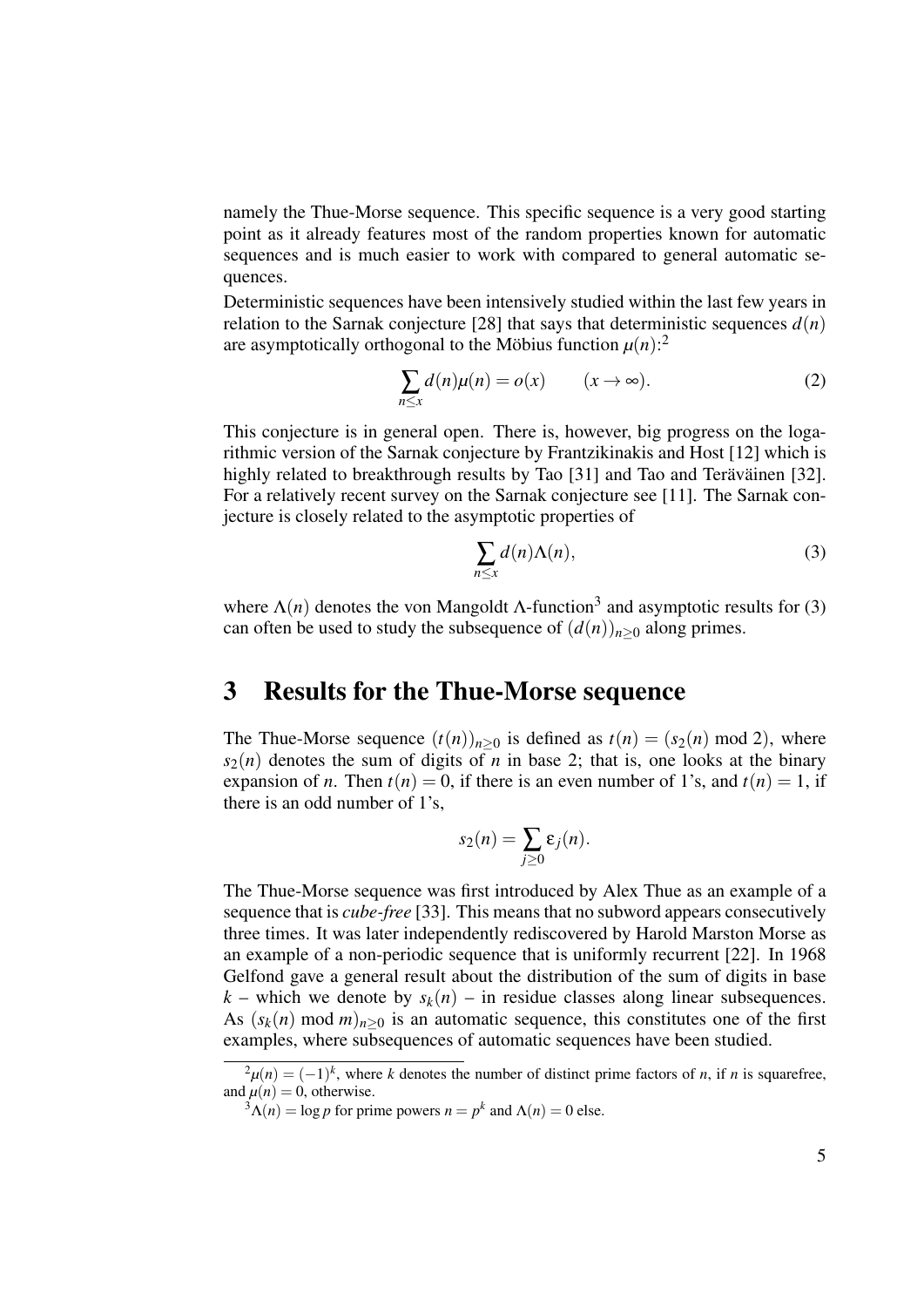**Theorem 1.** Let  $k, m > 1$  and  $r, l, a$  be integers and  $(m, k - 1) = 1$ , then we have

$$
\#\{1 \le n \le N : n \equiv l \mod r, s_k(n) \equiv a \mod m\} = \frac{N}{mr} + O(N^{\lambda}),
$$

where  $\lambda < 1$  is a positive constant depending only on *k* and *m*.

**Remark 1.** *The condition*  $(m, k - 1) = 1$  *is very natural in this context, as* 

 $s_k(n) \equiv n \mod k - 1$ 

*holds for all n* > 0*, which imposes restrictions when*  $(k-1,m) > 1$ *.* 

## 3.1 Gelfond Problems

In his paper Gelfond also stated three open problems about the distribution of the sum of digits in residue classes along subsequences. These problems are nowadays known as Gelfond Problems (see [21] by Morgenbesser for more details about the Gelfond Problems):

1. If  $k_1, k_2 \geq 2$  are co-prime integers and  $gcd(k_1 - 1, m_1) = gcd(k_2 - 1, m_2) = 1$ , then

$$
|\{n < N : s_{k_1}(n) \equiv \ell_1 \text{ mod } m_1, s_{k_2}(n) \equiv \ell_2 \text{ mod } m_2\}| = \frac{N}{m_1 m_2} + O(N^{\lambda})
$$

holds for all  $\ell_1, \ell_2$  and some  $\lambda < 1$ .

2. If  $k \geq 2$  and  $gcd(k-1,m) = 1$ , then

$$
|\{p < N : p \in \mathbb{P} \land s_k(p) \equiv \ell \text{ mod } m\}| = \frac{\pi(N)}{m} + O(N^{\lambda})
$$

for all  $\ell$  and some  $\lambda < 1$ . Here  $\pi(x)$  denotes the number of primes  $\lt x$ .

3. If  $k \ge 2$  and  $gcd(k-1,m) = 1$ , then for each integer polynomial  $P(x)$ 

$$
|\{n < N : \mathsf{s}_k(P(n)) \equiv \ell \bmod m\}| = \frac{N}{m} + O(N^{\lambda})
$$

for all  $\ell$  and some  $\lambda < 1$ .

In 1972, Bésineau was able to solve the first problem [2]. Kim was able to generalize this result to *k*-additive functions – i.e. functions which fulfill  $f(ak^{\ell} + b) =$  $f(a) + f(b)$  for  $a \ge 1$ ,  $\ell \ge 1$ ,  $0 \le b < k^{\ell}$  – and was also able to formulate an explicit error term [14].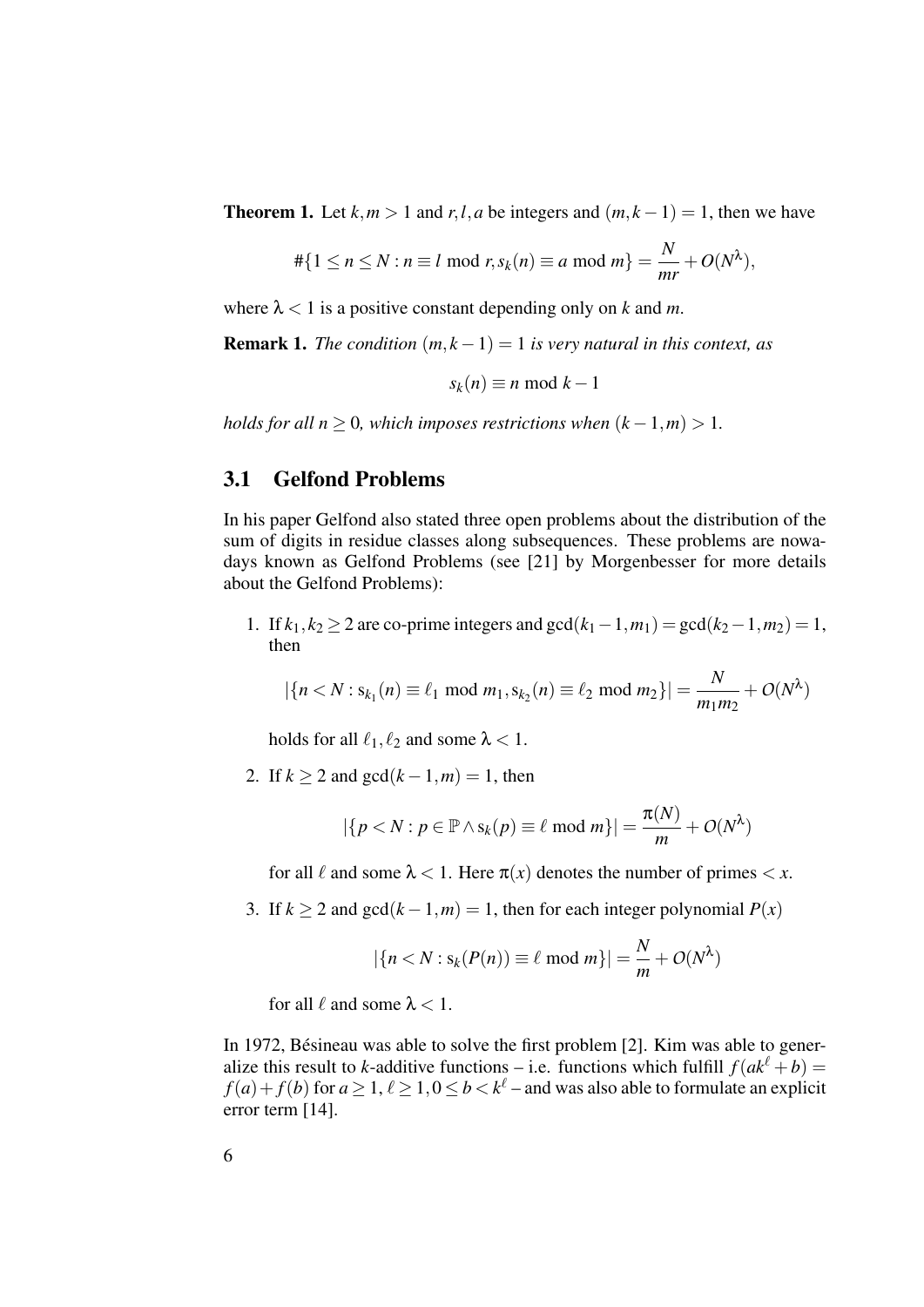However, it took more than 20 years until any progress was made in this direction, although it was not on any of the posed problems. Instead, Mauduit and Rivat studied the subsequence along the Piatetski-Shapiro sequences, i.e.  $\lfloor n^c \rfloor$  where  $c > 1, c \notin \mathbb{Q}$ , of *k*-multiplicative functions (a *k*-multiplicative function  $f : \mathbb{N} \to$  ${z \in \mathbb{C} : |z| = 1}$  satisfies  $f(ak^{\ell} + b) = f(ak^{\ell})f(b)$  for nonnegative integers  $a, b, \ell$ such that  $b < k^{\ell}$ ). They obtained an asymptotic equi-distribution for  $c < 4/3$ . As the sequence  $((-1)^{s_2(n)})$ *n*≥0 <sup>4</sup> is 2-multiplicative, it follows in particular that the sub-sequence of the Thue-Morse sequence indexed by  $\lfloor n^c \rfloor$  assumes each of the two values 0, 1 with asymptotic frequency  $\frac{1}{2}$ , as long as  $1 < c < 4/3$  [16].

It is classical to consider the subsequence along the Piatetski-Shapiro sequence of a given sequence instead of polynomial subsequences. One of the main advantages is that this subsequence is not as sparse as polynomials, especially for small values of *c*. For example, it is unknown whether there are infinitely many primes of the form  $n^2 + 1$ ; therefore, it is of interest to consider primes of the form  $\lfloor n^c \rfloor$  for  $1 < c < 2$  and prove an asymptotic formula for the number of such primes. Piatetski-Shapiro [26] proved such a formula for  $1 < c < 12/11$ , and the currently best known bound is  $1 < c < 2817/2426$  due to Rivat and Sargos [27].

Thereafter, it still took additional 15 years until the second and third problem were solved or came close to a solution. The second problem was finally solved by Mauduit and Rivat in 2010 [19]. In 2009, the third problem was solved for quadratic polynomials by Mauduit and Rivat [18]. Additionally, there is a solution by Drmota, Mauduit and Rivat [7] for *k* being a prime number that is sufficiently large with respect to the degree of  $P(x)$ . The treatment of exponential sums with Fourier-theoretic methods that has been developed by Mauduit and Rivat was a breakthrough in this field and opened the door for many similar results.

## 3.2 The method of Mauduit and Rivat

In this section we focus a bit more on the details involved in the aforementioned results, especially the ones by Mauduit and Rivat.

The starting point is usually that the following two statements are equivalent

$$
\lim_{L \to \infty} \frac{\#\{\ell \le L : b(n_{\ell}) \equiv 0 \mod 2\}}{L} = \lim_{L \to \infty} \frac{\#\{\ell \le L : b(n_{\ell}) \equiv 1 \mod 2\}}{L} = \frac{1}{2}.
$$
\n
$$
\lim_{L \to \infty} \frac{1}{L} \sum_{\ell \le L} (-1)^{b(n_{\ell})} = 0.
$$
\n(4)

Thus, to determine the distribution of the Thue-Morse sequence along a subsequence  $(n_\ell)_{\ell \in \mathbb{N}}$ , we often switch to show that the average of  $(-1)^{s_2(n_\ell)}$  tends to zero instead.

<sup>&</sup>lt;sup>4</sup>We note that  $(-1)^{s_2(n)} = 2 * t(n) - 1$ .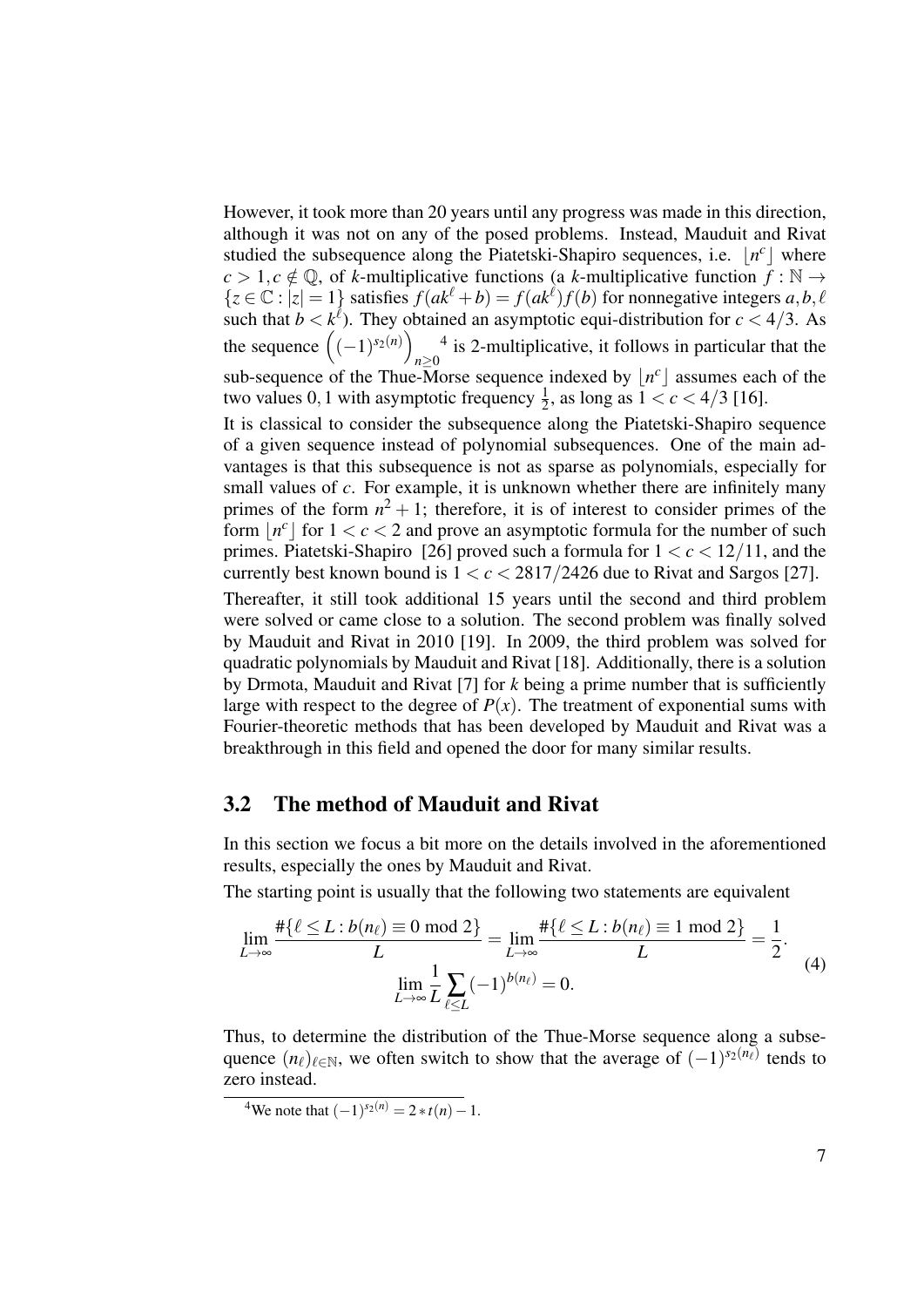In [19] Mauduit and Rivat point out a certain property (which was later called "Carry property"), which asserts roughly speaking that the contribution of high and low digits can be separated. This can be illustrated for the Thue-Morse sequence. We find in particular

$$
(-1)^{s_2(n)} = (-1)^{\sum_{j\geq 0} \varepsilon_j(n)} = (-1)^{\sum_{0\leq j\leq L} \varepsilon_j(n)} \cdot (-1)^{\sum_{j>L} \varepsilon_j(n)}.
$$

Thus, one can separate the contribution of high and low digits of *n*. Mauduit and Rivat showed how this fact can be exploited to reduce the problem to some estimates of the discrete Fourier transform of  $n \mapsto (-1)^{s_2(n)}$ . By showing strong estimates for the  $L^1$  and the  $L^{\infty}$  norm of the aforementioned Fourier transform, they were able to solve the second Gelfond Problem.

Their approach was further formalized and generalized in [20] (see also [13]), where the estimates on the  $L^1$  norm were replaced by a so called "Fourier property" (uniform *L* <sup>∞</sup>-bounds on the discrete Fourier transform). This was a very important step, as the estimates on the  $L^1$  norm were especially good for the Thue-Morse sequence, so that there was no hope to use the original method for other automatic sequences, such as the Rudin-Shapiro sequence.

# 3.3 Subsequence along primes

The starting point is, as already mentioned, (4), which means that we aim to show

$$
\lim_{N \to \infty} \frac{1}{\pi(N)} \sum_{p \le N} (-1)^{s_2(p)} = 0,
$$

where  $\pi(N)$  denote the number of prime numbers smaller or equal to *N*. This is in turn equivalent to

$$
\lim_{N \to \infty} \frac{1}{N} \sum_{n \leq N} \Lambda(n) (-1)^{s_2(n)} = 0,
$$

where  $\Lambda(n)$  denotes the von Mangoldt function.

Mauduit and Rivat proved in [19] among other results the following theorem.

**Theorem 2.** For every  $k > 2$  and all  $\alpha \in \mathbb{R}$  such that  $\alpha(k-1) \notin \mathbb{Z}$  there exists  $\sigma_k(\alpha) > 0$  such that

$$
\left|\sum_{n\leq N}\Lambda(n)e(\alpha s_k(n))\right|\leq c_{k,\alpha}N^{1-\sigma_k(\alpha)}.
$$

This shows in particular, that the Thue-Morse sequence is uniformly distributed along primes, i.e. it attains both possible values with asymptotic frequency  $\frac{1}{2}$ .<sup>5</sup>

<sup>&</sup>lt;sup>5</sup>To obtain this corollary, it suffices to only consider  $\alpha = \frac{1}{2}$ .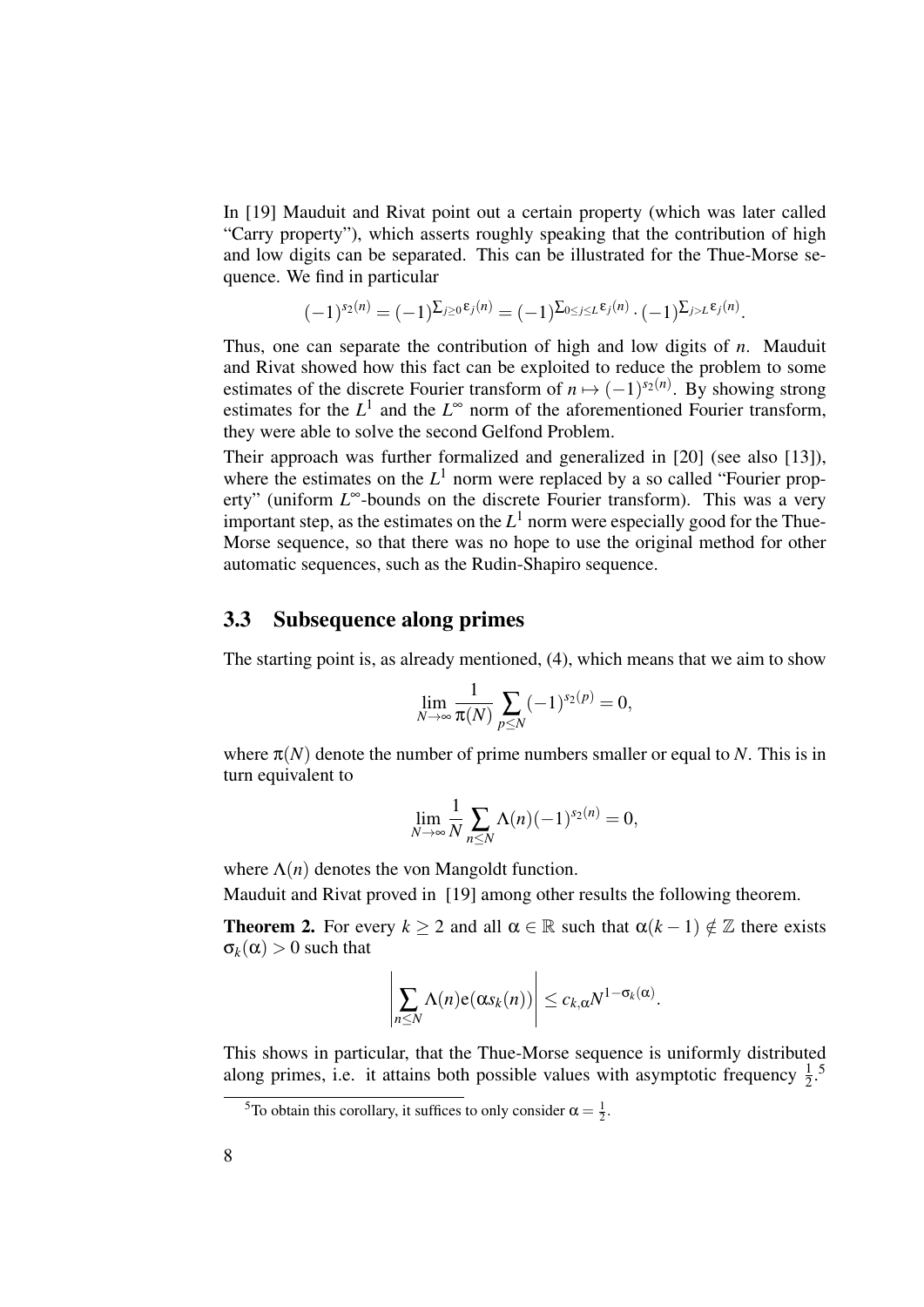As already mentioned above, Mauduit and Rivat already used among other ideas the Carry-Property and a particularly strong  $L^1$ -norm estimate for the Fourier-Transform, which is especially strong for the sum of digits function.

They later generalized and slightly altered their approach to achieve similar results under weaker assumptions, which are also fulfilled by the Rudin-Shapiro sequence in [20]. This constitutes a very important improvement. Mauduit and Rivat actually give explicit bounds that depend on the quality of the estimates for the Fourier Transform. We only present here a simplified version.

**Theorem 3.** Let  $f : \mathbb{N} \to \mathbb{U}$  be a function satisfying the Carry-Property and the Fourier-Property. Then for any  $\theta \in \mathbb{R}$  we have

$$
\left|\sum_{n\leq N}\Lambda(n)f(n)e(\theta n)\right|=o(N).
$$

Moreover, we have for any  $\theta \in \mathbb{R}$ ,

$$
\left|\sum_{n\leq N}\mu(n)f(n)e(\theta n)\right|=o(N).
$$

This result applies in particular to the Thue-Morse sequence and the Rudin-Shapiro sequence, or more precisely to  $f_1(n) = 2 \cdot t(n) - 1$ ,  $f_2(n) = r(n)$ . They were, therefore, able to settle Sarnak's Conjecture for the Thue-Morse and the Rudin-Shapiro sequence.

## 3.4 Subsequence along squares

By using similar techniques, i.e. Van-der-Corput like inequalities and using the Carry-Property as well as  $L^1$  and  $L^\infty$ -norm estimates for the Fourier-Transform of  $e(\alpha s_k(n))$ , Mauduit and Rivat were able to show the following result in [18].

**Theorem 4.** For every  $k \ge 2$  and all  $\alpha \in \mathbb{R}$  such that  $\alpha(k-1) \notin \mathbb{Z}$  there exists  $\sigma_k(\alpha) > 0$  such that

$$
\left|\sum_{n\leq N} \mathbf{e}(\alpha s_k(n^2))\right| \leq c_1(k) \left(1+\frac{\log N}{\log k}\right)^{c_2(k)} N^{1-\sigma_k(\alpha)}.
$$

In particular, this shows that the Thue-Morse sequence along squares attains both values with the same asymptotic frequency  $\frac{1}{2}$ . Recently, Mauduit and Rivat were also able to remove the need for a  $L^1$ -norm estimate. Thus, they were able to show the following theorem, where we only present a simplified version as for Theorem 3.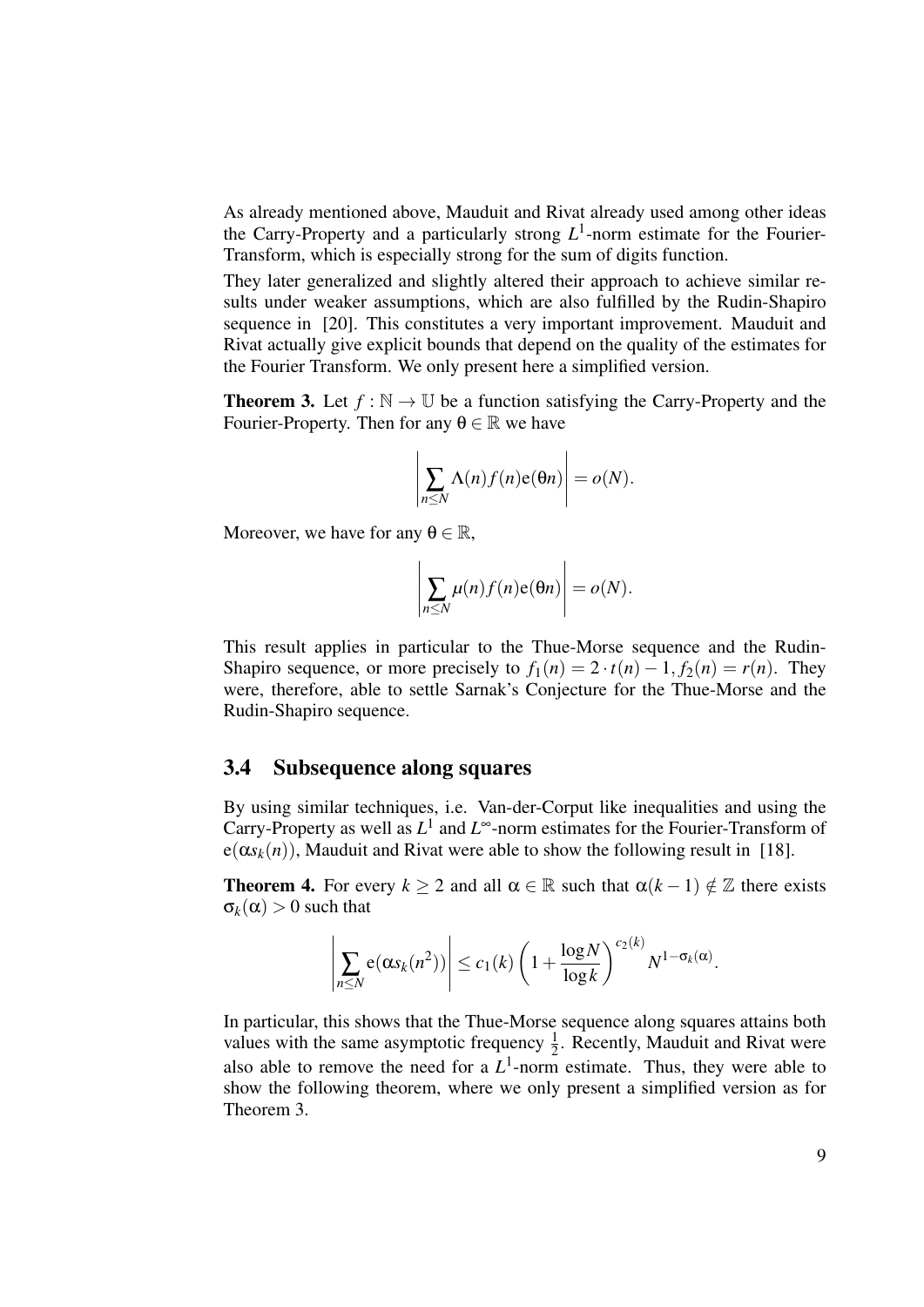**Theorem 5.** Let  $f : \mathbb{N} \to \mathbb{U}$  be a function satisfying the Carry-Property and the Fourier-Property. Then for any  $\theta \in \mathbb{R}$  we have

$$
\left|\sum_{n\leq N} f(n^2) e(\theta n)\right| = o(N).
$$

This result is also applicable to the Rudin-Shapiro sequence. Thus they were able to show that the Rudin-Shapiro sequence attains both possible values with asymptotic frequency  $\frac{1}{2}$ .

For the subsequence along squares one was actually able to push these results further and compute how often a given block appears within  $(t(n^2))_{n\geq 2}$ . This was achieved by Drmota, Mauduit and Rivat in [8].

**Theorem 6.** For any  $\ell > 0$  and any  $(b_0, ..., b_{\ell-1}) \in \{0, 1\}^{\ell}$ , we have

$$
\lim_{N \to \infty} \frac{\#\{n < N : t(n^2) = b_0, \dots, t((n+\ell-1)^2) = b_{\ell-1}\}}{N} = \frac{1}{2^{\ell}},
$$

i.e.  $(t(n^2))_{n \in \mathbb{N}}$  is a normal sequence.

They used again the Carry-Property, but the Fourier-Property needed to be replaced with two much more involved properties.

This is once again interesting as we started with a sequence that has very low subword-complexity and we take a subsequence along an arithmetically very easy sequence and the result suddenly shows random properties.

This result was later generalized by the author in [24] to so-called digital or strongly block-additive sequences instead of  $s_2(n)$ . This covers all functions that count the number of times a certain subword appears in the base *k* expansion of *n* modulo *m* and in particular the Rudin-Shapiro sequence.

# **3.5** Subsequence along  $\lfloor n^c \rfloor$

We start by discussing the first paper by Mauduit and Rivat on *k*-multiplicative functions, which treats subsequences along  $\lfloor n^c \rfloor$  for  $1 < c < 4/3$ , [16]. They already used many methods that are also playing important roles for the other problems. For example, they used exponential sums, a Van-der-Corput inequality and they also exploited in some sense a carry property that naturally follows for *k*-multiplicative functions. However, they do not use directly properties of the Fourier-Transforms, but used for example summation by parts as a main tool, that is in later results replaced by different methods.

In a series of papers [16, 17, 29, 25, 30] the range for *c* was extended to  $1 < c < 2$ and we want to go into a bit more details for the two most recent ones. Spiegelhofer and the author show in [25] that  $(t(\lfloor n^c \rfloor))_{n\geq 0}$  is a normal sequence for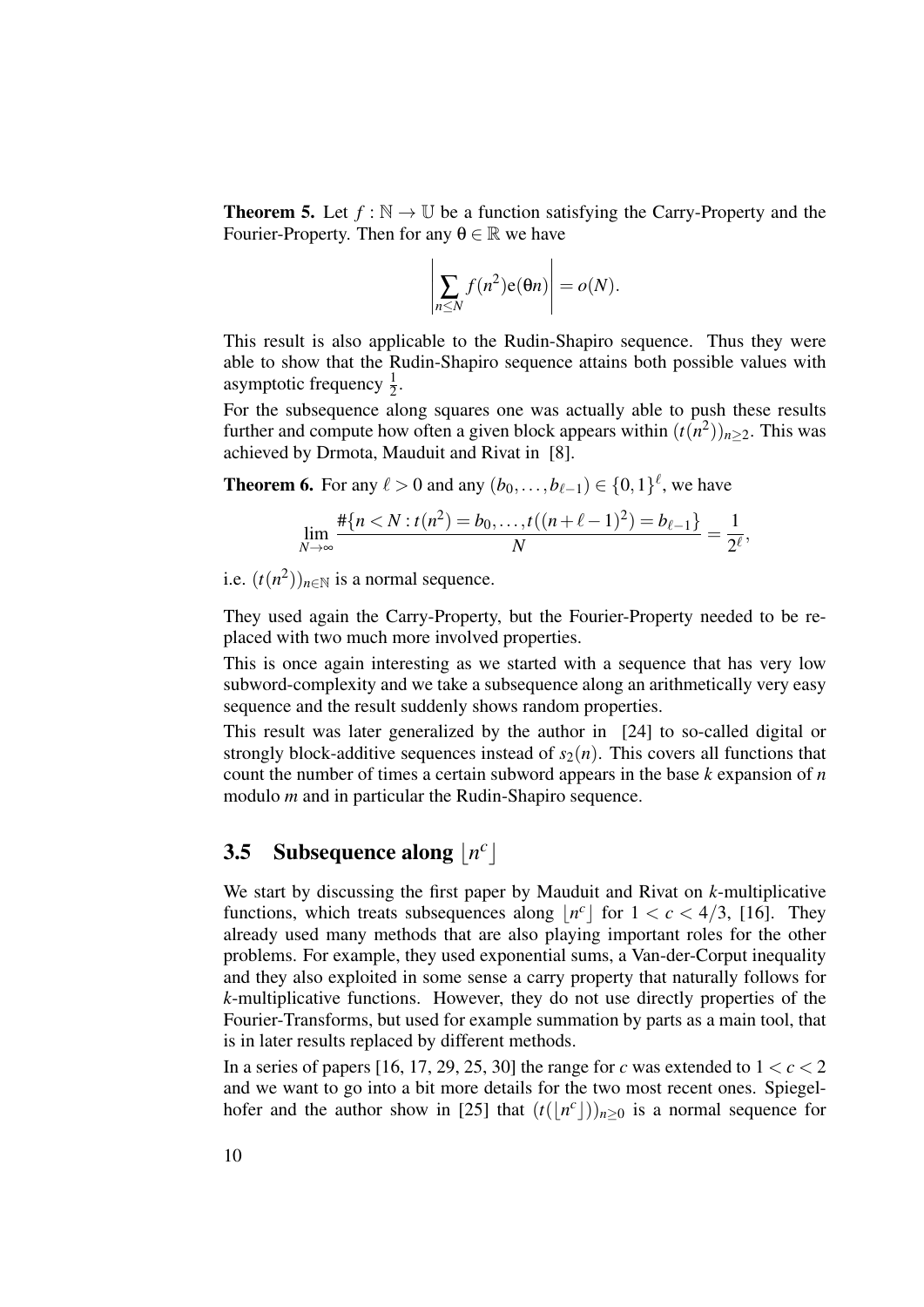$1 < c < 3/2$ . This is particularly interesting as it is an instance of starting with a highly deterministic sequence, taking an arithmetically "easy" subsequence, which results in a normal sequence. We will shortly describe the methods used: First one approximates  $\lfloor n^c \rfloor$  by a Beatty sequence  $\lfloor n\alpha + \beta \rfloor$  and, thus, reduce the problem to a linear one. This was already used by Spiegelhofer in [29] and replaces the summation by parts argument used by Mauduit and Rivat. Finally, some quite technical estimates for special expressions involving the Fourier-Transforms of the Thue-Morse sequence are necessary to obtain the result.

In the latest article, Spiegelhofer was able to finally extend the range to  $1 < c < 2$ for showing uniform distribution of  $(t(\lfloor n^c \rfloor))_{n\geq 0}$ . The main improvement was to find a way to effectively use the Van-der-Corput inequality multiple times. This also results in needing estimates for the Gowers-norm of the Thue-Morse sequence instead of estimates for the Fourier-Transforms.<sup>6</sup> However, they turn out to be highly related for *k*-multiplicative sequences via a result by Fan and Konieczny [10]. Finally, we would like to mention that this approach seems very promising to show normality of  $(t(\lfloor n^c \rfloor))_{n\geq 0}$  for the full range  $1 < c < 2$ .

# 4 Invertible automatic sequences

The results from the previous section are very impressive and especially important as they developed a new method to solve problems concerning questions about the digital expansion of integers. However, these results cover so far almost exclusively questions concerning the sum of digits function or the Rudin-Shapiro sequence. In this section, we discuss how the developed methods can be used to deal with a whole class of automatic sequences, namely invertible automatic sequences.

First we want to give another description for the transition function of automatic sequences in terms of matrices. We assume without loss of generality that our states are labeled  $q_1, \ldots, q_s$ . Now we encode the transition by  $0 \le i \le k - 1$ , i.e. δ(.,*i*) by a matrix *M<sub>i</sub>*: The entry at position  $(j_1, j_2)$  is 1, if  $\delta(q_{j_2}, i) = q_{j_1}$ , and 0, otherwise.

Example 3. *We consider the automaton given by the following transition diagram.*

<sup>&</sup>lt;sup>6</sup>The Gowers-norm can be seen as a higher-order Fourier-analysis and generalizes in particular the discrete Fourier-Transform discussed above.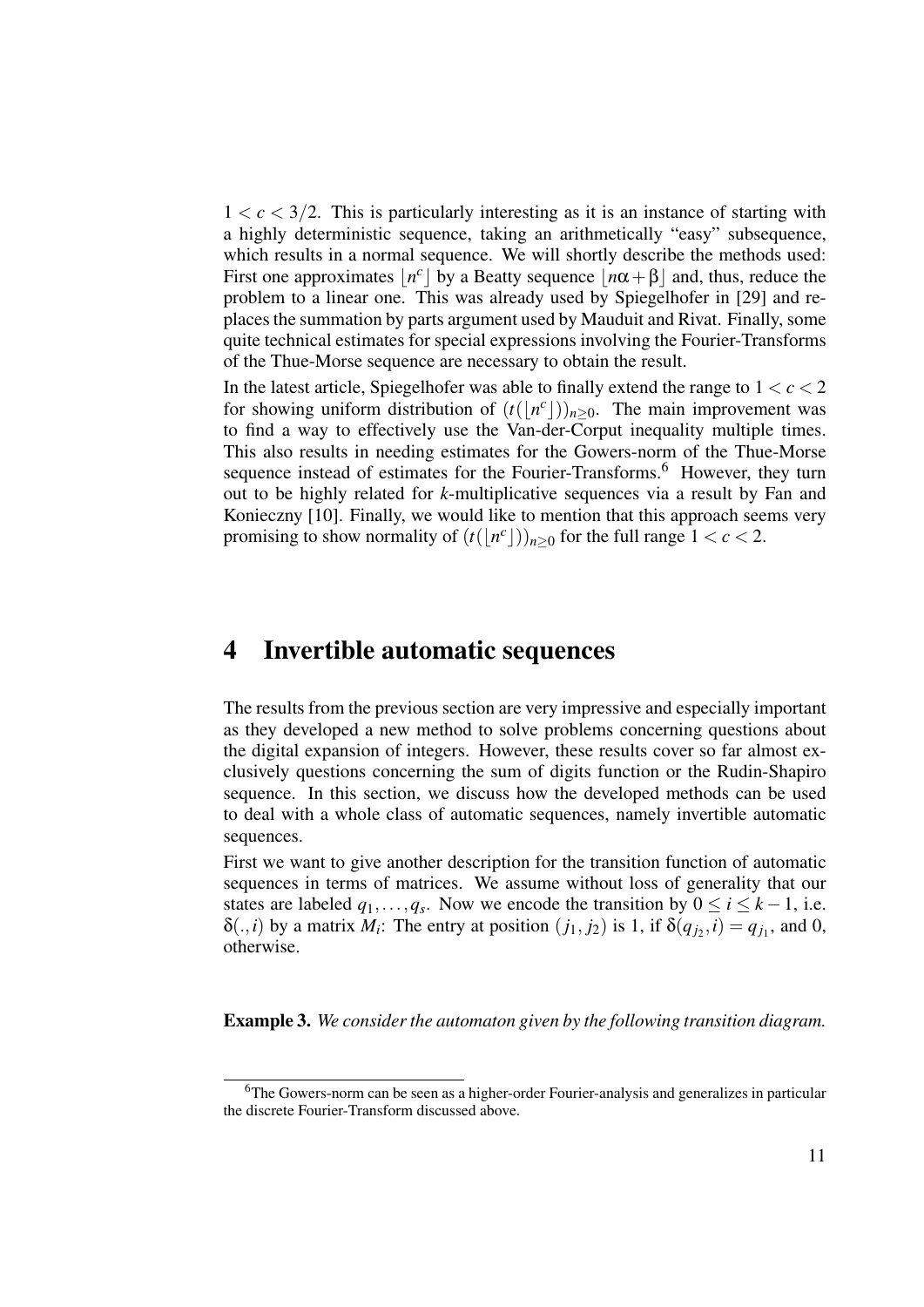

*The corresponding transition matrices are*

$$
M_0 = \left(\begin{array}{ccc} 1 & 0 & 0 \\ 0 & 1 & 0 \\ 0 & 0 & 1 \end{array}\right); \quad M_1 = \left(\begin{array}{ccc} 0 & 1 & 0 \\ 1 & 0 & 0 \\ 0 & 0 & 1 \end{array}\right); \quad M_2 = \left(\begin{array}{ccc} 0 & 0 & 1 \\ 1 & 0 & 0 \\ 0 & 1 & 0 \end{array}\right).
$$

We find that  $\delta(q_{j_1}, i) = q_{j_2}$ , if and only if  $M_i \cdot e_{j_2} = e_{j_1}$ . Moreover, a simple inductive proof shows that for any word  $w = w_1 \dots w_\ell$  we have that  $\delta(q_{j_1}, w) = q_{j_2}$ , if and only if  $M_w \cdot e_{j_2} := (M_{w_\ell} \cdot \ldots \cdot M_{w_1}) \cdot e_{j_2} = e_{j_1}$ . Thus, we are equivalently interested in studying  $M_{(n)_{k}^{rev}}$  as  $a(n)$ . We note that in general  $\{M_{(n)_{k}^{rev}} : n \in \mathbb{N}\}\$ is a semi-group, as these matrices can be singular. This leads us to the definition of invertible automatic sequences.

Definition 4. *We call an automaton (the corresponding automatic sequence) invertible, if all the transition matrices are invertible, and M*<sup>0</sup> *is the identity matrix. In this case the transition matrices are permutation matrices and*  $\{M_{(n)^{rev}_k} : n \in \mathbb{N}\}$ *is a group.*

The most prominent example of an invertible automatic sequence is the Thue-Morse sequence.

We note that in the previous section we were mostly interested in showing that  $t(n_\ell)$  was uniformly distributed within the group  $\mathbb{Z}/2\mathbb{Z}$ . This was achieved by considering the only non-trivial unitary and irreducible representation of the group which maps  $0 \mapsto 1, 1 \mapsto -1$ . In the current setting, we aim to show that  $M_{(n_\ell)_{k}^{rev}}$ is uniformly distributed within a general finite group. The standard method to study the distribution within a group, is to study representations  $D: G \to U_{d \times d}$ which are homomorphisms from *G* to the set of unitary  $d \times d$  matrices. This is one explanation, why we were interested in studying (4).

Thus we are interested in studying

$$
\lim_{L\to\infty}\frac{1}{L}\sum_{\ell\leq L}D(M_{(n_\ell)_{k}^{rev}}).
$$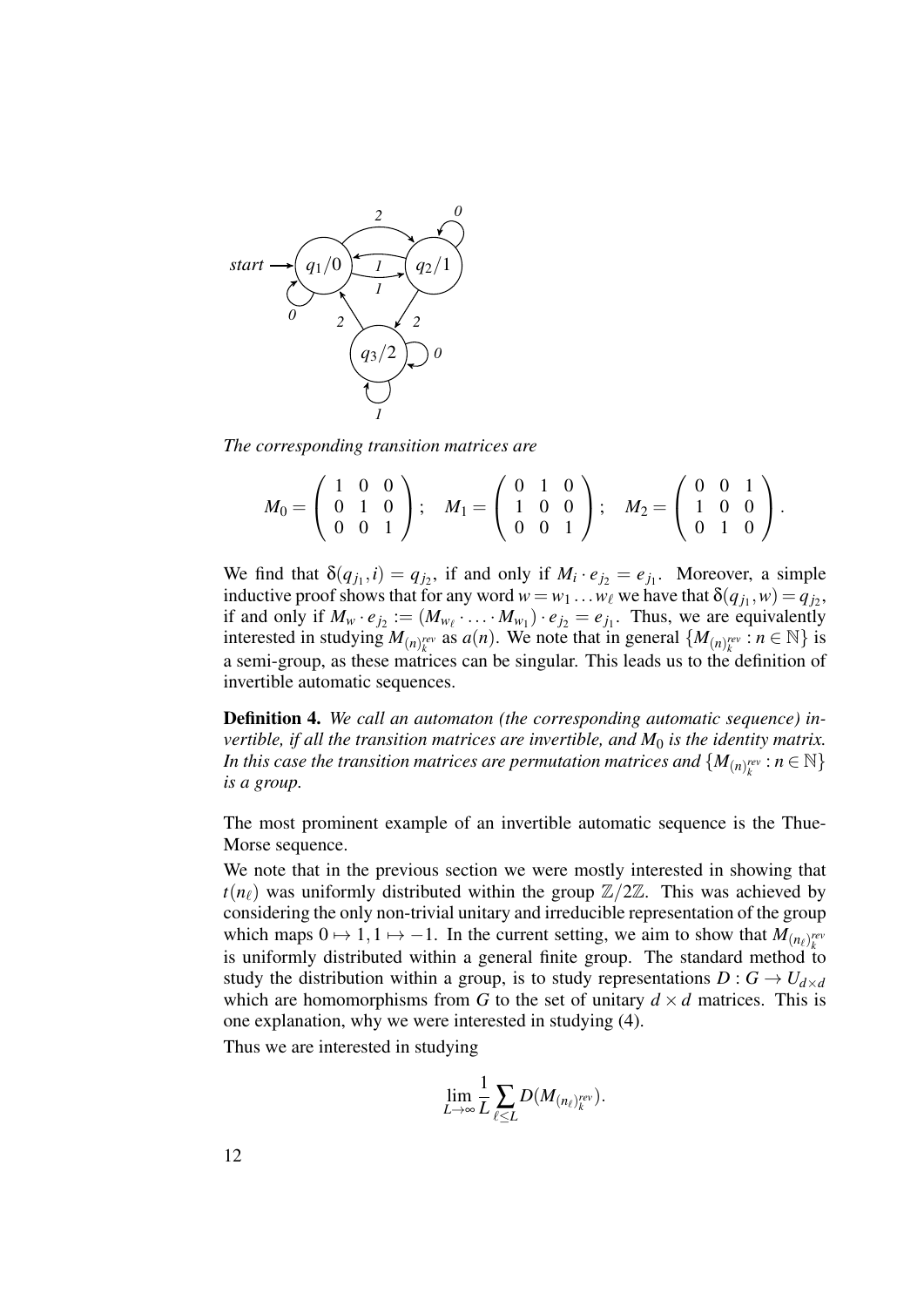This connection was already developed and used by Drmota and Morgenbesser to study invertible automatic sequence along squares [9]. They used the methods developed by Mauduit and Rivat, i.e. Carry-Property and Fourier-Property, but needed to adapt the framework to be able to deal with matrix-valued functions instead of complex-valued ones. This causes some technical problems, as matrices don't commute, but they were able to solve them in this case. Naturally this method also solves Sarnak's Conjecture for invertible automatic sequences.

Later Drmota also sketched in [6] how the framework of Mauduit and Rivat for primes can be used for invertible automatic sequences.

# 5 Synchronizing automatic sequences

So far we have mainly focused on invertible automatic sequence and methods to study their distribution along subsequences. In particular one can encounter the remarkable situation where this produces a pseudo-random sequence. The distinguishing fact about invertible automata is that for any word *w* one can reverse the transition  $\delta(.,w)$ .

In this section we discuss the completely opposite situation, i.e. if there exists a word  $w_0$  such that all information is lost when applying  $\delta(.,w_0)$ , i.e.  $\delta(q,w_0) = q'$ for all  $q \in Q$ . Such a word is called a synchronizing word and the corresponding automatic sequence is called a synchronizing automatic sequence. One of the most prominent examples of a synchronizing automatic sequence is the paper-folding sequence. The corresponding transition diagram is given below



We see that 00 is a synchronizing word. This implies immediately that if  $n \equiv 0 \mod 4$ , then  $(n)_2$  ends with 00 and, therefore,  $\delta(a,(n)_2) = a$  and  $a(n) = 0$ . Moreover, any word that contains a synchronizing word is itself synchronizing. Thus, most long enough words are synchronizing.

This implies that any synchronizing automatic sequence  $(a(n))_{n>0}$  can be uni-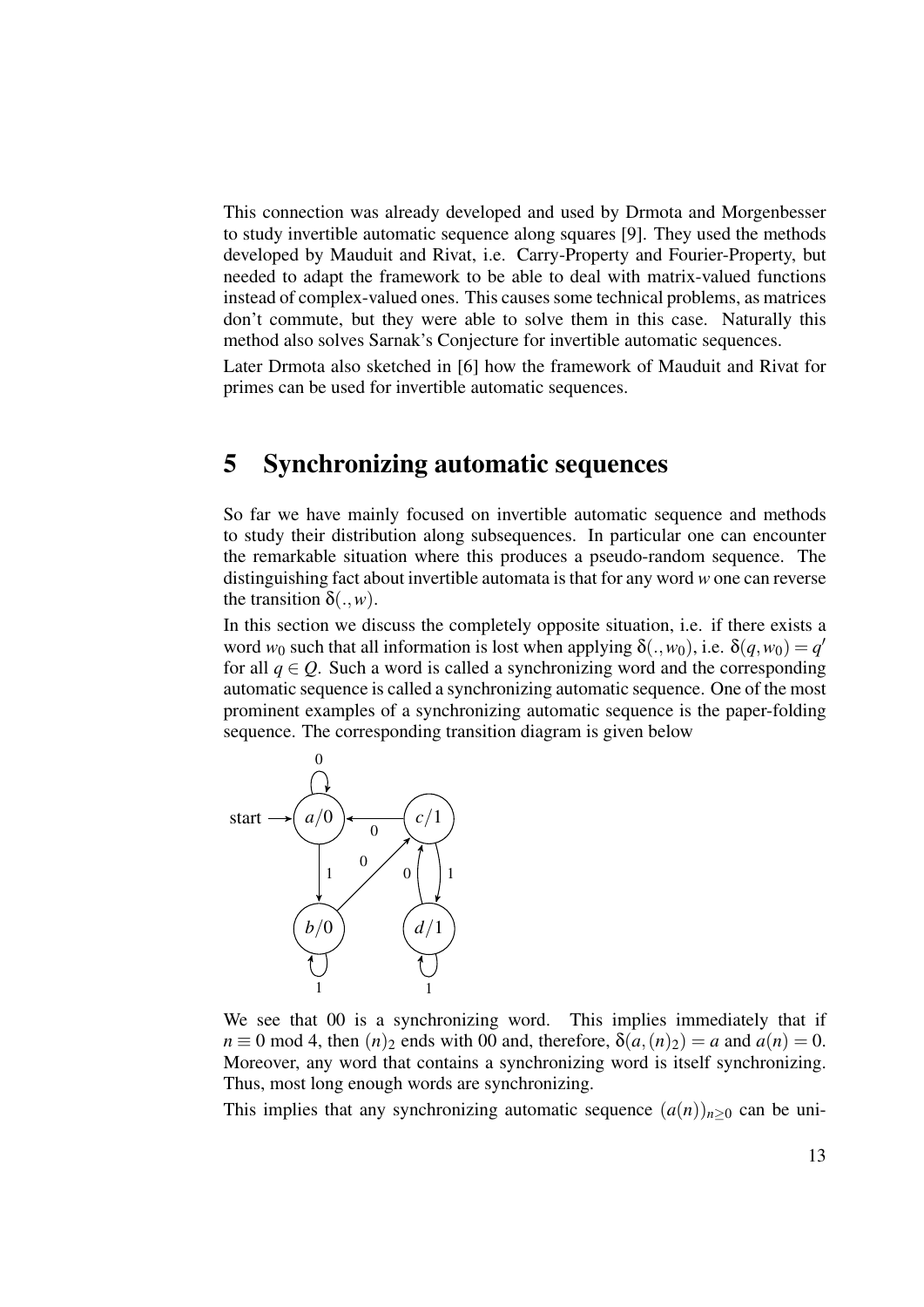formly approximated by periodic functions, i.e. for every  $\varepsilon > 0$  there exists a periodic function *f*<sup>ε</sup> such that

$$
\lim_{N\to\infty}\sup_{M\in\mathbb{N}}\frac{\#\{M\leq n< M+N: a(n)\neq f_{\varepsilon}(n)\}}{N}\leq \varepsilon.
$$

Now the main idea is to approximate  $a(n_\ell)$  by these periodic functions  $f_\epsilon(n_\ell)$ . Therefore, we need that  $n_\ell$  distributes not too erratic modulo  $k^\lambda$ . In particular, one finds that distributional results for the  $n_\ell$  mod *m* imply distributional results for synchronizing automatic sequence along  $(n_\ell)_{\ell>0}$ .

This method was used by Deshouillers, Drmota and the author in [4] to study the subsequence along primes and any integer valued polynomial. More precisely they showed that the frequency along any of these subsequences exists. Naturally this would also work for the subsequence along  $\lfloor n^c \rfloor$  for any  $c \ge 1$ . Moreover, they also showed Sarnak's Conjecture for any synchronizing automatic sequence. We prove now that any synchronizing automatic sequence along squares is deterministic. We start by stating the following lemma, which will also appear in more detail in an upcoming paper by Adamczewski, Drmota and the author.

Lemma 1. *Let a*(*n*) *be a synchronizing k-automatic sequence. Then*

$$
\lim_{\lambda \to \infty} \frac{\#\{0 \le n < k^{\lambda} : (n^2 \bmod k^{\lambda})_k \text{ is synchronizing}\}}{k^{\lambda}} = 1.
$$

*Proof.* This follows directly from the fact that any word containing a synchronizing word is itself synchronizing combined with Hensel's lifting Lemma.  $\Box$ 

Proposition 1. *Let a*(*n*) *be a synchronizing k-automatic sequence. Then*  $(a(n^2))_{n \in \mathbb{N}}$  *is a deterministic sequence.* 

*Proof.* Let us fix any  $\varepsilon > 0$  and take  $\lambda$  large enough, such that

$$
\frac{\#\{0 \le n < k^{\lambda} : (n^2 \bmod k^{\lambda})_k \text{ is synchronizing}\}}{k^{\lambda}} \ge 1 - \varepsilon.
$$

We start by counting different blocks of the form

$$
(a((nk\lambda)2),(a(nk\lambda+1)2),...,a((nk\lambda+k\lambda-1)2)).
$$

If  $(i^2 \mod k^{\lambda})_k$  is synchronizing, then  $a((nk^{\lambda}+i)^2) = a(i^2)$  for all  $n \in \mathbb{N}$ . Otherwise, there are at most  $|\Delta|$  different values that  $a((nk^{\lambda}+i)^2)$  can take, as  $a(n)$ takes values in  $\Delta$ . Thus, there are at most  $|\Delta|^{ \varepsilon k^{\lambda}}$  different such blocks.

Now consider a subword of length *L*, i.e.  $(a(n_0^2), a((n_0+1)^2),...,a((n_0+L-1)^2))$ 1<sup>(2)</sup>). Any such subword can be covered by at most  $\frac{L}{\omega}$  $\left| \frac{L}{k^{\lambda}} \right|$  + 2 of the blocks, which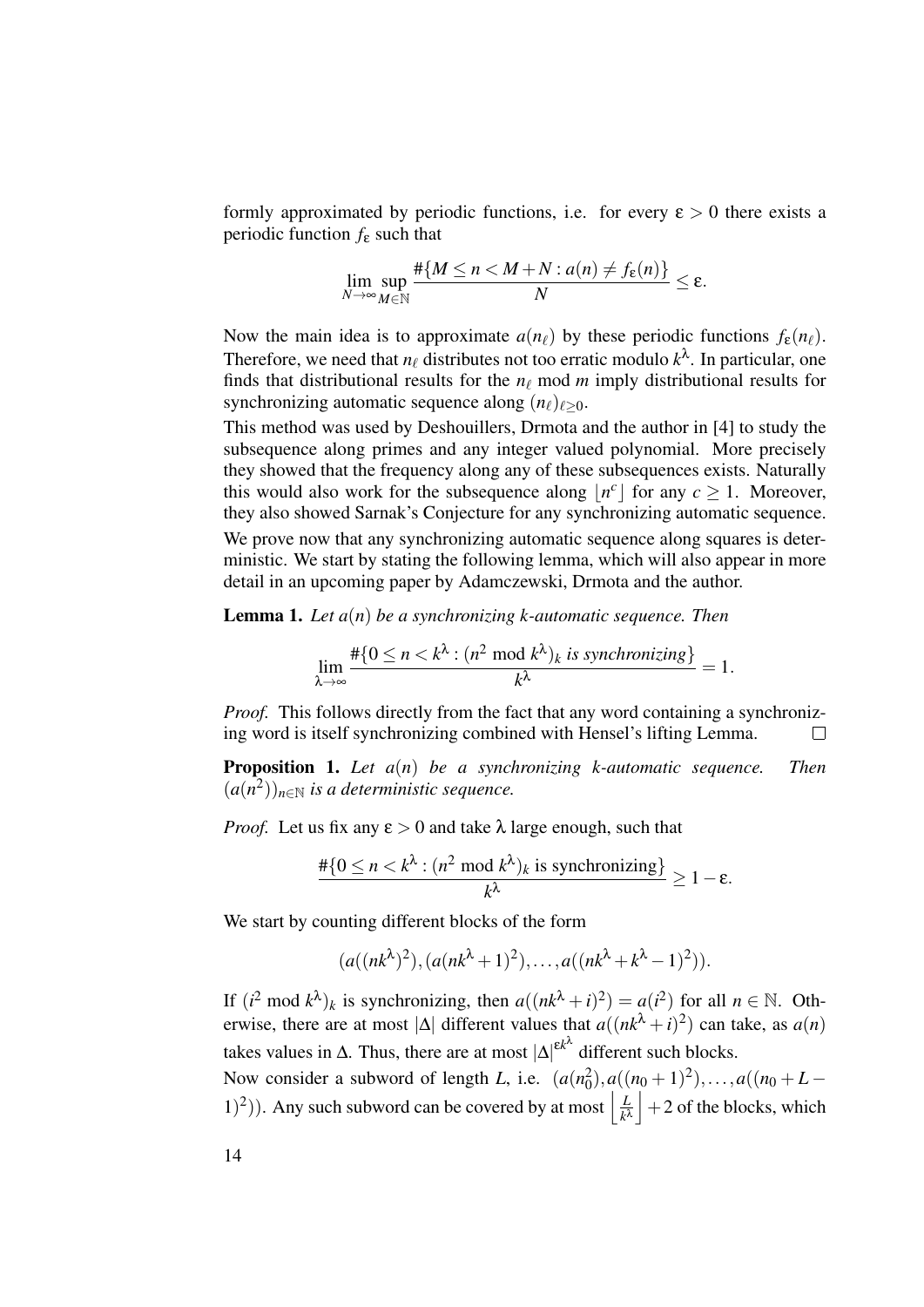we discussed above. Furthermore, we need to account for different possible starting positions, i.e.  $n_0 \mod k^{\lambda}$ . Thus, we have in total at most  $k^{\lambda} \cdot |\Delta|^{ \epsilon k^{\lambda} \cdot (\lfloor L/k^{\lambda} \rfloor + 2)} \le$  $k^{4\lambda} |\Delta|^{eL}$  different subwords of length *L*. As  $\varepsilon > 0$  was arbitrary, this shows that the subword complexity of  $(a(n^2))_{n \in \mathbb{N}}$  grows subexponentially, i.e.  $(a(n^2))_{n \in \mathbb{N}}$  is deterministic.

We would also expect a similar result along the subsequence  $\lfloor n^c \rfloor$ . However, this was so far only done for periodic sequences by Deshouillers, Drmota, the author and Spiegelhofer in [5].

In conclusion we have a completely different situation for synchronizing automatic sequences compared to the invertible automatic sequences along squares and most likely also along  $\lfloor n^c \rfloor$ . Showing any distributional result along any of the mentioned subsequences is very easy as it just reduces to studying the distribution of the subsequence mod*m*. Moreover, we also do not find any pseudo-random properties compared to the invertible case.

# 6 Combining invertible and synchronizing aspects

So far we have mainly studied two very different kinds of automatic sequences, namely invertible and synchronizing automatic sequences. However, many automatic sequences don't belong to one of the two categories and one of the most prominent example is the Rudin-Shapiro sequence. We display the transition diagram below.



One sees immediately, that this automaton is not invertible, but it still has some symmetry to it. We note that exchanging  $q_{0,0}$  with  $q_{0,1}$  and at the same time  $q_{1,0}$ with  $q_{1,1}$  does not change the automaton. This already shows, that it can not be synchronizing. So it is somewhere in between these two classes of automatic sequences. The aforementioned symmetry allows us to combine the two states  $q_{0,0}, q_{0,1}$  into one new state  $(q_{0,0}, q_{0,1})$  and the two states  $q_{1,0}, q_{1,1}$  into one new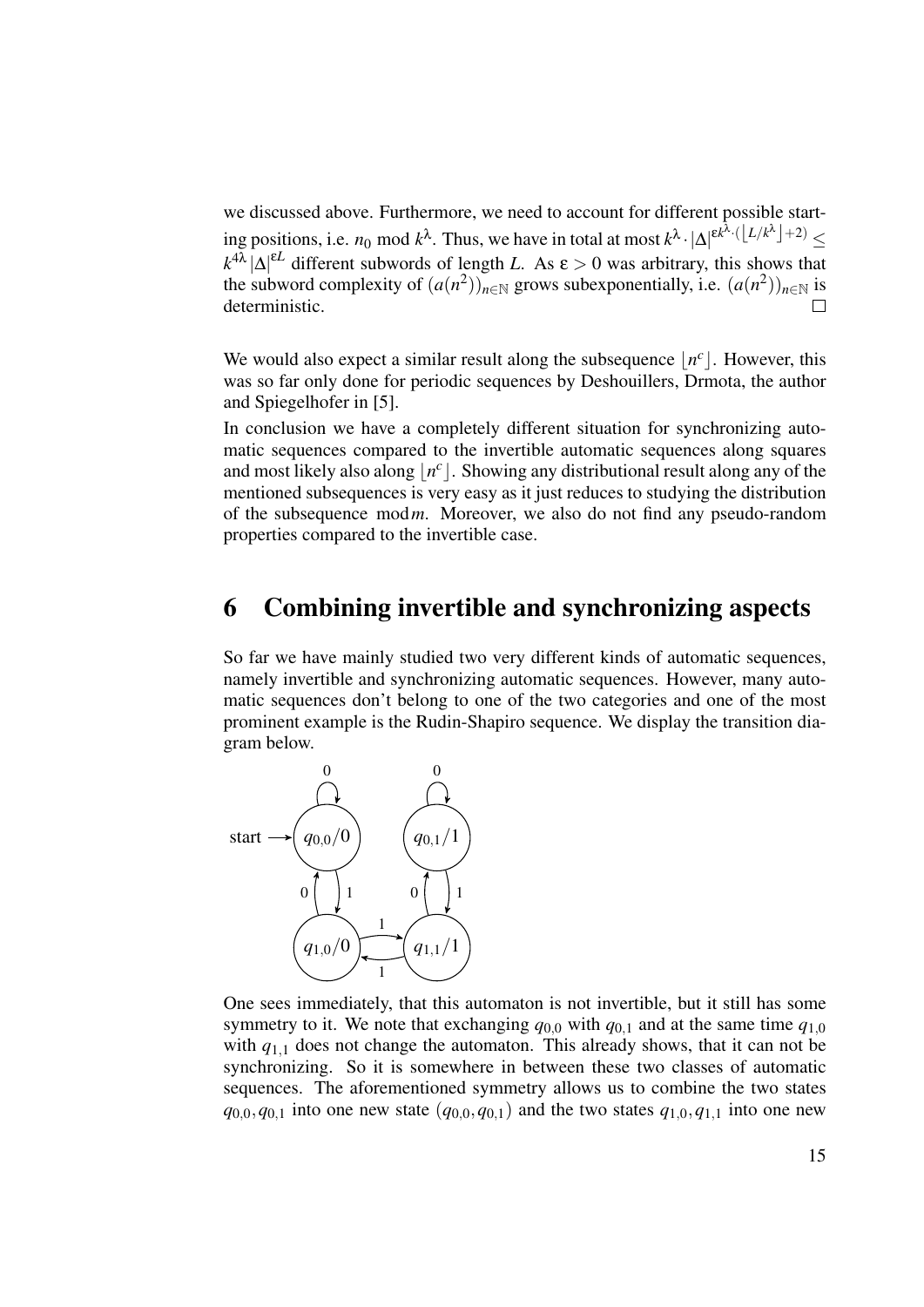state  $(q_{1,0}, q_{1,1})$  and still have an automaton which is distinguished by an apostrophe (we do not specify the output function):



This new automaton is now synchronizing, but we have obviously lost some information about the transitions. Furthermore, we see that for any state  $(q_{i,0}, q_{i,1})$ and  $0 \le i < 2$  that  $(\delta(q_{j,0}, i), \delta(q_{j,1}, i))$  is either again a state of this new automaton or a permutation of one. We find for example for  $j = 1, i = 1$  that  $(\delta(q_{1,0},1), \delta(q_{1,1},1)) = (q_{1,1}, q_{1,0}),$  so that this is the state  $(q_{1,0}, q_{1,1})$  where the two states are exchange, i.e. we apply the permutation  $(12)^7$  to it. Therefore, we associate to the transition  $\delta'((q_{1,0}, q_{1,1}), 1) = (q_{1,0}, q_{1,1})$  the permutation (12). We can do this for all transitions and, thus, define a function  $\lambda: Q' \times \{0,1\} \to S_2$  which associates to each transition in the new automaton a permutation. We display this as follows.



This new structure is called a group extension of an automaton.<sup>8</sup> This particular

<sup>&</sup>lt;sup>7</sup>We use the cycle notation for permutations.

<sup>8</sup>This structure was originally called (naturally induced) transducer in [23], but this changed recently to group extension of an automaton, see for example [3]. One main motivation for the new name is the fact that this construction corresponds to a group extension for the related dynamical systems, as was shown in [15].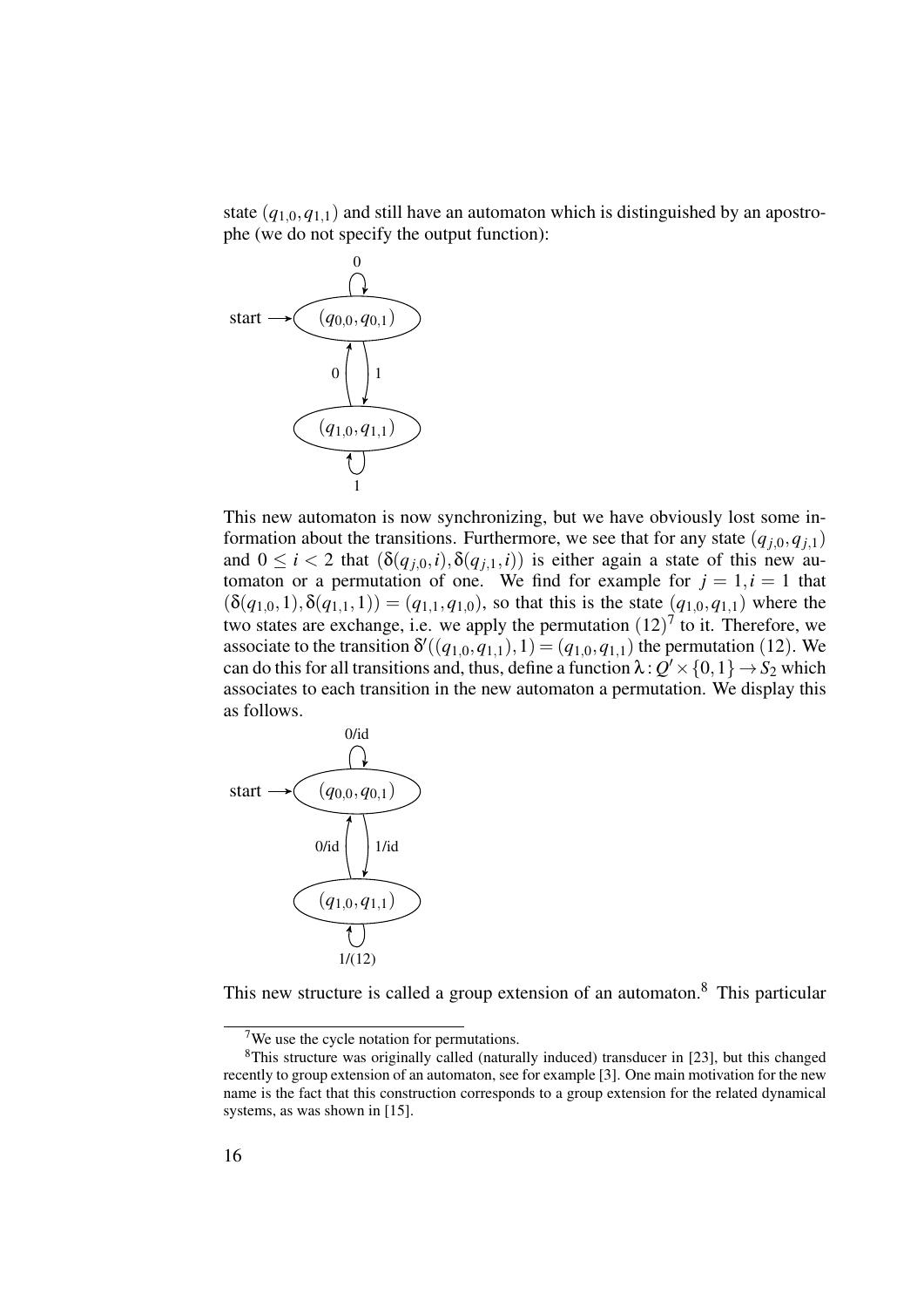one contains all the information of the original automaton, and thus, we are able to reconstruct the original automatic sequence. First we take a word  $w = w_1 \dots w_\ell$ and a state  $q_{i,j} \in Q$ . Let us now consider the transition in the original automaton and compare it with the transition in the new automaton. First we find a state in the new automaton that contains  $q_{i,j}$ , i.e.  $(q_{i,0}, q_{i,1})$ . We consider now the transition  $\delta'((q_{i,0}, q_{i,1}), w)$  and find directly that it has to be a permutation of  $(\delta(q_{i,0}, w), \delta(q_{i,1}, w))$ . Furthermore, this permutation is computable when knowing the corresponding permutations for each individual transition. We recall that for the invertible case we were only interested in the product of the transition matrices, and similarly we are here only interested in the concatenation of the permutations associated to the individual transitions.

We denote by

$$
T(q', w_1 \ldots w_r) := \lambda(q', w_1) \circ \lambda(\delta'(q', w_1), w_2) \circ \ldots
$$

$$
\circ \lambda(\delta'(q', w_1 \ldots w_{r-1}), w_r).
$$

It is not very hard to see that we can actually express the transition in the original automaton in this new structure. We find that there exists some *f* such that

$$
\delta(q_0, \mathbf{w}) = f(T(q'_0, \mathbf{w}), \delta'(q'_0, \mathbf{w}))
$$

holds for all  $\mathbf{w} \in \Sigma^*$ .

Thus, we were able to reformulate the problem to studying a group extension of a synchronizing automaton, which gives us a description combining a synchronizing automatic sequence and  $T(n) = T(q'_0, (n)_k)$ , which takes values in a group. It turns out that we can write any automatic sequence produced by a primitive automaton as the output of a group extension of a synchronizing automaton.

**Theorem 7** (Proposition 2.2 + Proposition 2.5 in [23]). Let  $a(n)$  be an automatic sequence produced by a primitive automaton. Then, there exists a group extension of a synchronizing automaton and a function *f* such that

$$
a(n) = f(T(n), s(n)),
$$

where  $T(n)$  is defined as above and  $s(n)$  is a synchronizing automatic sequence.

One might hope that  $T(n)$  is an invertible automatic sequence, which is not true in general. Nonetheless, we are interested in distributional results of  $(T(n))_{n>0}$  and switch once again to working with  $(D(T(n)))_{n\geq 0}$ , where *D* is a unitary and irreducible representation. It turns out that  $(D(T(n))_{n\geq 0}$  shares many properties with invertible automatic sequences, or more specifically  $(D(M_{(n)k}^{\text{rev}}))_{n\geq 0}$ . In particular it satisfies a weak Carry-Property and a Fourier-Property (except for very special representations). However, the proof for the Fourier-Property is much more involved than in the invertible case.

These were the key ingredients to show the following result.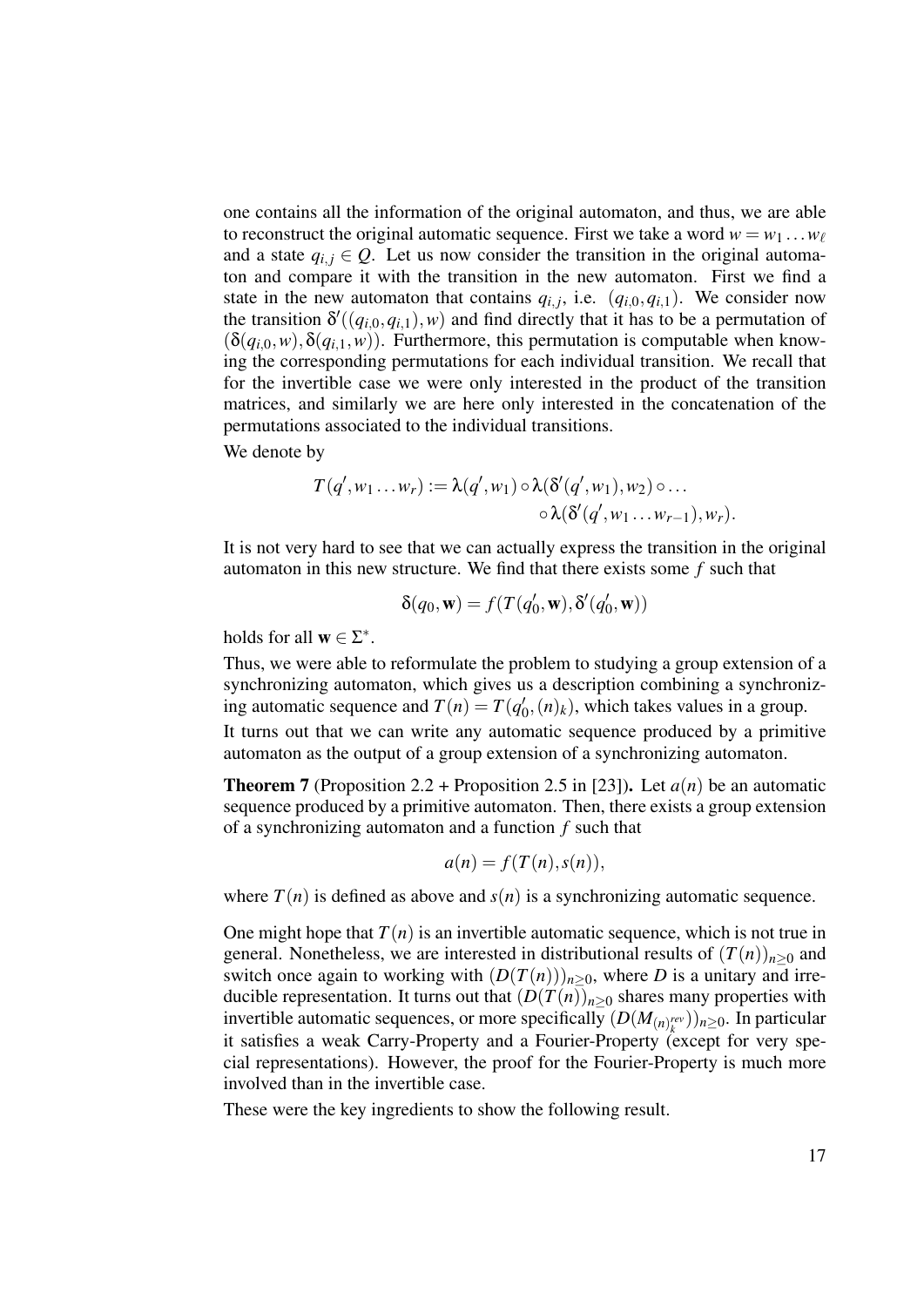**Theorem 8** (Theorem 1.3 in [23]). Let  $a(n)$  be a primitive automatic sequence. Then the frequency of any letter exists for the subsequence along primes and it can be computed.

*Proof.* The proof of this theorem is rather long and complicated, but we try to give a rough outline of important steps. First we rewrite  $a(n) = f(T(n), s(n))$  via Theorem 7. Next we approximate the synchronizing automatic sequence  $s(n)$  by a periodic sequence with period  $k^{\lambda}$ . This means, that we consider individually the primes that lie in a specific residue class modulo  $k^{\lambda}$ . For most of these residue classes we have that  $s(n)$  is constant. Thus, we are left with dealing with  $f'(T(n))$ along primes in a given residue class. Now we can apply a modified version of Theorem 3, to show a limiting distribution of  $T(n)$  along primes in a given residue class. The result now follows by taking the limit for  $\lambda \to \infty$ .

In an almost analogous way, the author was able to resolve in the same paper Sarnak's Conjecture for all automatic sequences.

**Theorem 9** (Theorem 1.2 in [23]). Let  $a(n)$  be a complex-valued automatic sequence. Then it is orthogonal to the Möbius function in the sense of (2), i.e. it fulfills Sarnak's Conjecture.

We note that this strategy seems to be a very promising approach to also study other subsequences of automatic sequence. For example the subsequence of automatic sequences along squares will be studied this way by Adamczewski, Drmota and the author in an upcoming paper.

# **References**

- [1] J.-P. Allouche and J. Shallit. *Automatic Sequences. Theory, Applications, Generalizations.* Cambridge: Cambridge University Press, 2003.
- [2] J. Bésineau. Indépendance statistique d'ensembles liés à la fonction "somme des chiffres". *Acta Arith.*, 20:401–416, 1972.
- [3] J. Byszewski, J. Konieczny, and C. Müllner. Gowers norms for automatic sequences arXiv:2002.09509, Feb 2020.
- [4] J.-M. Deshouillers, M. Drmota, and C. Müllner. Automatic Sequences generated by synchronizing automata fulfill the Sarnak conjecture. *Studia Mathematica*, 231:83– 95, 2015.
- [5] J.-M. Deshouillers, M. Drmota, C. Müllner, and L. Spiegelhofer. Randomness and non-randomness properties of Piatetski-Shapiro sequences modulo m. arXiv:1812.03036, Dec 2018.
- [6] M. Drmota. Subsequences of automatic sequences and uniform distribution. In *Uniform Distribution and Quasi-Monte Carlo methods*, volume 15 of *Radon Series on Computational and Applied Mathematics*, pages 87–104. De Gruyter, Berlin, 2014.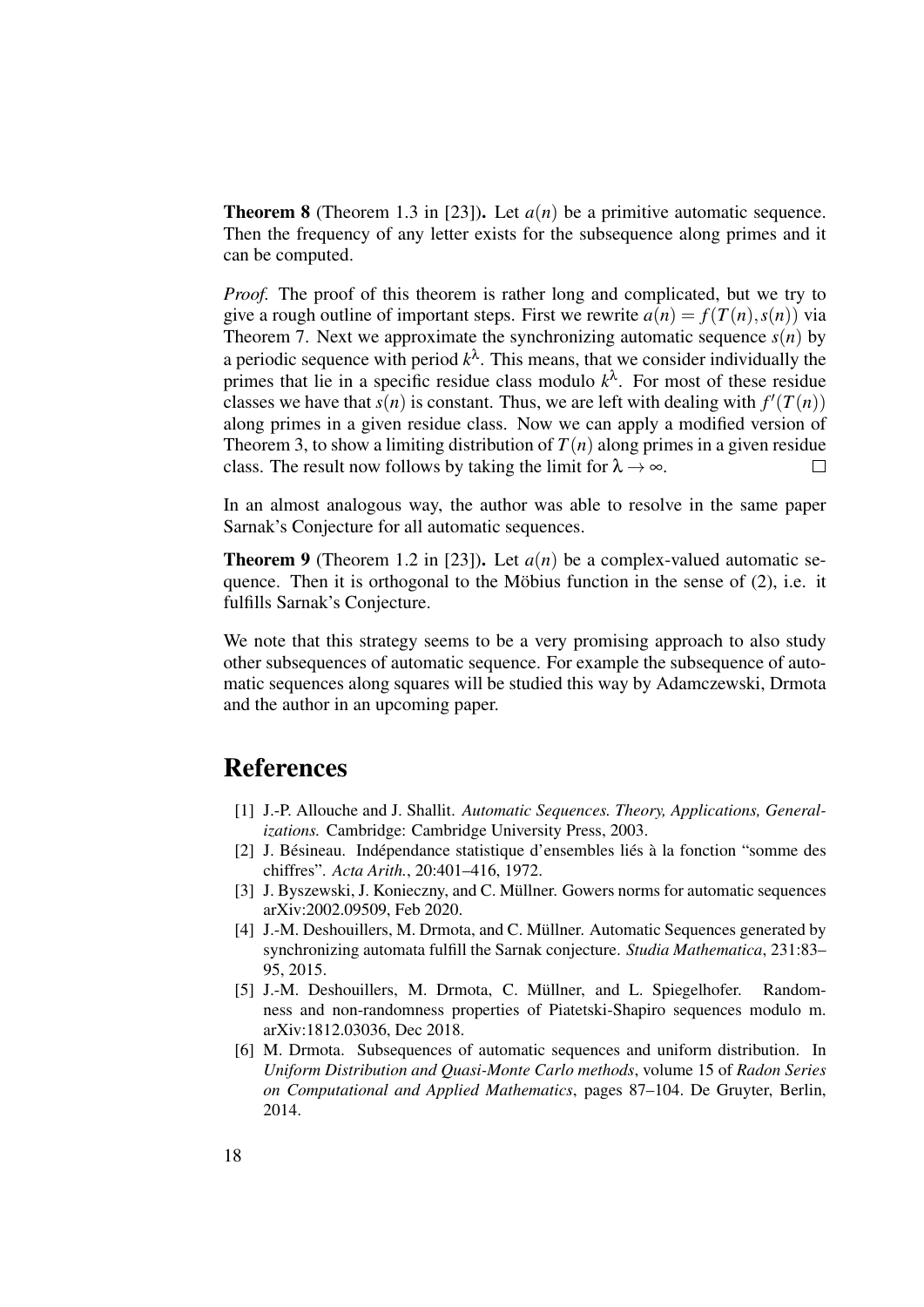- [7] M. Drmota, C. Mauduit, and J. Rivat. The sum-of-digits function of polynomial sequences. *J. Lond. Math. Soc.*, 84(1):81–102, 2011.
- [8] M. Drmota, C. Mauduit, and J. Rivat. Normality along squares. *J. Eur. Math. Soc. (JEMS)*, 21(2):507–548, 2019.
- [9] M. Drmota and J. F. Morgenbesser. Generalized Thue-Morse sequences of squares. *Israel J. Math.*, 190:157–193, 2012.
- [10] A. Fan and J. Konieczny. On uniformity of *q*-multiplicative sequences. arXiv:1806.04267, Jun 2018.
- [11] S. Ferenczi, J. Kułaga-Przymus, and M. Lemanczyk. Sarnak's conjecture: What's ´ new. *Ergodic Theory and Dynamical Systems in their Interactions with Arithmetics and Combinatorics*, Jan. 2018.
- [12] N. Frantzikinakis and B. Host. The logarithmic sarnak conjecture for ergodic weights. *Annals of Mathematics*, 187(3):869–931, 2018.
- [13] G. Hanna. Sur les occurrences des mots dans les nombres premiers. *Acta Arith.*, 178(1):15–42, 2017.
- [14] D.-H. Kim. On the joint distribution of *q*-additive functions in residue classes. *J. Number Theory*, 74(2):307–336, 1999.
- [15] M. Lemanczyk and C. Müllner. Automatic sequences are orthogonal to aperiodic multiplicative functions. arXiv:1811.00594, Nov 2018.
- [16] C. Mauduit and J. Rivat. Répartition des fonctions *q*-multiplicatives dans la suite ([*n c* ])*n*∈N, *c* > 1. *Acta Arith.*, 71(2):171–179, 1995.
- [17] C. Mauduit and J. Rivat. Propriétés *q*-multiplicatives de la suite  $\lfloor n^c \rfloor$ ,  $c > 1$ . *Acta Arith.*, 118(2):187–203, 2005.
- [18] C. Mauduit and J. Rivat. La somme des chiffres des carrés. *Acta Math.*, 203(1):107– 148, 2009.
- [19] C. Mauduit and J. Rivat. Sur un problème de Gelfond: la somme des chiffres des nombres premiers. *Ann. of Math. (2)*, 171(3):1591–1646, 2010.
- [20] C. Mauduit and J. Rivat. Prime numbers along Rudin-Shapiro sequences. *J. Eur. Math. Soc. (JEMS)*, 17(10):2595–2642, 2015.
- [21] J. Morgenbesser. Gelfond's sum of digits problems. 2008.
- [22] H. M. Morse. Recurrent geodesics on a surface of negative curvature. *Trans. Amer. Math. Soc.*, 22(1):84–100, 1921.
- [23] C. Müllner. Automatic sequences fulfill the Sarnak conjecture. *Duke Math. J.*, 166(17):3219–3290, 2017.
- [24] C. Müllner. The Rudin-Shapiro sequence and similar sequences are normal along squares. *Canad. J. Math.*, 70(5):1096–1129, 2018.
- [25] C. Müllner and L. Spiegelhofer. Normality of the Thue–Morse sequence along Piatetski-Shapiro sequences, II. arxiv:1511.01671, Nov. 2015.
- [26] I. I. Piatetski-Shapiro. On the distribution of prime numbers in sequences of the form [ *f*(*n*)]. *Mat. Sbornik N.S.*, 33(75):559–566, 1953.
- [27] J. Rivat and P. Sargos. Nombres premiers de la forme  $\lfloor n^c \rfloor$ . *Canad. J. Math.*, 53(2):414–433, 2001.
- [28] P. Sarnak. Three lectures on the Mobius function randomness and dynamics. https://www.math.ias.edu/files/wam/2011/PSMobius.pdf, 2011.
- [29] L. Spiegelhofer. Normality of the Thue-Morse sequence along Piatetski-Shapiro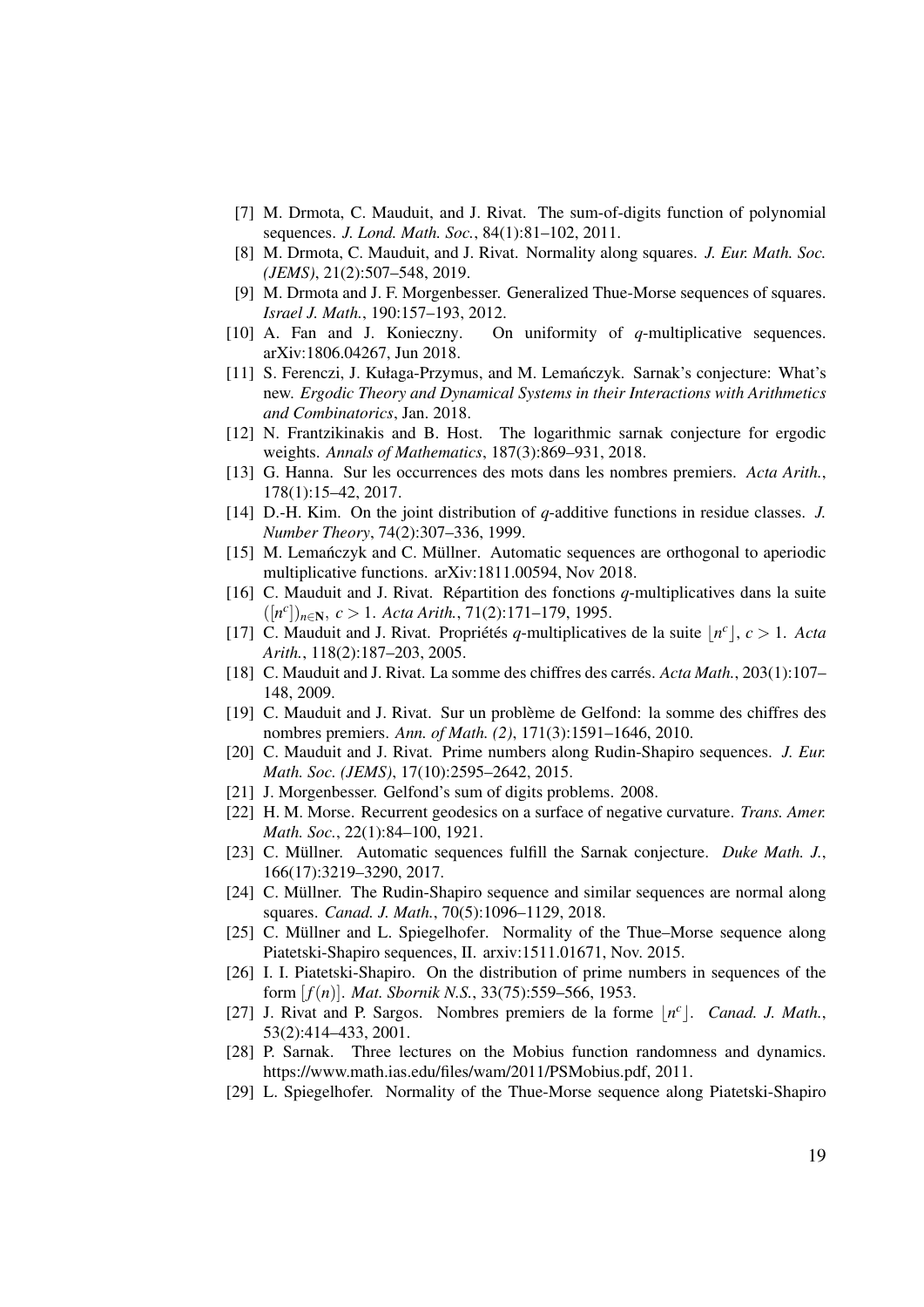sequences. *Q. J. Math.*, 66(4):1127–1138, 2015.

- [30] L. Spiegelhofer. The level of distribution of the Thue–Morse sequence. arXiv:1803.01689, Mar 2018.
- [31] T. Tao. The logarithmically averaged Chowla and Elliott conjectures for two-point correlations. In *Forum of Mathematics, Pi*, volume 4. Cambridge University Press, 2016.
- [32] T. Tao and J. Teräväinen. Odd order cases of the logarithmically averaged Chowla conjecture. *Journal de Théorie des Nombres de Bordeaux*, 30(3):997–1015, 2018.
- [33] A. Thue. *Selected mathematical papers*. Universitetsforlaget, Oslo, 1977. With an introduction by Carl Ludwig Siegel and a biography by Viggo Brun, Edited by Trygve Nagell, Atle Selberg, Sigmund Selberg, and Knut Thalberg.

*Authors' address: Institut für Diskrete Mathematik und Geometrie, TU Wien Wiedner Hauptstraße 8-10 A-1040 Vienna email clemens.muellner@tuwien.ac.at*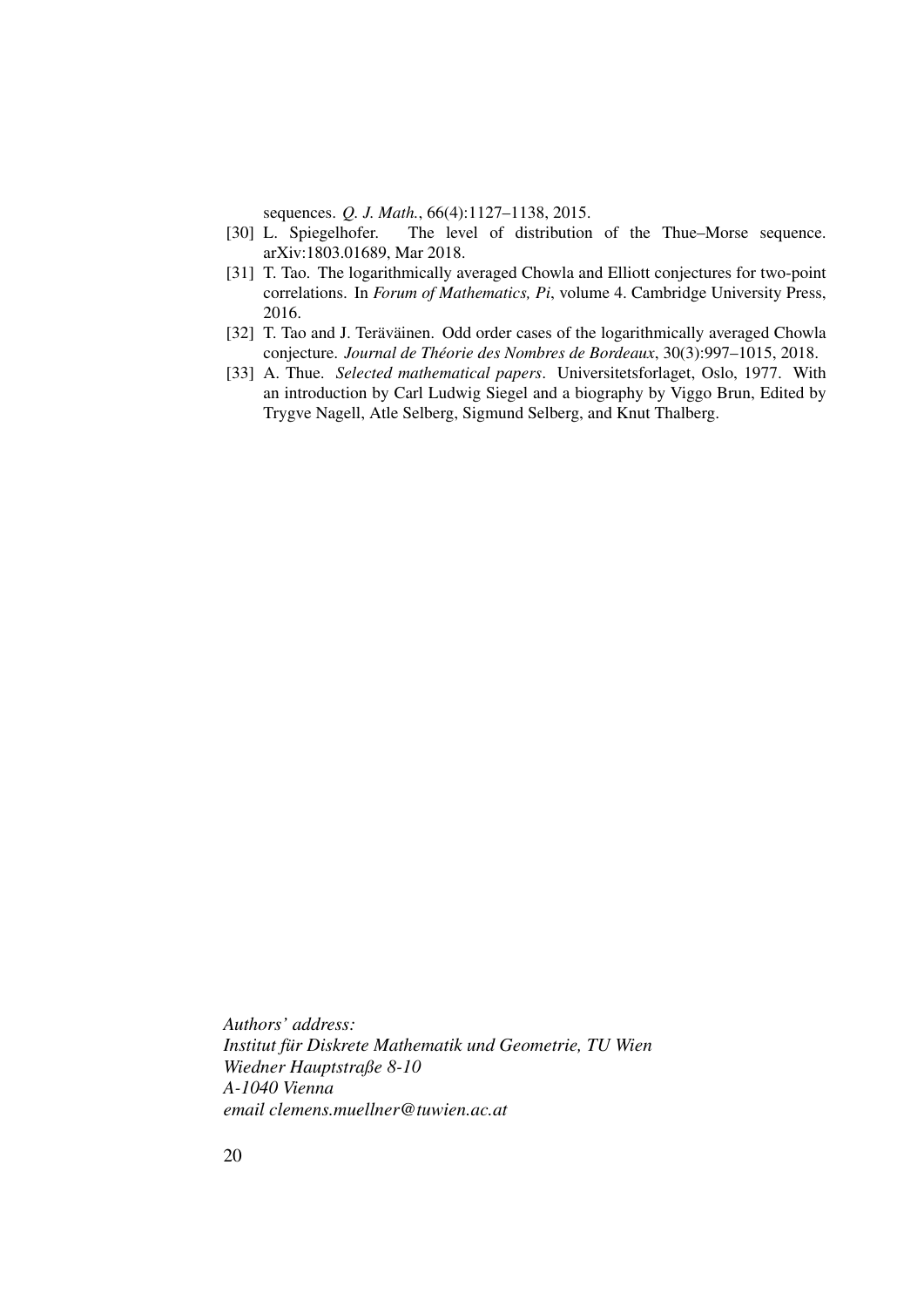Internat. Math. Nachrichten Nr. 243 (2020), 21–42

# Density theorems for sampling

## José Luis Romero

Universität Wien und Österreichische Akademie der Wissenschaften

*A density theorem gives necessary or sufficient conditions to reconstruct a function in a given class from samples taken on a set of points. The conditions are formulated in terms of a notion of density. In this expository article, I present my recent work*<sup>1</sup> *on density theorems and provide context.*

# 1 Sampling bandlimited functions

### 1.1 Classical theory

Classical sampling theory concerns *bandlimited functions*, that is, square integrable functions  $f : \mathbb{R} \to \mathbb{C}$ , whose Fourier transform

$$
\hat{f}(\xi) = \int_{\mathbb{R}} f(x)e^{-2\pi ix\xi} dx, \qquad \xi \in \mathbb{R},
$$

is supported on a given finite interval  $[-B/2, B/2]$ . The space of all such functions is called the *Paley-Wiener space*

$$
PW_B(\mathbb{R})=\{f\in L^2(\mathbb{R}): \text{supp}(\hat{f})\subseteq [-B/2,B/2]\},\
$$

and is also denoted by  $PW_B$  for short. The parameter *B*, called *bandwidth*, limits the oscillation or variability of the functions in PW*B*. For example, the *cardinal sine*

$$
\text{sinc}_B(x) = \frac{\sin(\pi Bx)}{\pi x}, \qquad x \in \mathbb{R}, \tag{5}
$$

ISSN 0020-7926 (c) 2020 Österr. Math. Gesellschaft

<sup>&</sup>lt;sup>1</sup>J. L. R. gratefully acknowledges support from the Austrian Science Fund (FWF):P 29462-N35. Some of the research lines presented here will be further developed as part of the START project "Time-Frequency Analysis, Randomness, and Sampling" of the Austrian Science Fund (FWF): Y 1199.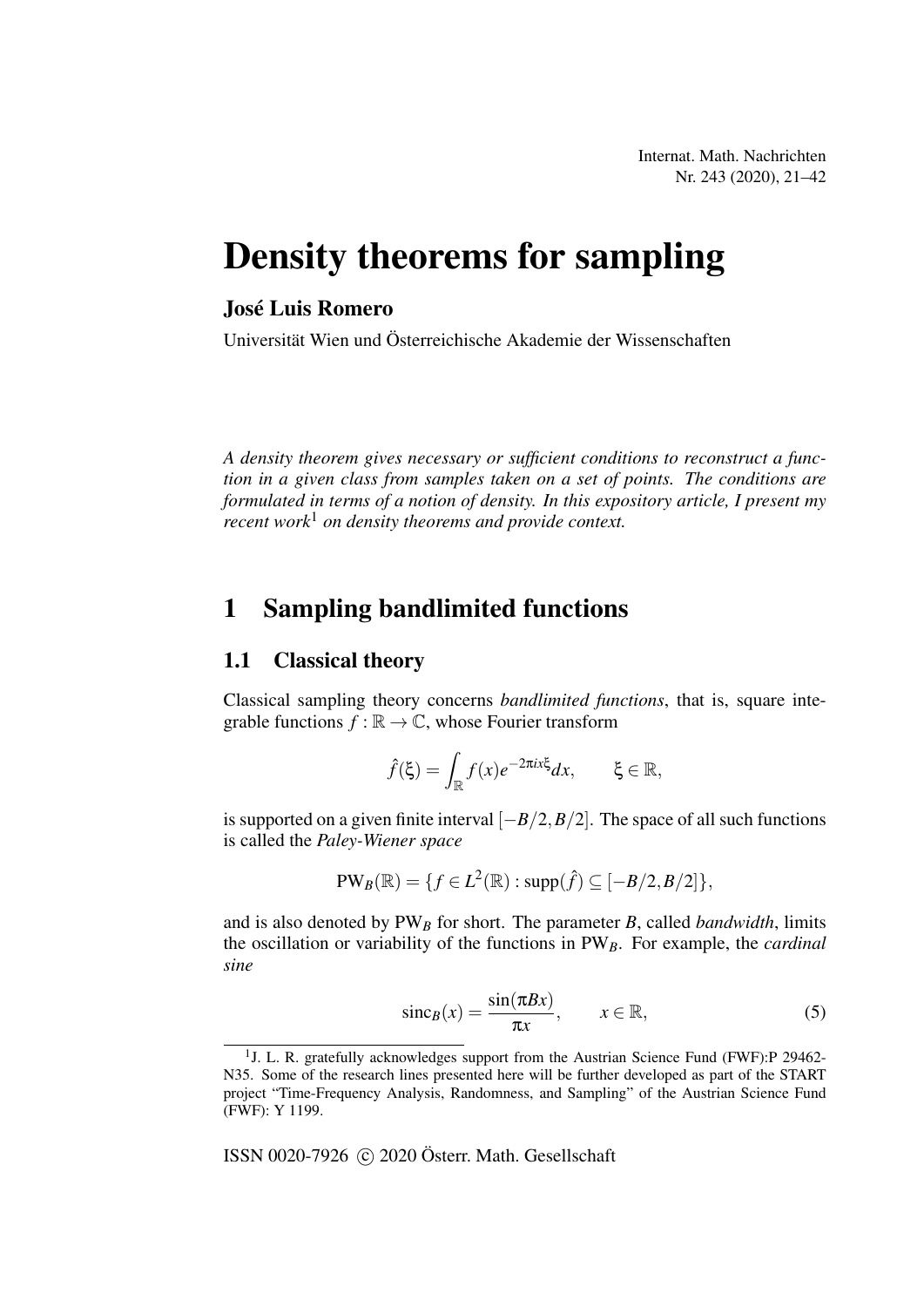belongs to  $PW_B$ , because it is the Fourier transform of the indicator function  $1_{[-B/2,B/2]}$ .

Intuitively, a function *f* with bandwidth *B* varies only mildly at scales smaller than 1/*B*, and, thus, a subset of its values  $\{f(x_k) : k \in \mathbb{Z}\}\)$  taken on an increasing sequence  $x_k < x_{k+1}$  should encode all the essential information of f, provided that  $|x_k - x_{k+1}| < B$ . To investigate this claim, let  $f \in PW_1$  have unit bandwidth. The function  $\hat{f}$  can then be expanded into Fourier series:

$$
\hat{f}(\xi) = \sum_{k \in \mathbb{Z}} \left\langle \hat{f}, e^{-2\pi i k \cdot \xi} \right\rangle_{L^2} e^{-2\pi i k \cdot \xi} 1_{[-1/2, 1/2]}(\xi), \qquad \xi \in \mathbb{R}.
$$
 (6)

By the Fourier inversion formula,  $\langle \hat{f}, e^{-2\pi i k \cdot} \rangle = f(k)$ . Computing the inverse Fourier transform on both sides of (6) one obtains *Shannon's sampling formula*:

$$
f(x) = \sum_{k \in \mathbb{Z}} f(k) \frac{\sin(\pi(x - k))}{\pi(x - k)}, \qquad x \in \mathbb{R},
$$
 (7)

where the series converges in  $L^2(\mathbb{R})$ . Moreover, since all the applied transformations are isometric, we conclude that the energy of a bandlimited function *f* is exactly carried by its samples:

$$
||f||_2 = ||f_{\mathbb{Z}}||_2, \qquad f \in PW_1(\mathbb{R}).
$$

A minor refinement of the above computations yields the following.

**Theorem 1** (Shannon's sampling theorem, 1949). Let  $\eta$ ,  $B > 0$ . Then

$$
||f||_2^2 \approx \sum_{k \in \mathbb{Z}} |f(\eta k)|^2 \quad (f \in PW_B) \qquad \Leftrightarrow \qquad B\eta \le 1. \tag{8}
$$

The symbol  $\approx$  in (8) means that the ratio between the two quantities is bounded above and below for all (non-zero)  $f \in PW_B$ , while one quantity is zero, if and only if the other is. The implied constants may depend on  $\eta$  and  $\beta$ , but not on *f*. The *sampling estimate* (8) implies that each function  $f \in PW_B$  is determined by its equispaced samples  $f(\eta k)$ , and, moreover, that the sampling operation is stable in the sense that small perturbations of *f* translate into small perturbations of  $f(\eta k)$ , and vice versa. For  $B\eta \leq 1$  a concrete reconstruction formula can by obtained from (7) by dilation.

Though mathematically straightforward, Shannon's sampling theorem is a foundational result in signal analysis and information theory. It validates the notion of bandwidth as a measure of information, by showing that it determines the *critical sampling rate* at which a signal can be acquired, also known as the *Nyquist rate*. While Shannon's work was pioneering in recognizing its importance in information theory [35], Theorem 1 is also attributed to Kotelnikov (1933); Whittaker (1929) and Gabor (1946) [38], and, indeed, Shannon describes Theorem 1 as "common knowledge in the communication art".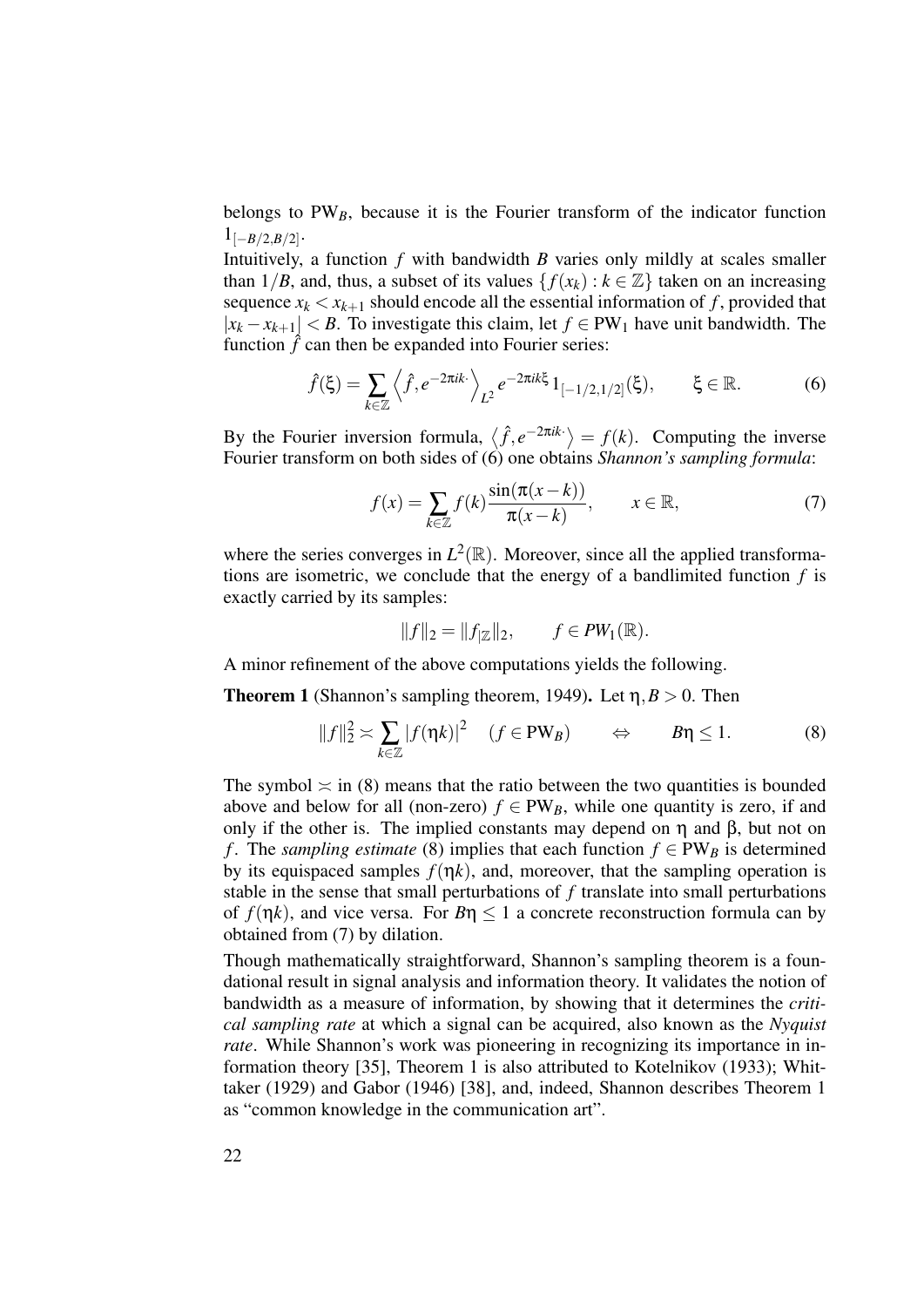A far reaching generalization of Shannon's sampling theorem was developed in the 1950s by Beurling [7, 8], and Duffin and Schaeffer [11]. Instead of sampling on lattices  $\eta \mathbb{Z}$ , the results now apply to *separated sets*  $\Lambda \subseteq \mathbb{R}$ , that is,

$$
\inf\{|\lambda-\lambda'|:\lambda,\lambda'\in\Lambda,\lambda\neq\lambda'\}>0.
$$

The key notion is Beurling's *lower density*:

$$
D^{-}(\Lambda) := \liminf_{R \to +\infty} \inf_{x \in \mathbb{R}} \frac{1}{R} \# \Big( \Lambda \cap [x - R/2, x + R/2] \Big).
$$

This simple geometric quantity delivers an almost characterization of the possibility of stably recovering a bandlimited function from its samples.

Theorem 2 (Beurling, Duffin-Schaeffer, 1950s). Each of the following implications holds for each separated set  $\Lambda \subseteq \mathbb{R}$ :

$$
\frac{1}{B}D^{-}(\Lambda) > 1 \quad \Rightarrow \quad ||f||_{2}^{2} \asymp \sum_{\lambda \in \Lambda} |f(\lambda)|^{2} \quad (f \in PW_B) \quad \Rightarrow \quad \frac{1}{B}D^{-}(\Lambda) \ge 1.
$$
\n(9)

Theorem 2 is known as *the sampling density theorem*, and is a landmark result in signal processing, as it further supports the interpretation of the bandwidth *B* as the information content of the class of bandlimited signals. A salient aspect of Theorem 2 is that it captures long-range effects: the density condition  $D^{-}(\Lambda) > B$ can hold even if  $\Lambda$  has large gaps, provided that these are compensated by highdensity clusters of points. Theorem 2 is also often invoked, beyond its formal scope, as heuristic support for many irregular sampling practices in engineering.

While Theorem 2 provides an almost characterization of the sampling estimate, the critical case  $D^{-}(\Lambda) = B$  is left undecided. In this case, the sampling estimate may or may not hold. Indeed, as a consequence of Theorem (1), the set  $\Lambda = \frac{1}{R}$  $\frac{1}{B}\mathbb{Z},$ which has density  $D^{-}(\Lambda) = B$ , does provide a sampling inequality for PW<sub>B</sub>, while the subset  $\Lambda' = \frac{1}{R}$  $\frac{1}{B} \mathbb{Z} \setminus \{0\}$ , which also has density  $D^{-}(\Lambda') = B$ , does not, because  $\text{sinc}_B \in PW_B$  vanishes on  $\Lambda'$ . A complete, albeit not simple, characterization of the validity of the sampling estimate for bandlimited functions was given by Ortega-Cerdà and Seip [28].

While Theorem 1 follows from elementary Fourier analysis, the main tool behind Theorem 2 is complex analysis, as the Paley-Wiener Theorem implies that every function  $f \in PW_1$  admits an analytic extension:

$$
f(z) := \int_{-B/2}^{B/2} \hat{f}(\xi) e^{2\pi i z \xi} d\xi, \qquad z \in \mathbb{C},
$$

enjoying the growth-estimate

$$
|f(x+iy)| \le Ce^{\pi B|y|},
$$

for a constant  $C > 0$ , that depends on  $f$  [39, Theorem 2.18].

23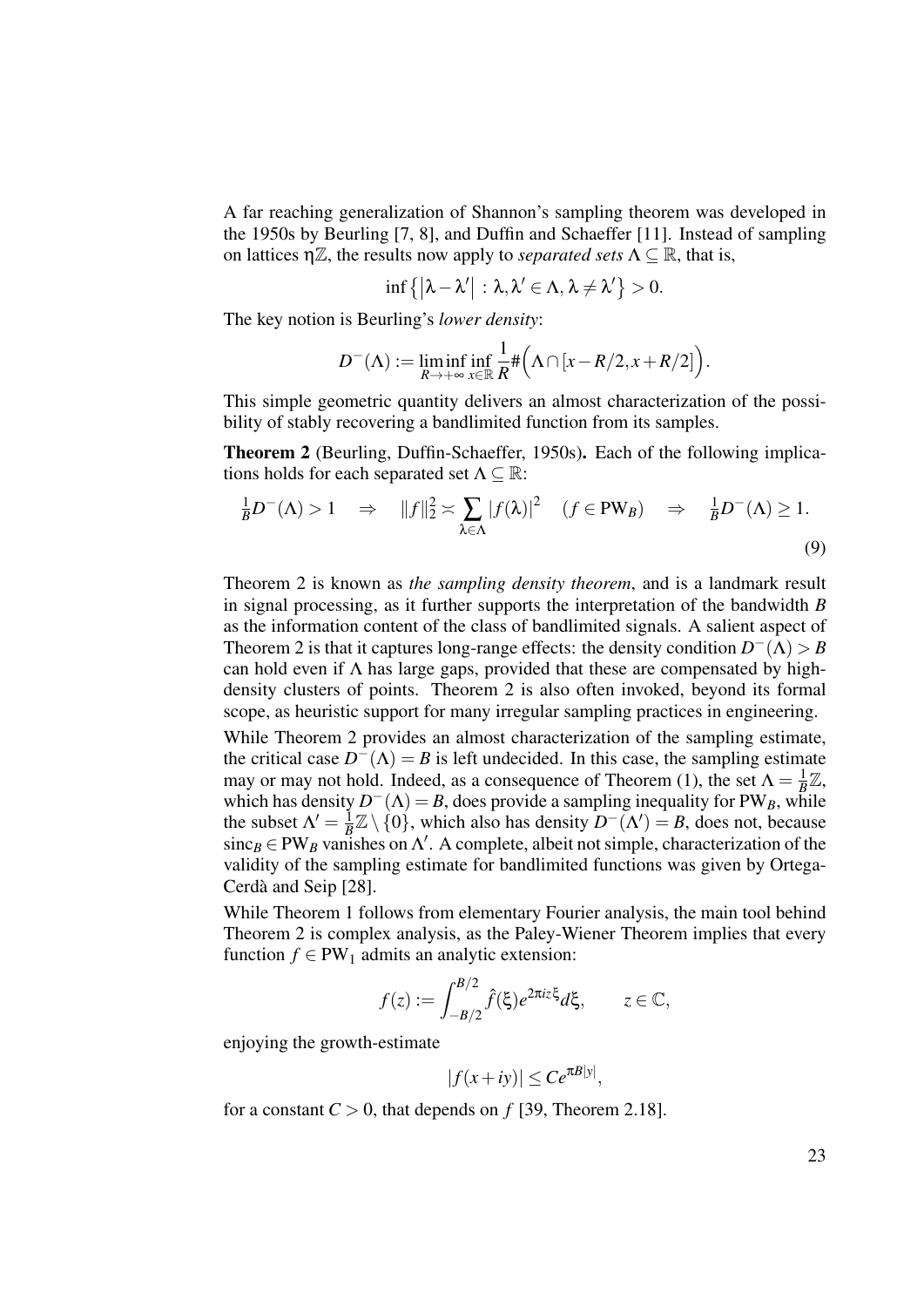## 1.2 More general spectra

As a generalization of the Paley-Wiener spaces, we consider an arbitrary compact set  $\Omega \subseteq \mathbb{R}$ , called *spectrum*, set

$$
PW_{\Omega}(\mathbb{R}) := \{ f \in L^{2}(\mathbb{R}) : \text{supp}(\hat{f}) \subseteq \Omega \},
$$

and write  $PW_{\Omega}$  for short. Motivated by Theorem 2, we investigate for which sets  $\Lambda \subseteq \mathbb{R}$  the sampling estimate

$$
||f||_2^2 \approx \sum_{\lambda \in \Lambda} |f(\lambda)|^2, \qquad (f \in PW_{\Omega})
$$
 (10)

holds. Since the classical Paley-Wiener space  $PW_B$  corresponds to an interval  $\Omega = [-B/2, B/2]$ , the expectation is, that, for more general sets, the Lebesgue measure  $B = |\Omega|$  should play the role of the bandwidth parameter in a density theorem analogous to Theorem 2.

Let us consider the following example: let  $\Omega = [0, 1/4] \cup [1, 5/4]$ ,  $\Lambda = \mathbb{Z}$ ,  $f_1 \in$  $PW_{[0,1/4]}$  any non-zero function, and  $f_2(x) := e^{2\pi ix} f_1(x)$ . Then  $f_2 \in PW_{[1,5/4]}$ , and, thus  $f_1$  and  $f_2$  are two different elements of PW<sub>Ω</sub> for which  $f_1 \equiv f_2$  on  $\Lambda$ . Hence, (10) fails even though  $D^{-}(\Lambda) = 1 > 1/2 = |\Omega|$ . On the other hand, based on the uncertainty principle, Beurling conjectured that  $D^{-}(\Lambda) \ge |\Omega|$  should still be necessary for (10).

When  $\Omega$  is the union of several disjoint intervals, functions in PW<sub> $\Omega$ </sub> are known as *multi-band signals*. Originally posed out of mere mathematical curiosity, Beurling's question was to become relevant in telecommunications, as, in certain situations, one may only be able to transmit across a set of non-contiguous frequency bands. The question therefore arises, what is the capacity of such channels and which concrete sampling strategies achieve it.

Beurling's problem was solved by Landau, and published in two influential articles with similar content, one addressed to the mathematical [19] and the other to the engineering community [20].

**Theorem 3** (Landau, 1967). Let  $\Omega \subset \mathbb{R}$  be compact. Then the following implication holds for each set  $\Lambda \subseteq \mathbb{R}$ :

$$
||f||_2^2 \approx \sum_{\lambda \in \Lambda} |f(\lambda)|^2 \quad (f \in PW_{\Omega}) \quad \Rightarrow \quad \frac{1}{|\Omega|} D^{-}(\Lambda) \ge 1.
$$

Under the assumption that (10) holds, to prove Theorem 3, the core task is to compare  $\#(\Lambda \cap [a,b])$  to  $(b-a)$  up to errors of smaller order  $o(b-a)$ . Landau found a valid comparison point in the spectral profile of the following integral operator, known as the *concentration or Toeplitz operator*:

$$
T_{[a,b]}f = \mathcal{F}^{-1}\left(1_{\Omega} \cdot \mathcal{F}\left(f \cdot 1_{[a,b]}\right)\right), \qquad f \in PW_{\Omega}(\mathbb{R}),
$$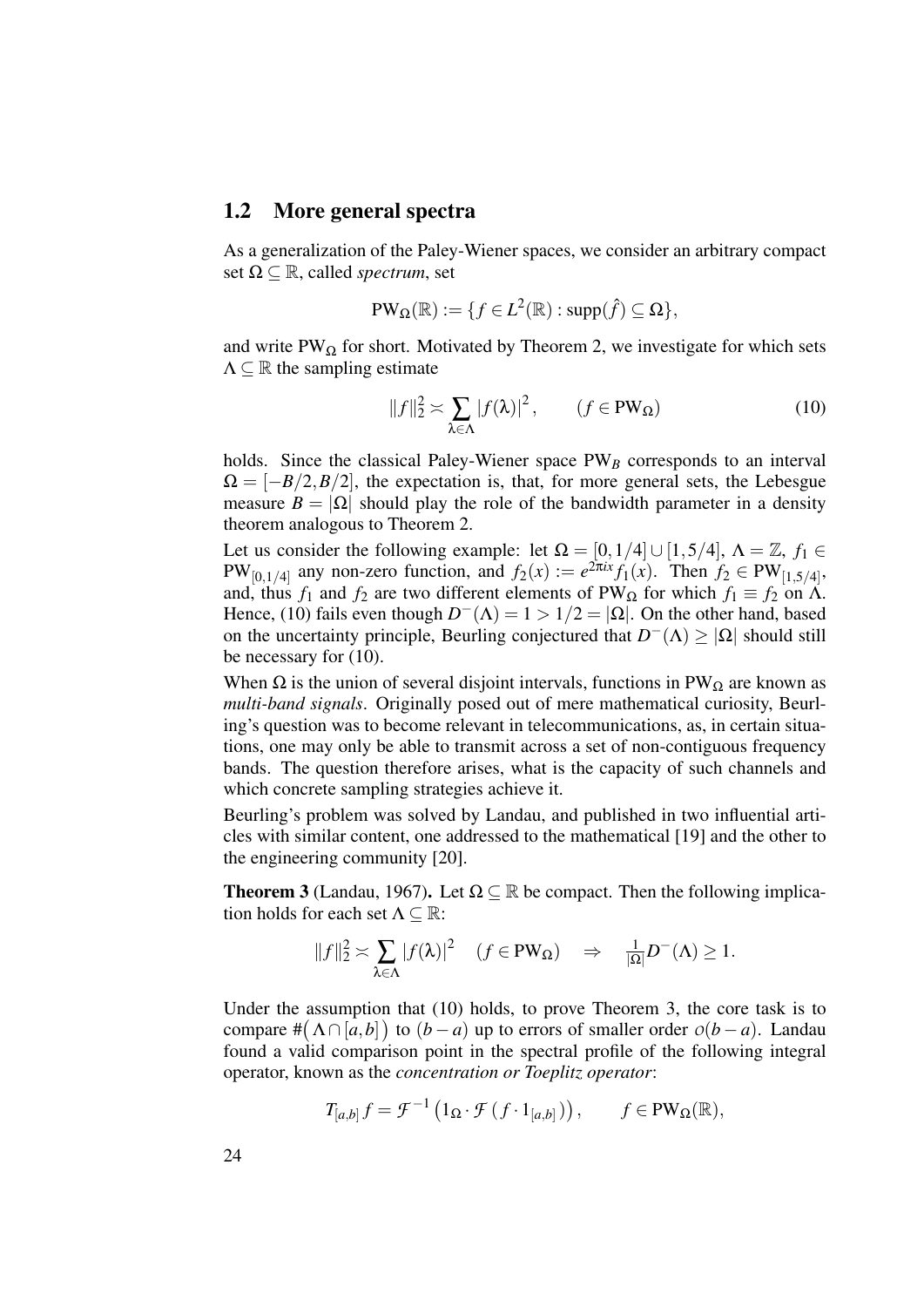where  $\mathcal F$  denotes the Fourier transform and  $1_E$  is the indicator function of  $E$ . Indeed, the eigenvalue counting function of  $T_{[a,b]}$  satisfies

$$
\#(\Lambda \cap [a,b]) \geq \#\{\mu \in \sigma(T_{[a,b]}): \mu > 1/2\} \geq (b-a) \pmod{0(b-a)}.
$$

Landau's technique is so general and powerful that is has been distilled and adapted to many other function classes [4, 12].

While Theorem 3 generalizes the necessity of the density conditions for sampling in Theorem 2, it remains to be discussed how to produce sets  $\Lambda$  satisfying (10). Since Ω is compact, we can select *B* > 0 such that  $Ω ⊆ [-B/2, B/2]$ , and then select any separated set  $\Lambda$  with density  $D^{-}(\Lambda) > B$ . So chosen, the set  $\Lambda$  satisfies (10) because, by Theorem 1, the sampling inequality holds in the larger space *PW<sub>B</sub>*. The more challenging question is to produce sampling sets  $\Lambda$  with density close to the limit value prescribed by Theorem 3. For specific, practically relevant, spectra  $\Omega$ , there is a significant literature on constructions of sampling sets tailored to specific spectra Ω. For general spectra, the following follows from more precise results of Lyubarskiı̆ and Seip [21, 23].

**Theorem 4** (after Lyubarskiı̆ and Seip, 1997). Let  $\Omega \subset \mathbb{R}$  be compact, and  $\varepsilon > 0$ . Then there exists a separated set  $\Lambda \subseteq \mathbb{R}$  satisfying the sampling estimates (10) and

$$
\frac{1}{|\Omega|}D^{-}(\Lambda)\leq 1+\epsilon.
$$

While Theorem 4 guarantees the existence of sampling sets for specific spectra Ω, a remarkable result from Olevskii and Ulanovskii provides *universal sampling sets* [25].

**Theorem 5** (Olevskii and Ulanovskii, 2008). There exists a separated set  $\Lambda \subseteq \mathbb{R}$ such that the following implications hold for every compact set  $\Omega \subseteq \mathbb{R}$ :

$$
\frac{1}{|\Omega|}D^{-}(\Lambda) > 1 \quad \Rightarrow \quad ||f||_{2}^{2} \asymp \sum_{\lambda \in \Lambda} |f(\lambda)|^{2} \quad (f \in PW_{\Omega}) \quad \Rightarrow \quad \frac{1}{|\Omega|}D^{-}(\Lambda) \ge 1.
$$
\n(11)

Theorem 5 looks deceivingly similar to Theorem  $2<sup>2</sup>$ . The difference lies however in the quantifiers: while the implications (9) apply to any set  $\Lambda$ , (11) applies to any compact set  $Ω$ , and one specific set  $Λ$ . As shown by Olevskii and Ulanovskii, a universal sampling set  $\Lambda$  can be constructed as a suitably small perturbation of a lattice [25].

Another construction of universal sampling sets is provided by Matei and Meyer [24]. The ingredients are:

 $^{2}$ And, indeed, the unusual wording of most theorems in this article is meant to stress such similarities.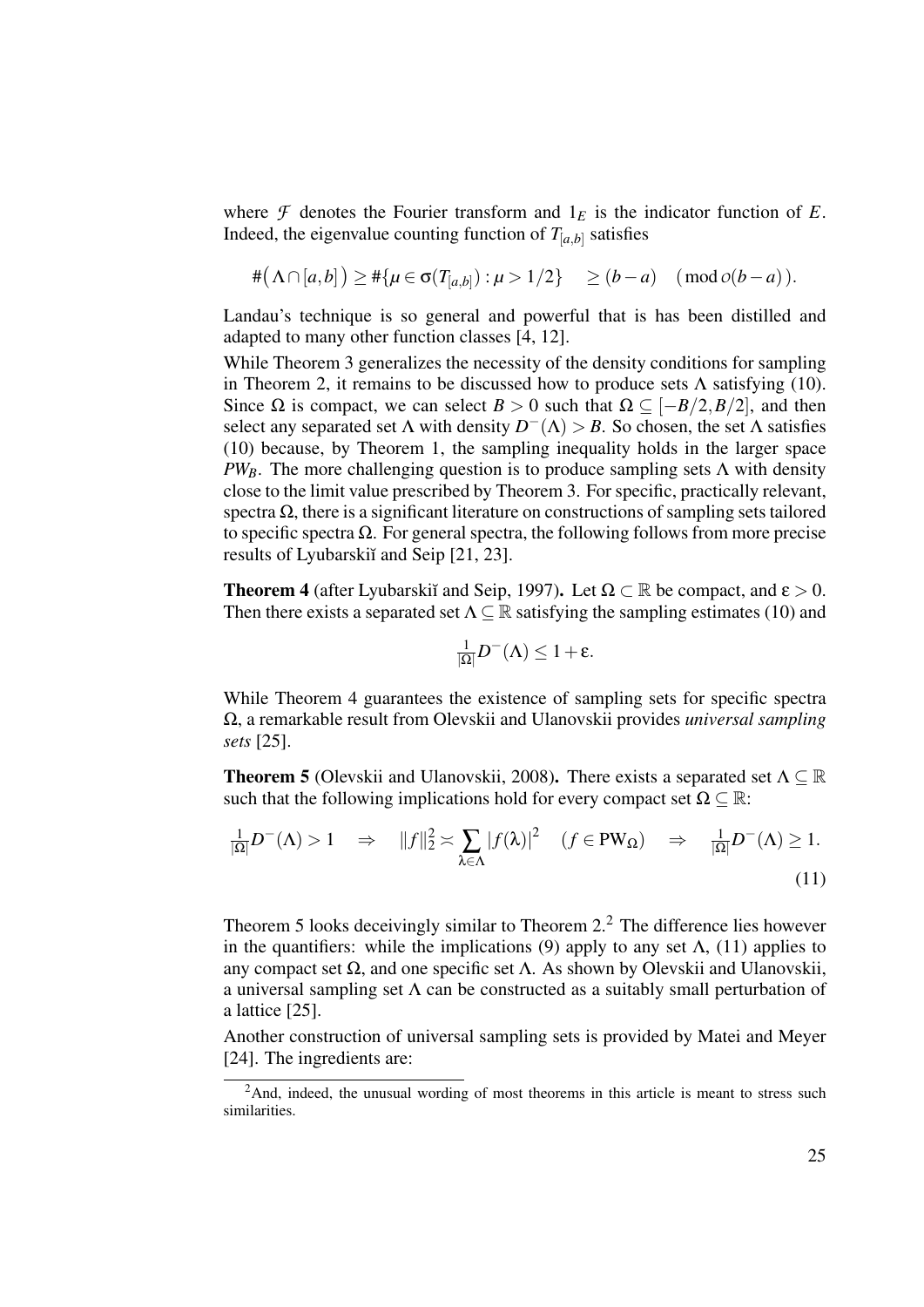(a) a lattice  $\Gamma \subseteq \mathbb{R}^2$  in general position, in the sense that the projections onto the first and second coordinates are injective maps with dense image when restricted to Λ;

(b) an interval  $I \subseteq \mathbb{R}$ .

The *simple quasicrystal* associated with Γ and *I* is defined as

$$
\Lambda = \{x : (x, y) \in \Gamma, y \in I\}
$$

and has density

$$
D^{-}(\Lambda) = |I| / \text{vol}(\Gamma).
$$

The following density theorem holds for simple quasicrystals.

Theorem 6 (Matei-Meyer, 2010). The following implications hold for every compact set  $\Omega \subset \mathbb{R}$  and every simple quasicrystal Λ:

$$
\frac{1}{|\Omega|}D^{-}(\Lambda) > 1 \quad \Rightarrow \quad ||f||_{2}^{2} \asymp \sum_{\lambda \in \Lambda} |f(\lambda)|^{2} \quad (f \in PW_{\Omega}) \quad \Rightarrow \quad \frac{1}{|\Omega|}D^{-}(\Lambda) \ge 1.
$$

## 1.3 Sampling on the plane

Classical sampling theory on the real line has an analog on the complex plane. In lieu of the class of bandlimited functions one considers the *Bargmann-Fock* space:

$$
\mathcal{F}_B(\mathbb{C}) := \left\{ F : \mathbb{C} \to \mathbb{C} \text{ entire}: ||F||_{\mathcal{F}_B(\mathbb{C})}^2 := \int_{\mathbb{C}^2} |F(x+iy)|^2 e^{-B\pi(x^2+y^2)} dx dy < \infty \right\},
$$

where the weight parameter  $B$  plays the role of bandwidth. The key quantity is again a two-dimensional version of Beurling's lower density, defined for  $\Lambda \subseteq \mathbb{C}$ as

$$
D^{-}(\Lambda) = \liminf_{R \to +\infty} \inf_{z \in \mathbb{C}} \frac{\#(\Lambda \cap B_R(z))}{|B_R(z)|}.
$$
 (12)

The following result, due to Wallstén and Seip [32, 34] in the general form, and Lyubarskiĭ [22] for lattices, is a planar analog of Theorem 2.

Theorem 7 (Lyubarskiı̆, Wallstén-Seip, 1992). The following implications hold for each separated set  $\Lambda \subseteq \mathbb{R}$ :

$$
||F||_{\mathcal{F}(\mathbb{C})}^2 \asymp \sum_{\lambda \in \Lambda} |F(\lambda)|^2 e^{-B\pi |\lambda|^2} \quad (F \in \mathcal{F}(\mathbb{C})) \qquad \Leftrightarrow \qquad \frac{1}{B} D^{-}(\Lambda) > 1.
$$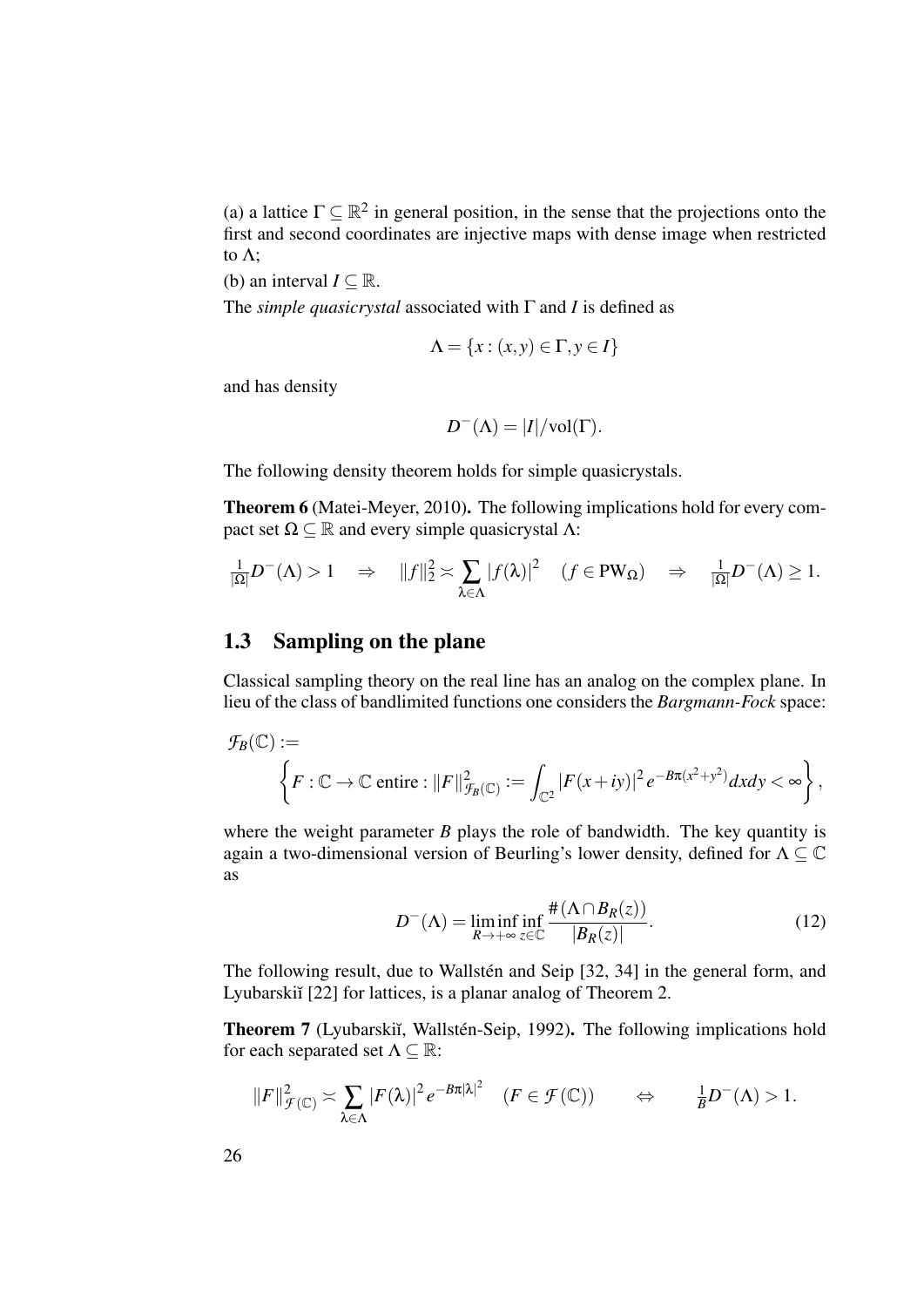A striking difference between Theorems 2 and 7 is that, in the latter case, Beurling's density completely characterizes the validity of the sampling inequality, the sampling estimate being impossible for configurations of points at critical density  $D^{-}(\Lambda) = B$ .

Analogs of Theorem 7 have been obtained with respect to general weights instead of the Gaussian factor, and for functions defined on the unit disk [33, 6, 27].

# 2 Sampling in shift-invariant spaces

## 2.1 Shift-invariant spaces

The shift-invariant space associated to a function  $g : \mathbb{R} \to \mathbb{C}$  is

$$
V(g) := \left\{ f = \sum_{k \in \mathbb{Z}} c_k g(\cdot - k) : c \in \ell^2(\mathbb{Z}) \right\}.
$$
 (13)

Shift-invariant spaces are classical in approximation theory. The function *g* is called the *generator* of the SIS, and mild decay and regularity conditions should be imposed, so that (13) is well-defined. While the specific choice  $g(x) = \text{sinc}(x) =$  $sin(\pi x)$  $\frac{n(x)}{n x}$  recovers the space of bandlimited functions  $V(g) = PW_1$ , in practice, one uses generators *g* that are smooth and fast-decaying. If *g* decays fast, the series

$$
f(x) = \sum_{k \in \mathbb{Z}} c_k g(x - k)
$$
 (14)

enjoys good truncation errors, while smoothness of *g* implies that functions in  $V(g)$  are approximately bandlimited:

$$
\hat{f}(\xi) = \left(\sum_{k \in \mathbb{Z}} c_k e^{2\pi i k \xi}\right) \cdot \hat{g}(\xi).
$$

Intuitively, functions in  $V(g)$  have one degree of freedom per unit-length, and the space  $V(g)$  is an analog of PW<sub>1</sub>, where strict band-limitation is relaxed. For this reason, it is expected that sampling theorems similar to Theorem 2 should hold for shift-invariant spaces.

The necessity of the density conditions for sampling in Theorem 2 does indeed extend to shift-invariant spaces, as an application of Landau's technique. The following can be deduced, for example, from more abstract results in [4, 12].

**Theorem 8** (after Landau). Let  $g : \mathbb{R} \to \mathbb{C}$  be continuous and satisfy

$$
|g(x)| \le C(1+|x|)^{-s}, \qquad x \in \mathbb{R},
$$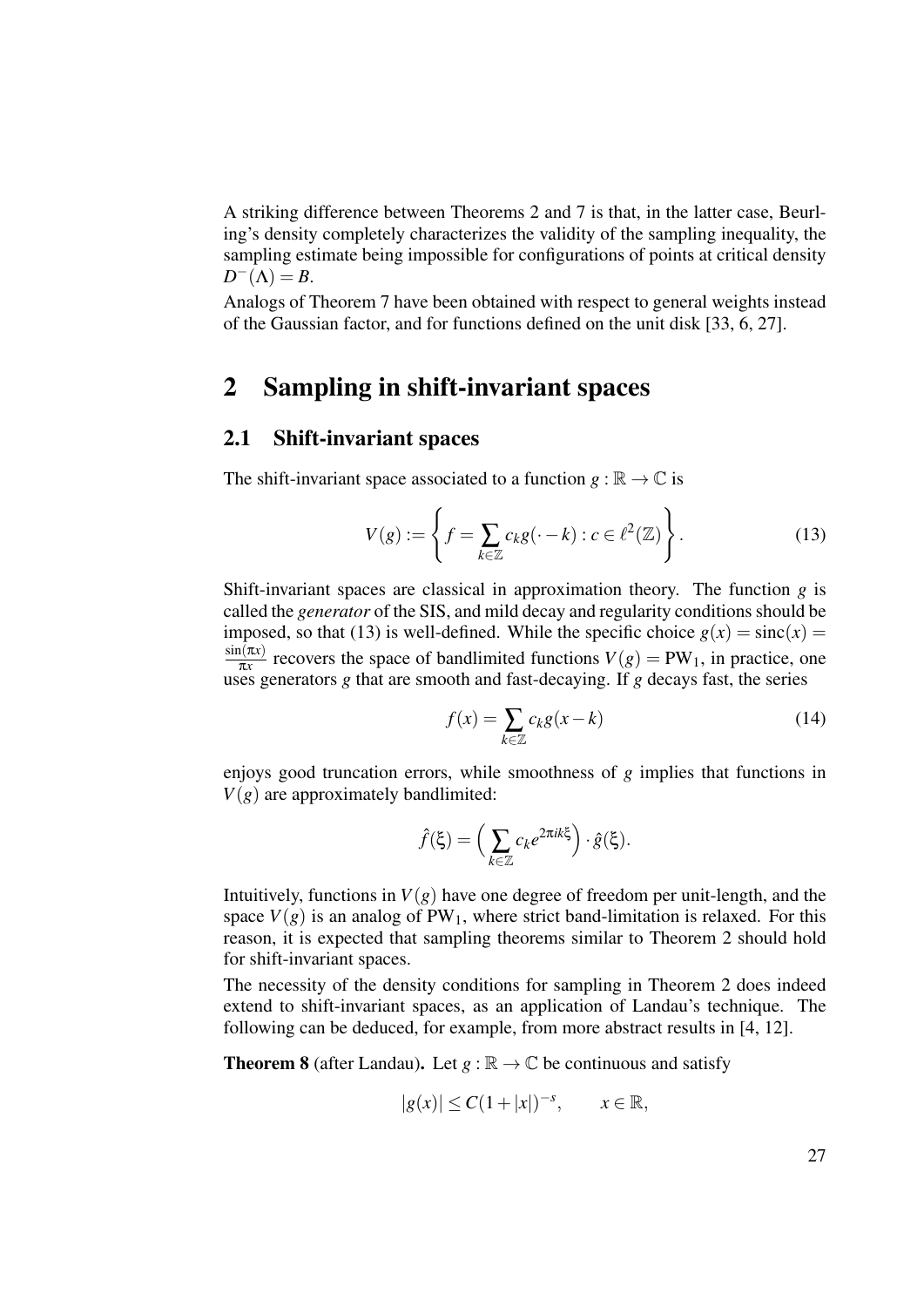for some  $C > 0$  and  $s > 1$ . Then the following implication holds for any set  $\Lambda \subseteq \mathbb{R}$ :

$$
||f||_2^2 \approx \sum_{\lambda \in \Lambda} |f(\lambda)|^2 \quad (f \in V(g)) \qquad \Rightarrow \qquad D^-(\Lambda) \ge 1.
$$

On the other hand, few results provide matching sufficient conditions for the sampling estimate, as the classical methods for bandlimited functions do not extend to general shift-invariant spaces.

## 2.2 Totally positive functions

An integrable function  $g : \mathbb{R} \to \mathbb{R}$  is called totally positive, if for all  $x_1 < x_2 <$  $\ldots$  <  $x_N$ ,  $y_1$  <  $y_2$  <  $\ldots$  <  $y_N$  the matrix

$$
\left(g(x_j - y_k)\right)_{j,k=1,\dots,N} \tag{15}
$$

has non-negative determinant. The definition is naturally related to sampling in shift-invariant spaces because the system of equations

$$
f(\lambda) = \sum_{k \in \mathbb{Z}} c_k g(\lambda - k), \qquad \lambda \in \Lambda
$$

is represented by the infinite matrix

$$
\left(g(\lambda - k)\right)_{\lambda \in \Lambda, k \in \mathbb{Z}}.\tag{16}
$$

Totally positive functions have been extensively studied by Schoenberg in 1950s and even earlier [29, 30], leading to the following complete characterization [31].

**Theorem 9** (Schoenberg, 1951). An integrable function  $g : \mathbb{R} \to \mathbb{R}$  is totally positive, if and only if its Fourier transform extends analytically to a strip  $S = \{z \in$  $\mathbb{C} : \alpha < \text{Im} z < \beta$ , and can be written as

$$
\hat{g}(\xi) = Ce^{-\gamma\xi^2 - i\delta\xi} \prod_{\nu=1}^{\infty} (1 + 2\pi i \delta_{\nu}\xi)^{-1} e^{i\delta_{\nu}\xi},\tag{17}
$$

with real parameters  $C, \gamma, \delta, \delta_v$  satisfying  $C > 0$ ,  $\gamma \ge 0$ ,  $0 < \gamma + \sum_{v=1}^{\infty} \delta_v^2 < \infty$ .

Totally positive functions are central in approximation theory. A key fact is their *variation diminishing property* [29, 30].

**Theorem 10** (Schoenberg, 1947). Let  $g : \mathbb{R} \to \mathbb{R}$  be totally positive. If  $c_1, \ldots, c_N$ has *K* sign changes, then

$$
f(x) = \sum_{k=0}^{N-1} c_k g(x - k)
$$
 (18)

has at most *K* sign changes.

28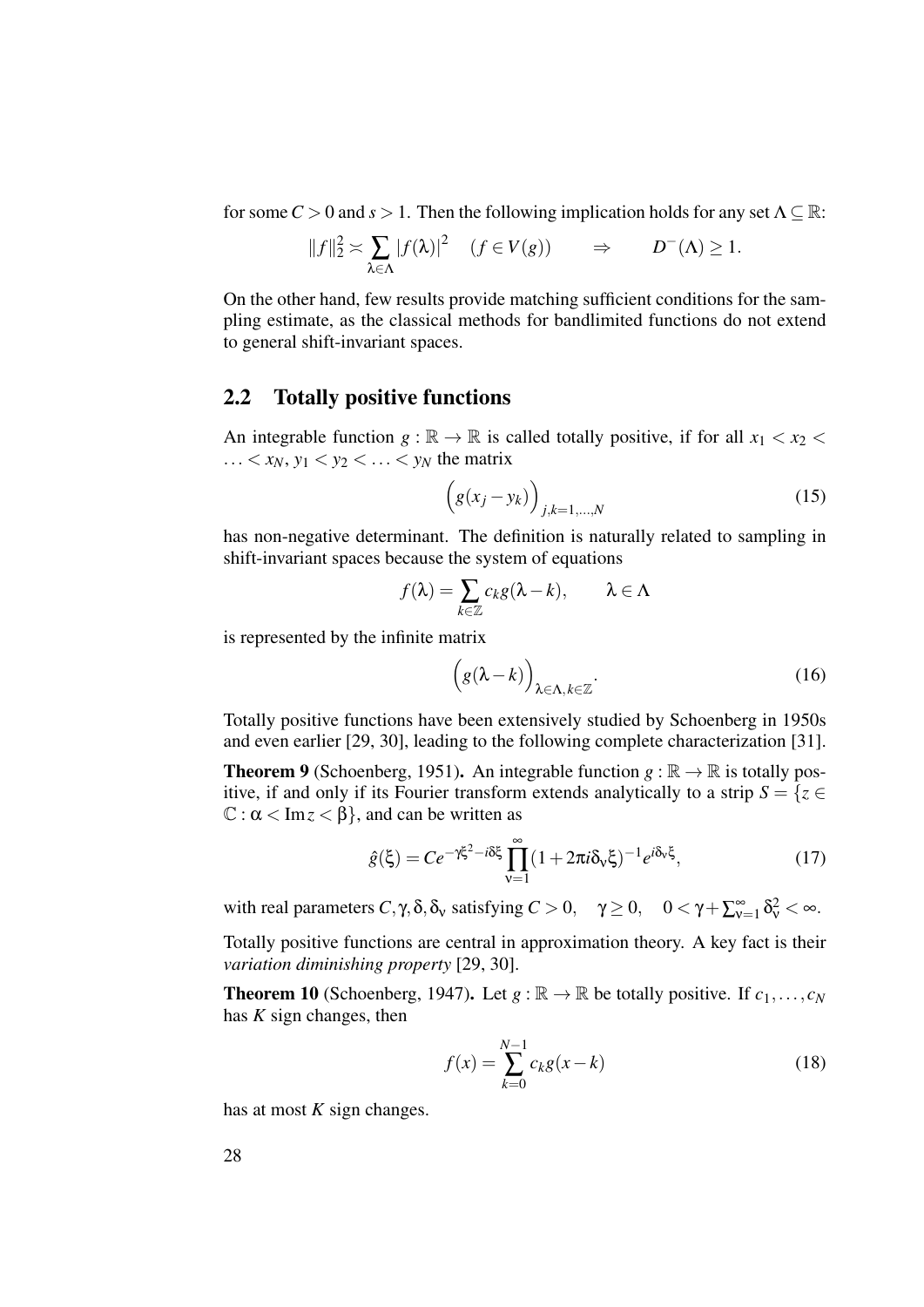The variation diminishing property of totally positive functions may motivate one to conjecture that an analog of Theorem 2 is valid for the corresponding shiftinvariant spaces. The heuristics are as follows: suppose that  $g$  is totally positive. A function of the form

$$
f(x) = \sum_{k \in \mathbb{Z}} c_k g(x - k)
$$

can be approximated on the interval  $[n, n+N]$  as

$$
f|_{[n,n+N]}(x) \approx \sum_{k=n}^{n+N-1} c_k g(x-k).
$$
 (19)

By Theorem 10, the function on the right-hand side of (19) has at most *N* sign changes, which generically should indicate that *f* has at most *N* zeros on  $[n, n+N]$ . On the other hand, if  $D^{-}(\Lambda) > c > 1$ , then  $\Lambda$  has at least *cN* points on any large interval  $[n, n + N]$ . Thus, under these heuristics, f takes a non-zero value on  $\Lambda \cap [n, n+N]$ , for each  $n \in \mathbb{Z}$ , and the set  $\Lambda$  sees a non-trivial part of f. The formalization of such argument remains a challenge, and, indeed, it cannot be expected to work for an arbitrary totally positive function. An important step forward in the exploration of this line would be the derivation of an infinite-dimensional version of Theorem 10, where the total number of sign changes is replaced by an adequate density.

#### 2.3 A new density theorem

Together with Karlheinz Gröchenig and Joachim Stöckler we derived a density theorem for *totally positive functions of Gaussian-type*, which are those totally positive functions for which the product in (17) is finite and the Gaussian factor is present. Thus *g* is totally-positive of Gaussian type, if and only if

$$
\hat{g}(\xi) = Ce^{-\gamma\xi^2 - i\delta\xi} \prod_{\nu=1}^{M} (1 + 2\pi i \delta_{\nu}\xi)^{-1}, \qquad \xi \in \mathbb{R},
$$
\n(20)

with  $\delta, \delta_1, \ldots, \delta_M \in \mathbb{R}, C, \gamma > 0, M \in \mathbb{N} \cup \{0\}$ ; see Figure 1. For this class we proved the following analog of Theorem 2 [14].

Theorem 11 (Gröchenig, Romero, Stöckler, 2018). Let *g* be a totally positive function of Gaussian-type. Then each of the following implications holds for each separated set  $\Lambda \subseteq \mathbb{R}$ :

$$
D^{-}(\Lambda) > 1 \quad \Rightarrow \quad ||f||_{2}^{2} \asymp \sum_{\lambda \in \Lambda} |f(\lambda)|^{2} \quad (f \in V(g)) \quad \Rightarrow \quad D^{-}(\Lambda) \ge 1.
$$

29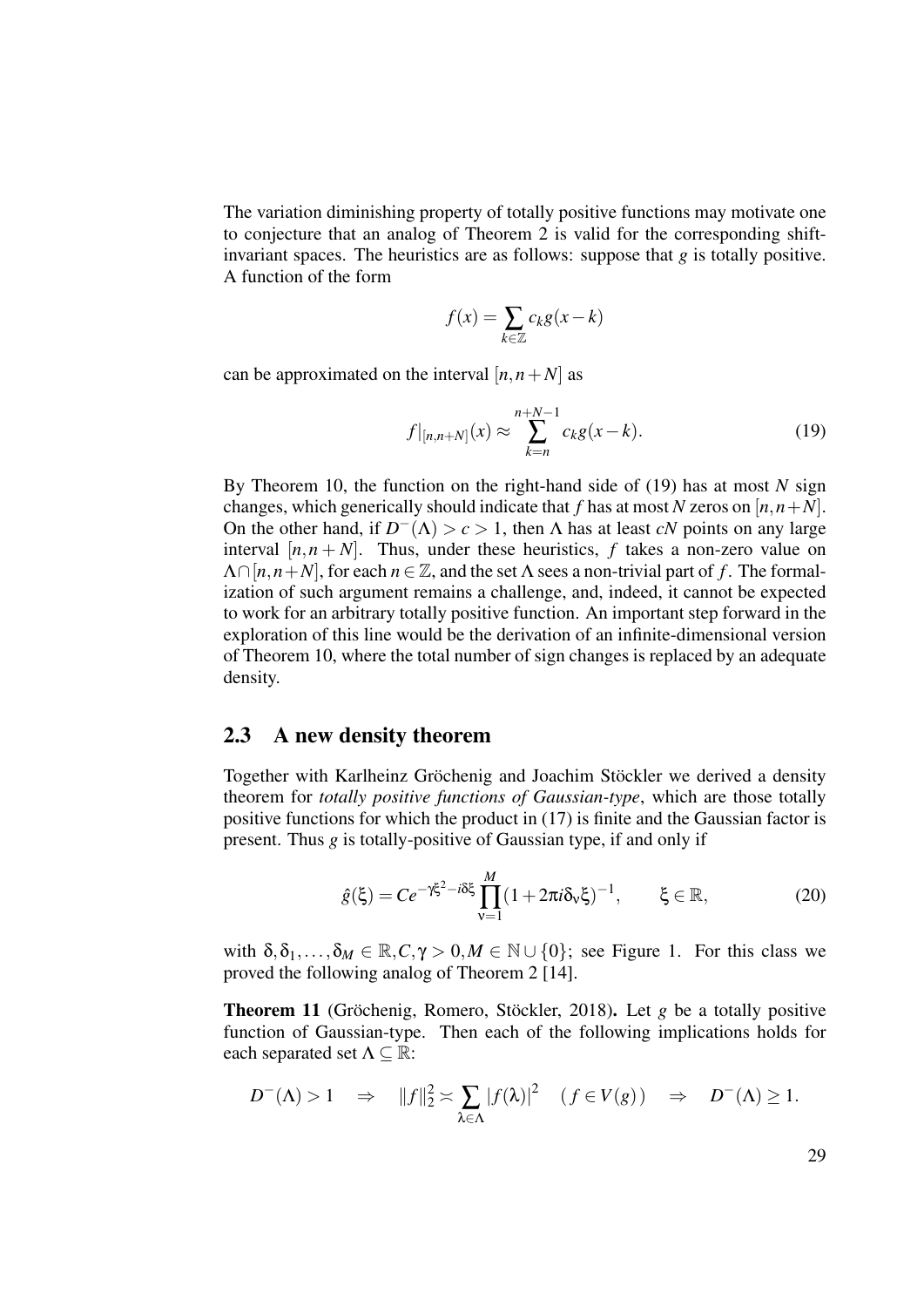

*Figure 1:* A plot of a function as in (20), with  $C = \gamma = 1$ ,  $\delta_1 = 0.25$ ,  $\delta_2 = 0.75$ ,  $\delta_3 = -1.25$ ,  $\delta_4 = 0.55$ .

In contrast to the sinc function (5), totally positive functions of Gaussian type decay exponentially, and the expansion (14) enjoys favorable truncation estimates. As with Theorem 2, at the critical density  $D^{-}(\Lambda) = 1$ ,  $\Lambda$  may or may not be a sampling set.

#### 2.3.1 Density of zeros

As the necessary conditions hold universally (Theorem 8), the contribution of Theorem 11 is in the sufficient conditions for sampling. For a shift-invariant space, a claim of the kind:

$$
D^{-}(\Lambda) > 1 \qquad \Rightarrow \qquad \|f\|_{2} \asymp \|f|\Lambda\|_{2}, \quad (f \in V(g)) \tag{21}
$$

implies an upper bound on the density of the zero sets of all non-zero functions  $f \in V(g)$ :

$$
D^{-}\{f=0\} \le 1,\t\t(22)
$$

since, if (22) should fail, then the set  $\Lambda = \{f = 0\}$  would contradict (21)<sup>3</sup>. In fact, bounds on densities of zero sets amount to density theorems for *uniqueness*:

$$
D^{-}(\lbrace f=0\rbrace) > 1, \text{ for some } f \in V(g) \qquad \Rightarrow \quad f \equiv 0. \tag{23}
$$

Let us compare in this light the situation of bandlimited functions and shiftinvariant spaces generated by totally positive functions of Gaussian type.

 $3$ The correct argument is slightly more technical, because, in the density theorems, (21) holds only for separated sets.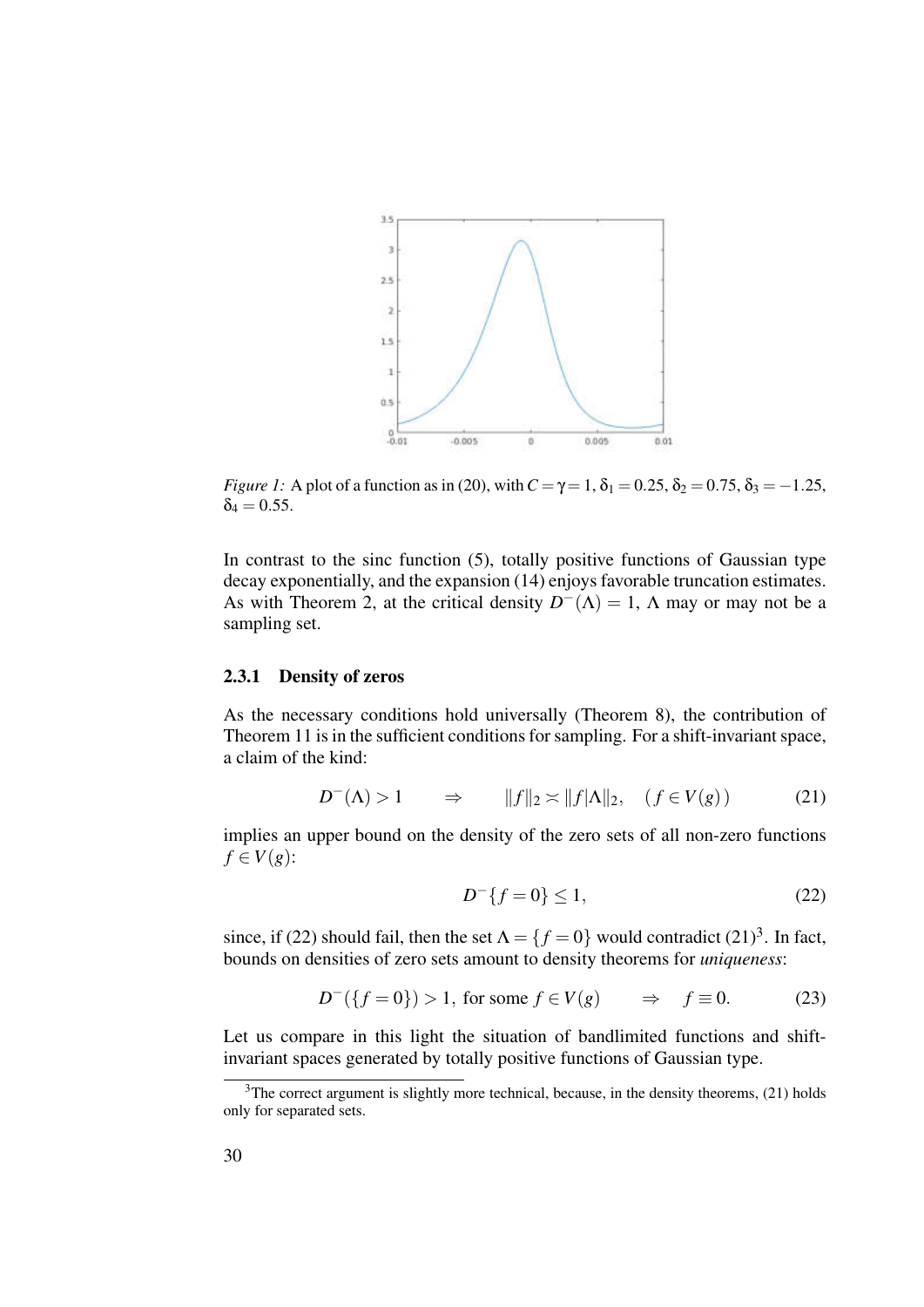By the Paley-Wiener Theorem, the analytic extension of a bandlimited function  $f \in PW_1$  satisfies the growth-estimate

$$
|f(x+iy)| \lesssim e^{\pi |y|}, \qquad x, y \in \mathbb{R}.
$$

A standard estimate for analytic functions shows that the number of zeros of *f* inside a complex disk  $B_r(0)$ ,

$$
n(r) := #\{z \in B_r(0) : f(z) = 0\}
$$

(approximately) satisfies  $n(r) \approx 2r + O(1)$ .<sup>4</sup> Thus, while the claim in (22) concerns the number of zeros of *f* in the real interval  $[-r, r]$ , one can afford to bound that quantity by the number of complex zeros in the disk  $B_r(0)$ , and still obtain a bound proportional to be length of the real interval. For bandlimited functions, complex variable methods yield precise estimates also on the real line.

On the other hand, the best possible bound for the analytic extension of a function in the shift-invariant space generated by the Gaussian function  $g(x) = e^{-\pi x^2}$  is

$$
|f(x+iy)| \le Ce^{\pi y^2}, \qquad x, y \in \mathbb{R},
$$
 (24)

as inspection of the analytic extension  $g(x+iy) = e^{-\pi(x^2+2xyi-y^2)}$  shows. The best bound for the number of complex zeros that follows from (24) is approximately  $n(r) \approx O(r^2)$ , which is inadequate as a bound for the number of real zeros on [−*r*,*r*]. The proof of Theorem 11 involves deriving a relation between the real and complex zero set of a function in  $V(g)$ , approximately implying that  $n(r) \approx$  $2r + O(1)$ , as in the bandlimited case.

# 3 Sampling in higher dimension

Bandlimited functions in higher dimension are defined by replacing the interval  $[-B/2, B/2]$  with a compact set Ω ⊂  $\mathbb{R}^d$  called *spectrum*:

$$
PW_{\Omega}(\mathbb{R})=\{f\in L^2(\mathbb{R}^d): \text{supp}(\hat{f})\subseteq \Omega\}.
$$

Typical choices for  $\Omega$  are rectangles or Euclidean balls. As in dimension 1, the main question is the validity of the sampling inequalities:

$$
A||f||_2^2 \le \sum_{\lambda \in \Lambda} |f(\lambda)|^2 \le B||f||_2^2, \qquad f \in PW_\Omega,
$$
\n(25)

with  $A, B > 0$ . Landau's necessary conditions apply mutatis mutandis in higher dimension.

<sup>&</sup>lt;sup>4</sup>We use  $\approx$  to indicate that the statement is not rigorous. The precise equation holds in an averaged sense.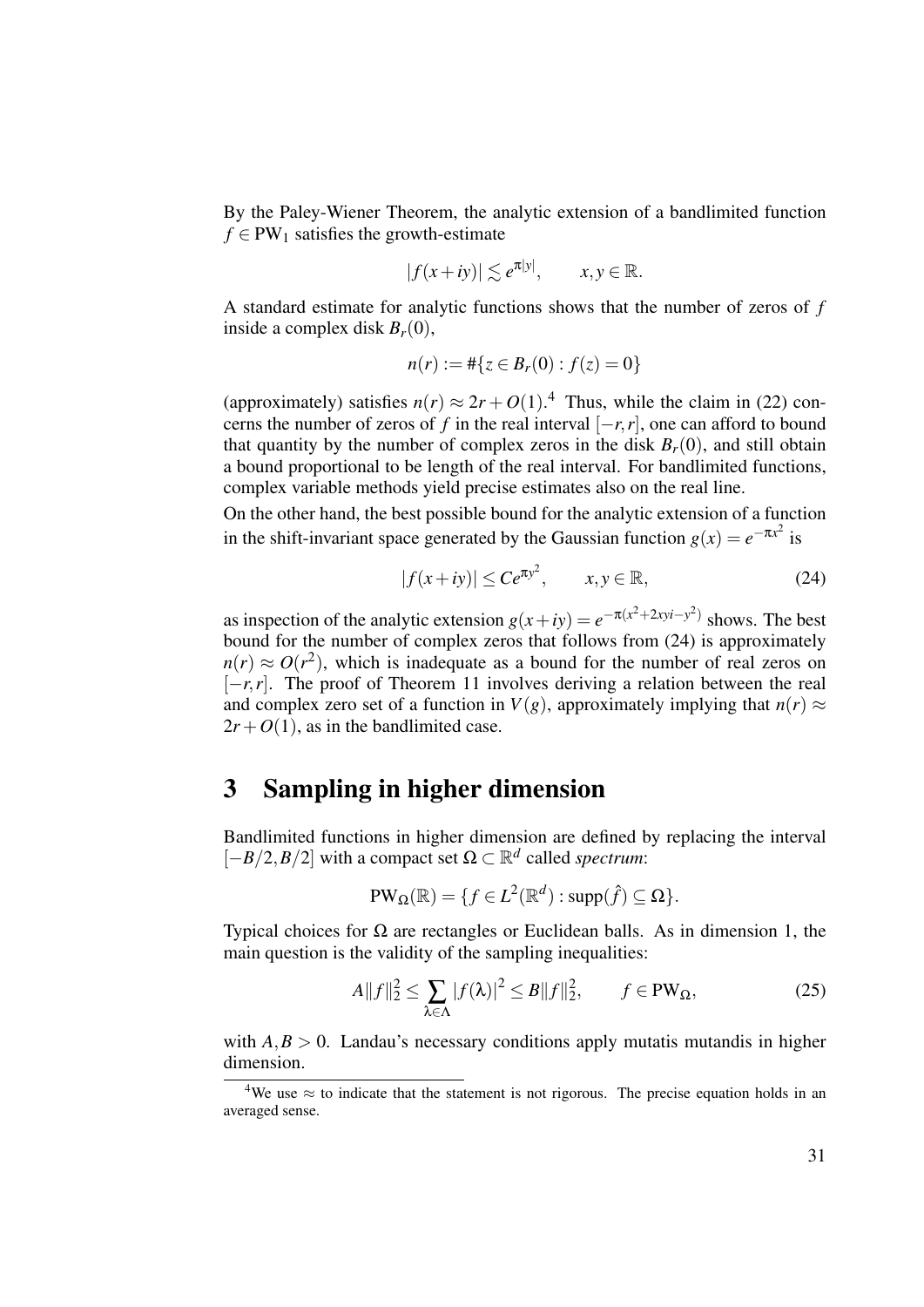**Theorem 12** (Landau, 1967). Let  $\Omega \subseteq \mathbb{R}^d$  be compact. Then the following implication holds for each set  $\Lambda \subseteq \mathbb{R}$ :

$$
||f||_2^2 \approx \sum_{\lambda \in \Lambda} |f(\lambda)|^2 \quad (f \in PW_{\Omega}) \quad \Rightarrow \quad \frac{1}{|\Omega|} D^{-}(\Lambda) \ge 1.
$$

In contrast to Theorem 2, for  $d > 1$ , the *d*-dimensional Beurling's lower density, defined with respect to Euclidean balls as in (12), does not provide sufficient conditions for sampling. Indeed, for  $\Omega = [-1/2, 1/2]^2$  and  $n \in \mathbb{N}$ , the set  $\Lambda_n = \frac{1}{n}$  $\frac{1}{n}\mathbb{Z}\times(\mathbb{Z}\setminus\{0\})$  does not satisfy (25) because the function

$$
f(x,y) = \frac{\sin(\pi x)}{\pi x} \frac{\sin(\pi y)}{\pi y}, \qquad (x,y) \in \mathbb{R}^2
$$

belongs to PW<sub>Ω</sub> and vanishes on  $\Lambda_n$ , while the 2-dimensional Beurling density of  $\Lambda_n$ , defined by (12), can be arbitrarily large:

$$
D^{-}(\Lambda_n)=n.
$$

While for large *n*, the set  $\Lambda_n$  has large density, the diameter of its complement does not tend to zero, as in the vertical direction Λ*<sup>n</sup>* has a non-shrinking *gap*. As we now explain, an effective criterion for higher dimensional sampling can be formulated by limiting the size of gaps.

A *convex body*  $\Omega \subseteq \mathbb{R}^d$  is a compact convex set with non-empty interior. A convex body is called *centered*, if 0 is an interior point of  $\Omega$ , and *symmetric*, if  $\Omega = -\Omega$ . The *polar set* of  $\Omega$  is

$$
\Omega^{\circ} = \left\{ y \in \mathbb{R}^d : \forall y \in \Omega, \, x \cdot y \le 1 \right\}.
$$

For the Euclidean ball we have  $B_1^\circ = B_1$ . The *gap* of a set  $\Lambda \subseteq \mathbb{R}^d$  with respect to  $\Omega^\circ$  is

$$
\delta_{\Omega^{\circ}}(\Lambda) := \inf \left\{ \delta > 0 : \Lambda + \delta \Omega^{\circ} = \mathbb{R}^d \right\}.
$$
 (26)

In terms of the norm whose unit ball is  $\Omega^{\circ}$ ,

$$
|x|_{\Omega^\circ} = \inf\{a > 0 : x \in a\Omega^\circ\}, \quad x \in \mathbb{R}^d,
$$

the gap (26) can be written as

$$
\delta_{\Omega^{\circ}}(\Lambda) = \sup_{x \in \mathbb{R}^d} \inf_{\lambda \in \Lambda} |x - \lambda|_{\Omega^{\circ}}.
$$
 (27)

We define the *gap density* of  $\Lambda$  with respect to  $\Omega^{\circ}$  by

$$
D_{\Omega^{\circ}}^{\text{gap}}(\Lambda) = (4\delta_{\Omega^{\circ}}(\Lambda))^{-1}.
$$
 (28)

32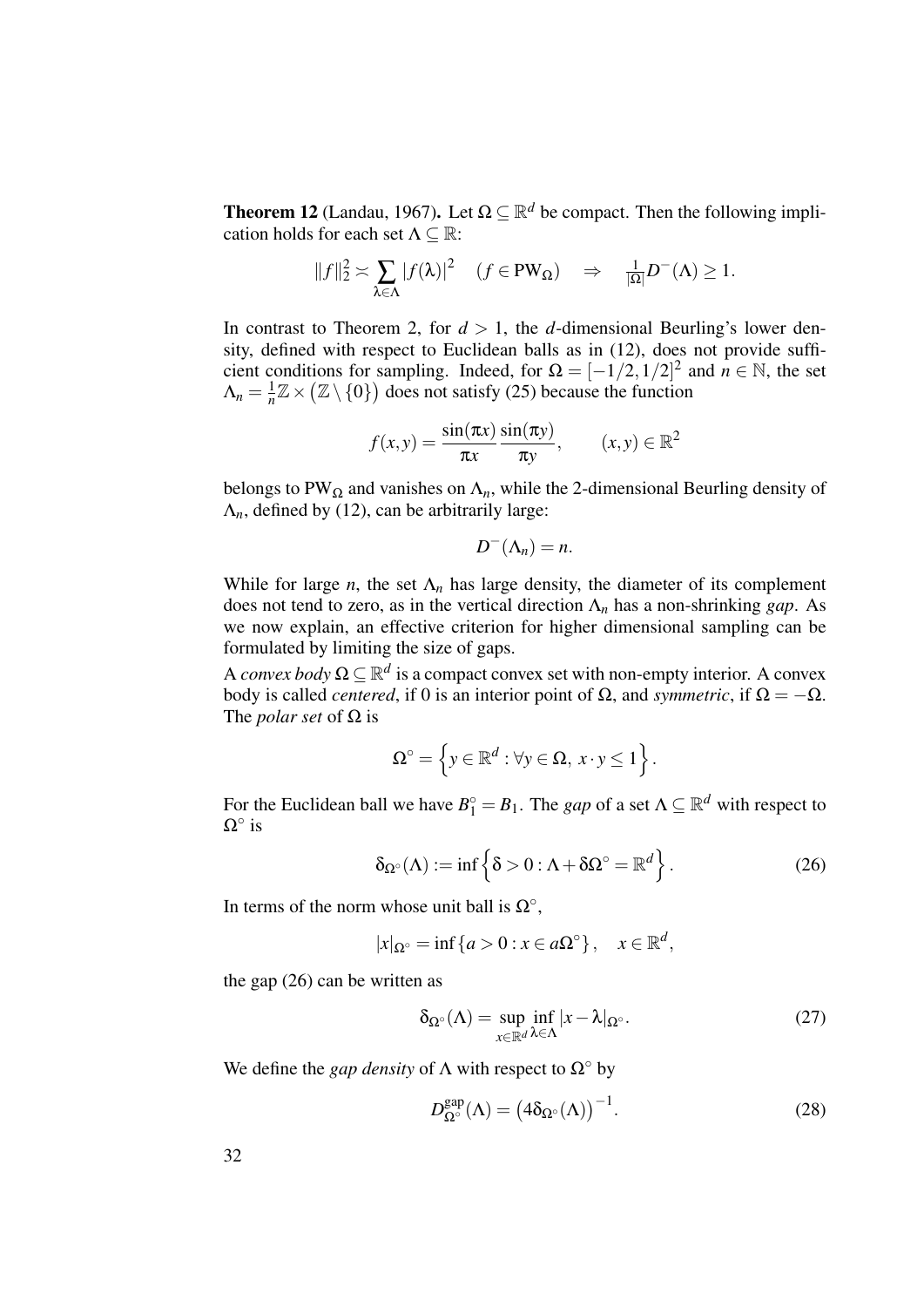Since the polar set of the unit interval  $[-1/2, 1/2]$ <sup>°</sup> =  $[-2, 2]$  has length 4, the factor 4 in (28) guarantees that, in dimension 1, the Beurling and gap densities of lattices coincide. The first implication in the following density theorem is due to Beurling [7, 8]; see also [5, 26].

**Theorem 13** (Beurling-Landau, 1960s). Let  $\Omega \subseteq \mathbb{R}^d$  be a centered symmetric convex body. Then each of the following implications holds for each separated set  $\Lambda \subseteq \mathbb{R}^d$ :

$$
D_{\Omega^{\circ}}^{\text{gap}}(\Lambda) > 1 \quad \Rightarrow \quad ||f||_2^2 \asymp \sum_{\lambda \in \Lambda} |f(\lambda)|^2 \quad (f \in PW_\Omega) \quad \Rightarrow \quad \frac{1}{|\Omega|} D^-(\Lambda) \ge 1.
$$

Despite the visual similarities between Theorems 2 and 13, in the latter, the difference between the necessary and sufficient conditions for the sampling inequality is more significant, since some sets have large Beurling density but small gap density. Similar results have been proved for certain shift-invariant spaces on the real line [3, 16, 18].

While classical sampling literature is mostly concerned with the existence of a sampling estimate (25), computational problems require a quantitative description of the implicit bounds  $A,B$ , and how they depend on the geometry of  $\Omega$  and Λ. Indeed, many applications demand very irregular sampling geometries, with some groups of points being very close together and other far apart. Such clustering of sampling points is known to lead to a larger ratio  $B/A$  of the sampling bounds, which indicates worse stability of a reconstruction algorithm. This challenge is normally addressed with the introduction of certain stabilizing weights. Specifically, consider a centered symmetric convex body  $\Omega$  and the norm induced by its polar body. The Voronoi regions associated with a closed countable set  $\Lambda \subseteq \mathbb{R}^d$ , and a point  $\lambda \in \Lambda$  are defined as

$$
V_{\lambda,\Omega^{\circ}}=\left\{x\in\mathbb{R}^d:\forall \lambda'\in\Lambda,\ \lambda'\neq\lambda,\ |\lambda-x|_{\Omega^{\circ}}\leq|\lambda'-x|_{\Omega^{\circ}}\right\}.
$$

The Voronoi weight  $\mu_{\lambda}$  is the Lebesgue measure of the Voronoi region  $V_{\lambda}$ :

$$
\mu_{\lambda,\Omega^{\circ}}:=|V_{\lambda}|.
$$

Note that the Voronoi weights do depend on the convex body  $Ω$ . The usefulness of Voronoi weights lies in that they lead to upper sampling bounds

$$
\sum_{\lambda \in \Lambda} \mu_{\lambda} |f(\lambda)|^2 \le B \|f\|_2^2, \qquad f \in PW_{\Omega}, \tag{29}
$$

that are robust in the sense that adding more points does not increase *B*. Indeed (29) holds uniformly, for example, for all sets  $\Lambda$  with  $D_{\Omega^{\circ}}^{gap}(\Lambda) \geq 1$ . For concrete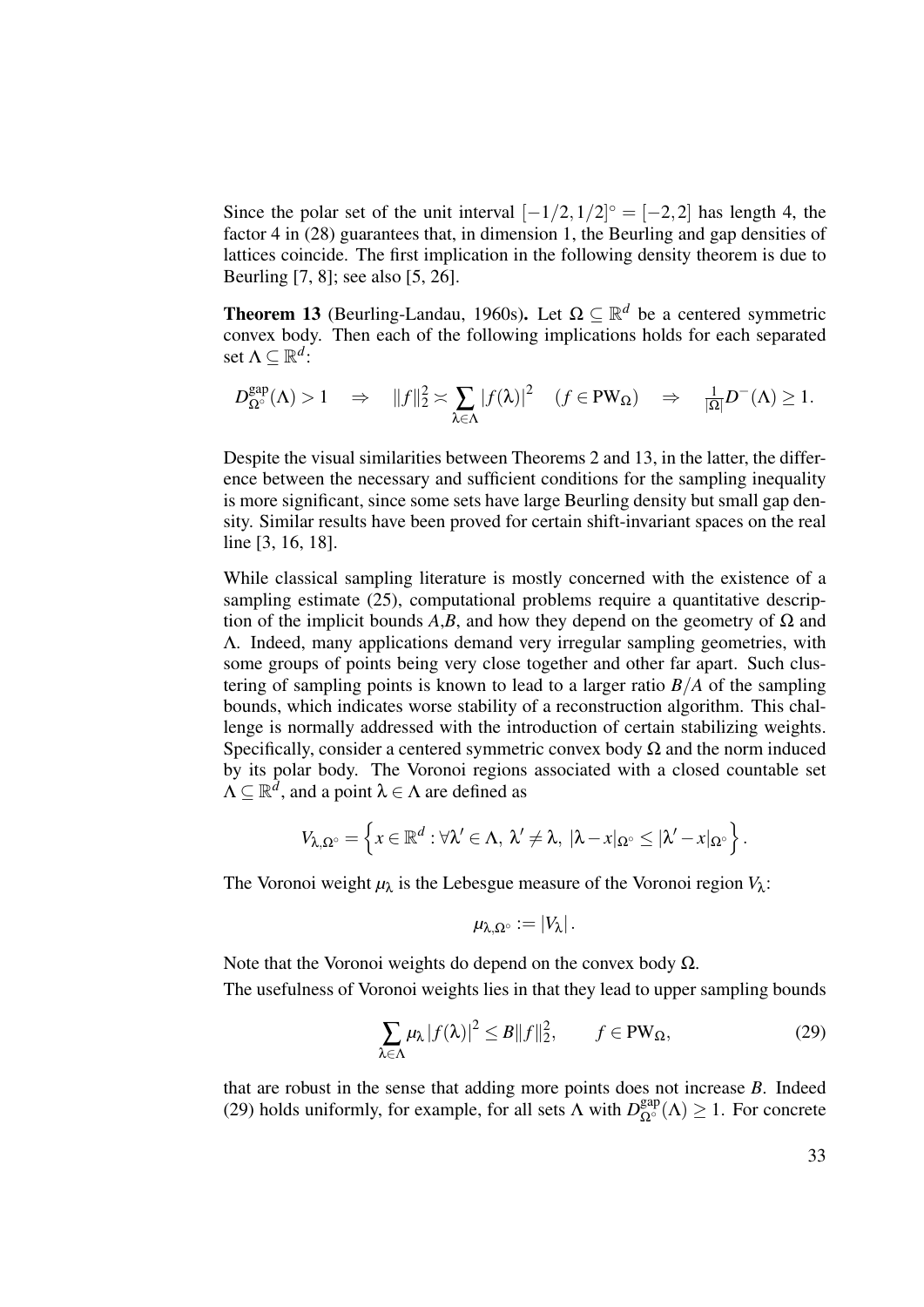domains, the bound *B* can be computed explicitly. In contrast, without weights, a typical upper sampling bound depends on the *covering number*

$$
n_{\Lambda} := \sup_{x \in \mathbb{R}^d} \# \left( \Lambda \cap \left( \{x\} + [0,1]^d \right) \right)
$$

and reads

$$
\sum_{\lambda \in \Lambda} |f(\lambda)|^2 \leq C_{\Omega} n_{\Lambda} ||f||_2^2, \qquad f \in PW_{\Omega}.
$$

The analysis of the lower frame bound in the weighted setting is more challenging. To obtain tractable expressions, a common practice is to analyse a concrete approximation method, such as local Taylor expansions or piecewise splines, which is possible when the gap density conditions in Theorem 13 are further relaxed. The following is one such result due to Gröchenig [13]<sup>5</sup>.

**Theorem 10** (Gröchenig, 1992). Let  $\Omega = [-1, 1]^d$ . Then the following implication holds for any closed countable set  $\Lambda \subseteq \mathbb{R}^d$ :

$$
D_{B_1}^{\text{gap}}(\Lambda) > \frac{\pi d}{2 \log(2)} \quad \Rightarrow \quad A \|f\|_2^2 \le \sum_{\lambda \in \Lambda} \mu_{\lambda, B_1} |f(\lambda)|^2, \quad f \in \text{PW}_{\Omega},
$$
  
with  $\sqrt{A} = 2 - \exp \left[\frac{1}{2} \pi d / D_{B_1}^{\text{gap}}(\Lambda)\right].6$ 

As a trade-off for the explicit sampling bound, the gap density required in Theorem 10 depends on the dimension *d*, while the one in Theorem 13 does not. Theorem 10 has found many applications, for example in the analysis of the numerical stability of non-equispaced fast Fourier transforms. With this motivation, Adcock, Gataric, Hansen proved the following improvement [1]<sup>7</sup>.

**Theorem 11** (Adcock, Gataric, Hansen, 2016). Let  $\Omega = [-1, 1]^d$ . Then the following implication holds for any closed countable set  $\Lambda \subseteq \mathbb{R}^d$ :

$$
D_{B_1}^{\text{gap}}(\Lambda) > \frac{\pi \sqrt{d}}{2 \log(2)} \quad \Rightarrow \quad A \|f\|_2^2 \leq \sum_{\lambda \in \Lambda} \mu_{\lambda, B_1} |f(\lambda)|^2, \quad f \in \text{PW}_{\Omega},
$$

with  $\sqrt{A} = 2 - \exp\left[\frac{1}{2}\right]$  $\frac{1}{2} \pi \sqrt{d}/D_{B_1}^{\text{gap}}$  $\begin{bmatrix} \text{gap}\\ B_1 \end{bmatrix}$ (Λ)  $\bigg].$ 

 $5$ The stated result is a reformulation of the original reference, and is quoted from [1].

<sup>&</sup>lt;sup>6</sup>The theorem also provides the upper bound  $\sqrt{B} = 2$ . The Voronoi weights are calculated with respect to the Euclidean norm.

 $7$ The result in the cited reference applies also to spectra given by convex bodies.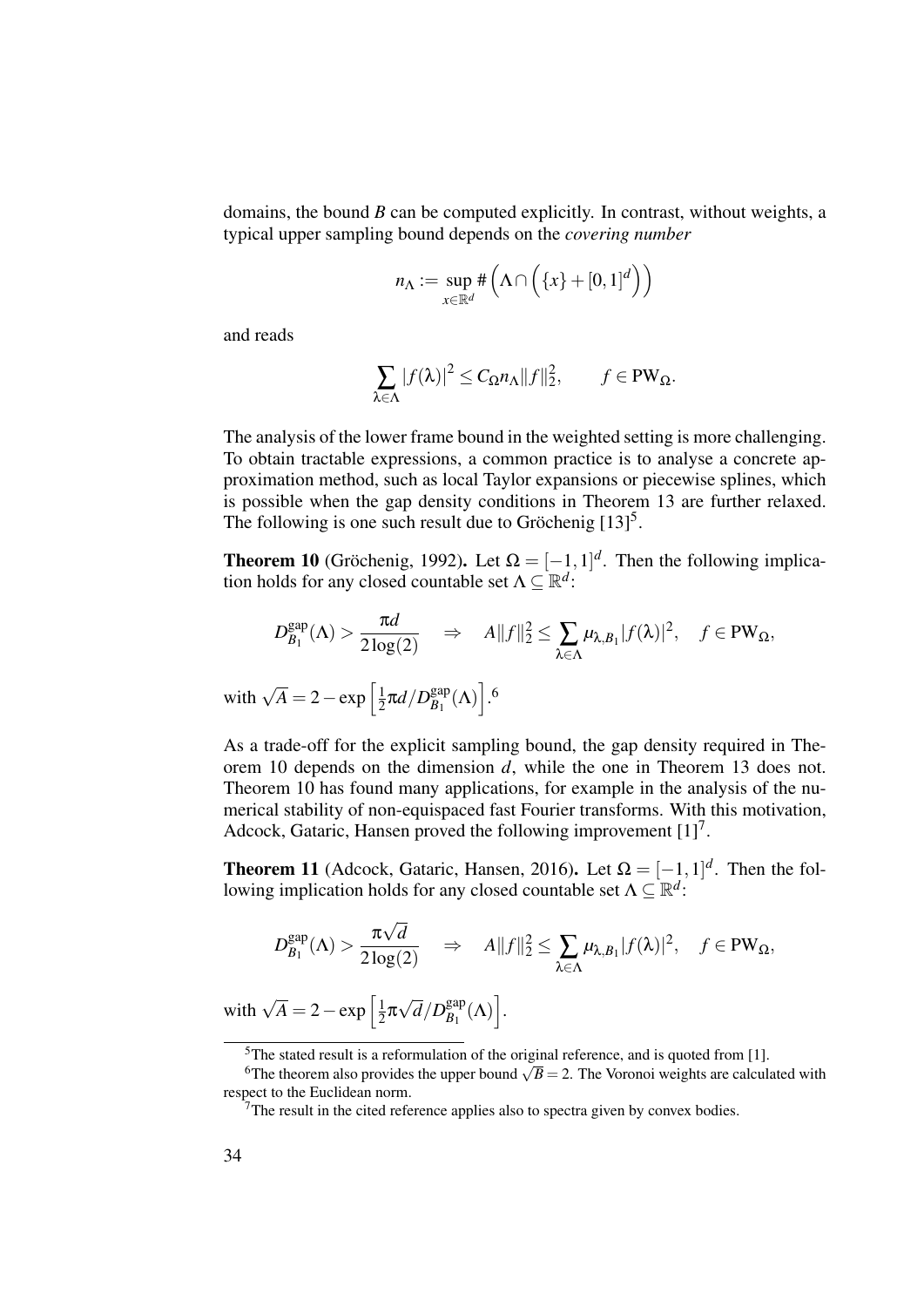Together with Ben Adcock and Milana Gataric, we proved the following theorem, which provides explicit lower sampling bounds valid for the complete range of gap densities allowed by Theorem 13 [2].

**Theorem 12** (Adcock, Gataric, Romero, 2019). Let  $\Omega \subseteq \mathbb{R}^d$  be a centered symmetric convex body. Then the following implication holds for any closed countable set  $\Lambda \subseteq \mathbb{R}^d$ :

$$
D_{\Omega^{\circ}}^{\text{gap}}(\Lambda) > 1 \quad \Rightarrow \quad A\|f\|_2^2 \leq \sum_{\lambda \in \Lambda} \mu_{\lambda, \Omega^{\circ}} |f(\lambda)|^2, \qquad f \in \text{PW}_{\Omega}.
$$

with

$$
\begin{split} A &= |\Omega^\circ| \, |\Omega| \left( \frac{\kappa^2}{24 D_{\Omega^\circ}^{\rm gap}(\Lambda)} \right)^d \cos^2 \left[ \frac{\pi (1+\kappa)^2}{2 D_{\Omega^\circ}^{\rm gap}(\Lambda)} \right], \\ \kappa &= \left( \sqrt{D_{\Omega^\circ}^{\rm gap}(\Lambda)} - 1 \right) \left( 1 - \frac{1}{d+2} \right). \end{split}
$$

The proof of Theorem 12 revisits Beurling's proof of Theorem 13, and also a recent simple and powerful approach due to Olevskii and Ulanovskii [26], and quantifies many of the qualitative arguments. Sampling bounds that are explicit in the geometry of  $\Omega$  and  $\Lambda$  are essential to study the performance of numerical sampling schemes, as they help determine which finite portion of the samples  $\Lambda$ is required to approximate the target signal *f* within a certain accuracy [2].

# 4 Mobile sampling

In the applications modeled by the sampling theory described so far, the cost of acquiring a signal is given by the number of samples required for reconstruction. However, in certain applications such as magnetic resonance imaging (MRI), signals are acquired by sensors that move along continuous trajectories in space (determined by engineering constraints). In such situations, a sampling pattern can be modeled with the image of a curve  $\Gamma \subseteq \mathbb{R}^d$ , called *trajectory*<sup>8</sup>, and the continuity of reconstruction from samples is expressed by

$$
A||f||_2^2 \le \int_{\Gamma} |f(x)|^2 \, d\mathcal{H}^1(x) \le B||f||_2^2, \qquad f \in PW_\Omega,\tag{30}
$$

where  $A, B > 0$  are stability constants, and  $\mathcal{H}^1$  is the one dimensional Hausdorff (length) measure. In such a setting, it has been argued that the acquisition cost is better modeled by the average *length* covered by the moving sensors, as a proxy

<sup>&</sup>lt;sup>8</sup>We allow for discontinuous, but measurable, curves, so that  $\Gamma$  can have several branches.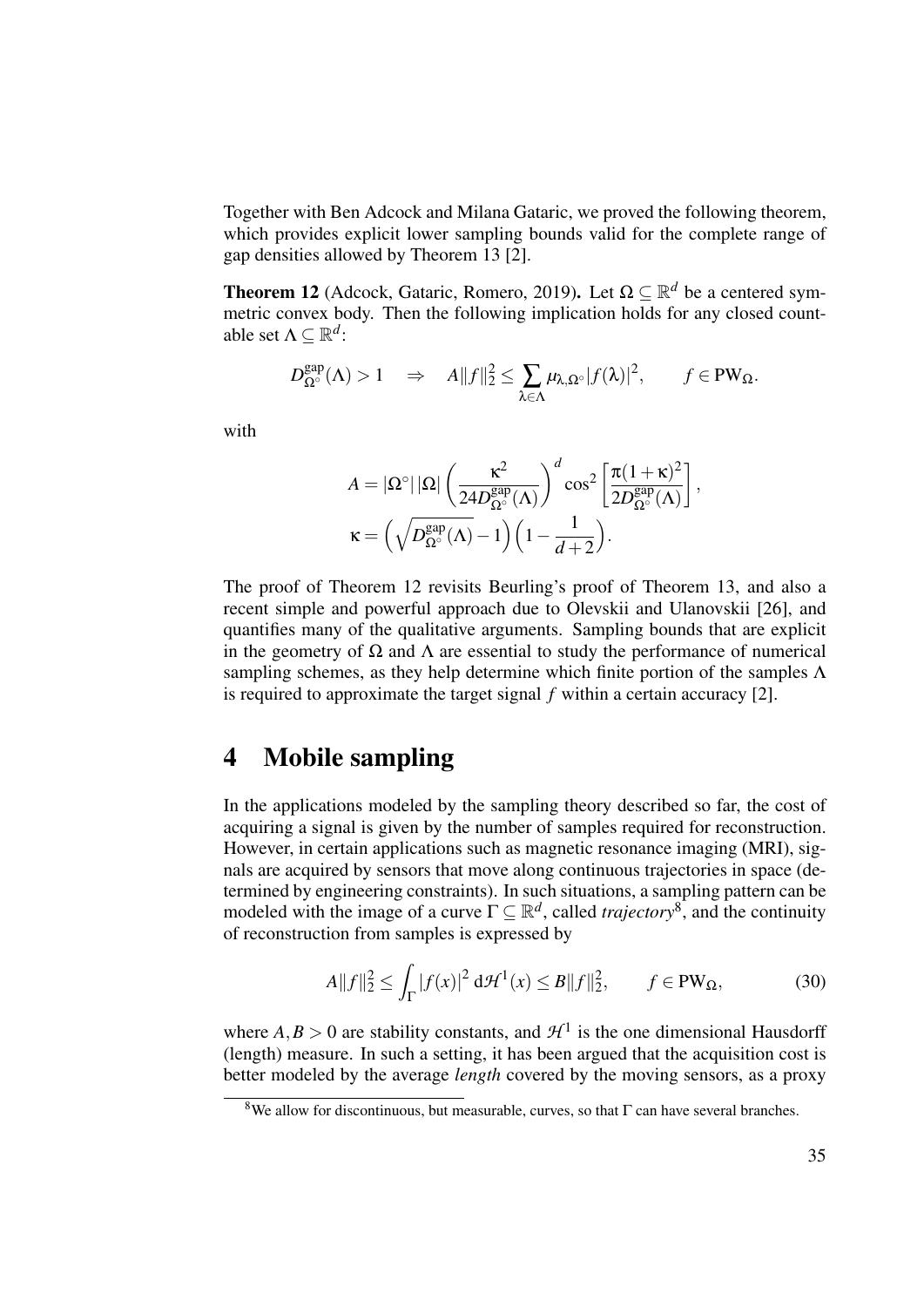for scanning times [36]. The question arises, whether a sampling theory can be formulated in terms of such more meaningful performance metrics.

When sampling a function bandlimited to a convex body  $\Omega \subset \mathbb{R}^2$  along equispaced parallel lines with direction  $\vec{v} = (a,b) \in \mathbb{S}^1$ ,

$$
L_{\vec{v},\eta} = \{t\vec{v} + \eta k(-b,a) : t \in \mathbb{R}, k \in \mathbb{Z}\},\tag{31}
$$

Unnikrishnan and Vetterli showed that the critical sampling rate is dictated by the separation between lines  $\eta > 0$ , and by the measure of the maximal cross section of Ω by hyperplanes perpendicular to  $\vec{v}$  [36, 37]<sup>9</sup>.

**Theorem 14** (Unnikrishnan and Vetterli, 2013). Let  $\Omega \subset \mathbb{R}^2$  be a centered symmetric convex body and  $\Gamma = L_{\vec{v},\eta}$  the collection of parallel lines defined in (31). Then

$$
||f||_2^2 \asymp \int_{\Gamma} |f(x)|^2 \, d\mathcal{H}^1(x) \quad (f \in PW_\Omega) \qquad \Leftrightarrow \qquad \text{len}(\Omega \cap \vec{v}^\perp) \cdot \eta \le 1, \tag{32}
$$

where  $\vec{v}^{\perp}$  is the orthogonal complement of  $\{\vec{v}\}\$  and len denotes the onedimensional (length) measure. In particular, the choice for the sampling direction  $\vec{v}$  that leads to the largest possible separation  $\eta$  – and, thus, to the shortest scanning times – is

$$
\operatorname{argmin}_{\vec{v}} \quad \operatorname{len}(\Omega \cap \vec{v}^{\perp}).
$$

Theorem 14 is an analog for curves of Shannon's sampling theorem (Theorem 1). Is there also an analog of Beurling's density theorem (Theorem 2)? While the parameter η plays an analogous role in Theorems 1 and 14 – namely, the separation between consecutive sampling points, or sampling lines –, it is less clear what should replace Beurling's lower density in the mobile context. Unnikrishnan and Vetterli proposed the following (lower) *path density*: 10

$$
\ell^{-}(\Gamma) := \liminf_{R \to +\infty} \inf_{x \in \mathbb{R}^d} \frac{\text{len}(B_R(x) \cap \Gamma)}{|B_R(x)|}.
$$
 (33)

The set of equispaced parallel lines  $\Gamma = L_{\vec{v},\eta}$  has density

$$
\ell^-(\Gamma)=\eta^{-1},
$$

while an arbitrary collection of parallel lines on  $\mathbb{R}^d$ ,

$$
\Gamma = \{t\vec{v} + \lambda : t \in \mathbb{R}, \lambda \in \Lambda\}, \qquad \Lambda \subset \vec{v}^{\perp}, \tag{34}
$$

 $9$ Theorem 14 is a reformulation of the result from Unnikrishnan and Vetterli, based on [17].

 $10(33)$  is a slightly modified version of the density, introduced in [15].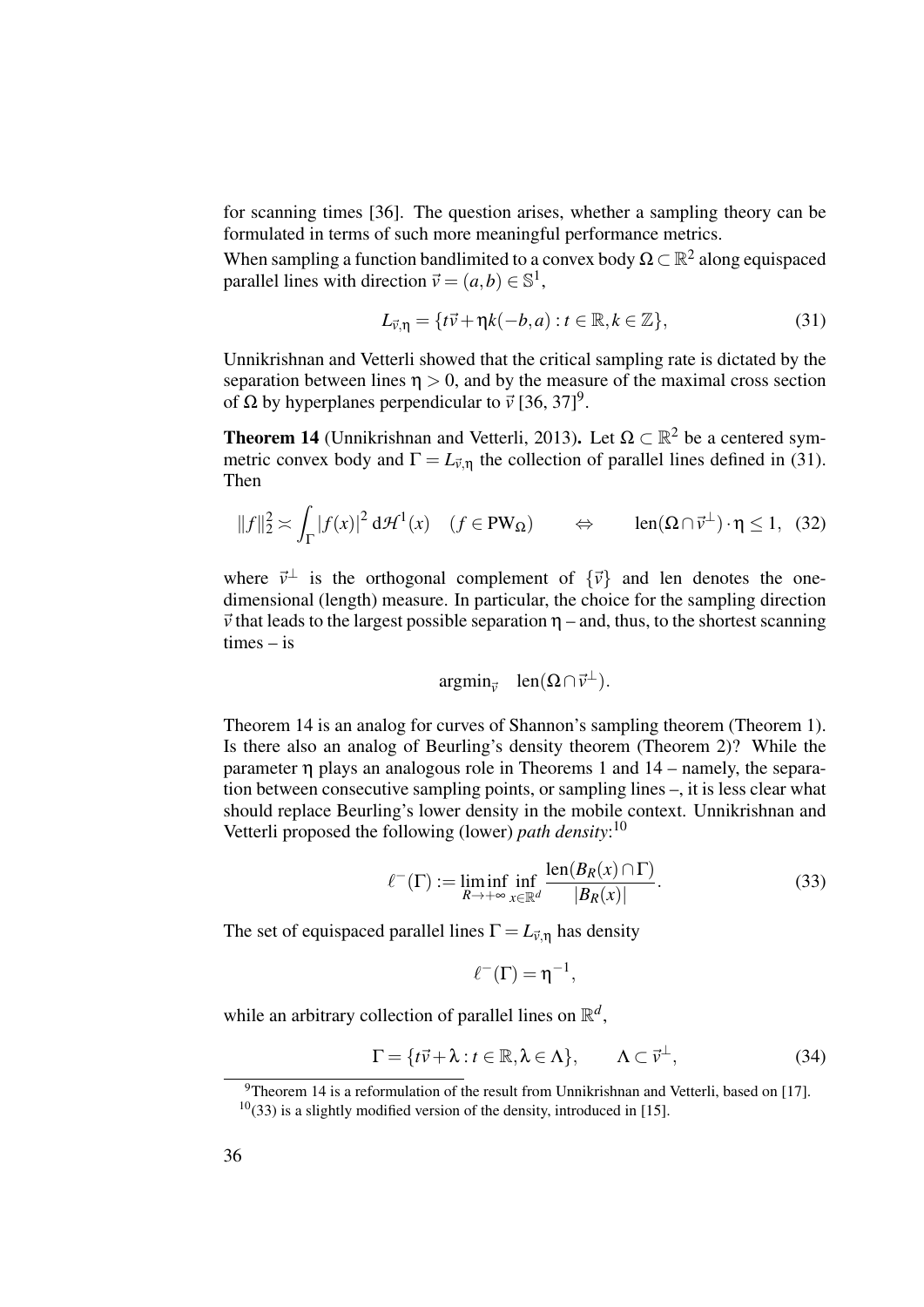has density

$$
\ell^-(\Gamma) = D^-(\Lambda),
$$

where the density is calculated by identifying  $\vec{v}^{\perp} \cong \mathbb{R}^{d-1}$ . Using the results in [15], obtained in collaboration with Karlheinz Gröchenig, Jay Unnikrishnan and Martin Vetterli, one can show the following.

Theorem 15 (after Gröchenig, Romero, Unnikrishnan and Vetterli, 2015). Let  $\Omega \subset \mathbb{R}^2$  be a centered symmetric convex body. Then each of the following implications holds for every collection of parallel lines  $\Gamma$  with direction  $\vec{v} \in S^1$ :

$$
\frac{\ell^{-}(\Gamma)}{\operatorname{len}(\Omega \cap \vec{v}^{\perp})} > 1 \Rightarrow ||f||_{2}^{2} \asymp \int_{\Gamma} |f(x)|^{2} d\mathcal{H}^{1}(x) \quad (f \in PW_{\Omega})
$$

$$
\Rightarrow \frac{\ell^{-}(\Gamma)}{\operatorname{len}(\Omega \cap \vec{v}^{\perp})} \ge 1.
$$

Theorems 14 and Theorems 15 actually follow from Theorems 1 and 2 once one observes, as done in [15], that sampling along parallel lines with spectrum  $\Omega$  reduces to simultaneous discrete sampling with spectra given by all possible crosssections of  $\Omega$ , provided that the corresponding bounds are uniform. Such uniformity questions are easy for two-dimensional convex bodies but may be quite subtle in higher dimension [15].

Many practically relevant sampling trajectories are not parallel lines but spirallike, as these are known to cover space more efficiently. The main examples of such curves are the Archimedes spiral

$$
A^{\eta} := \{ (\eta \theta \cos 2\pi \theta, \eta \theta \sin 2\pi \theta) : \theta \geqslant 0 \}
$$
 (35)

and the collection of concentric circles

$$
O^{\eta} := \{ (x, y) : x^2 + y^2 = \eta^2 k^2, k \in \mathbb{N} \};
$$
\n(36)

see Figure 2.

In each case, the path density is given by

$$
\ell^-(A^{\eta})=\ell^-(O^{\eta})=\eta^{-1}.
$$

A trajectory given by either (35) or (36) will be called *spiraling*. Together with Philippe Jaming and Felipe Negreira, and elaborating on previous work of Benedetto and Wu [5], we proved the following sampling theorem [17].

**Theorem 16** (Jaming, Negreira, Romero, to appear). Let  $\Omega \subset \mathbb{R}^2$  be a centered symmetric convex body. Then each of the following implications holds for every spiraling trajectory Γ:

$$
\frac{\ell^-(\Gamma)}{\text{diam}(\Omega)} > 1 \implies ||f||_2^2 \asymp \int_{\Gamma} |f(x)|^2 \, d\mathcal{H}^1(x) \quad (f \in PW_\Omega) \implies \frac{\ell^-(\Gamma)}{\text{diam}(\Omega)} \ge 1.
$$

37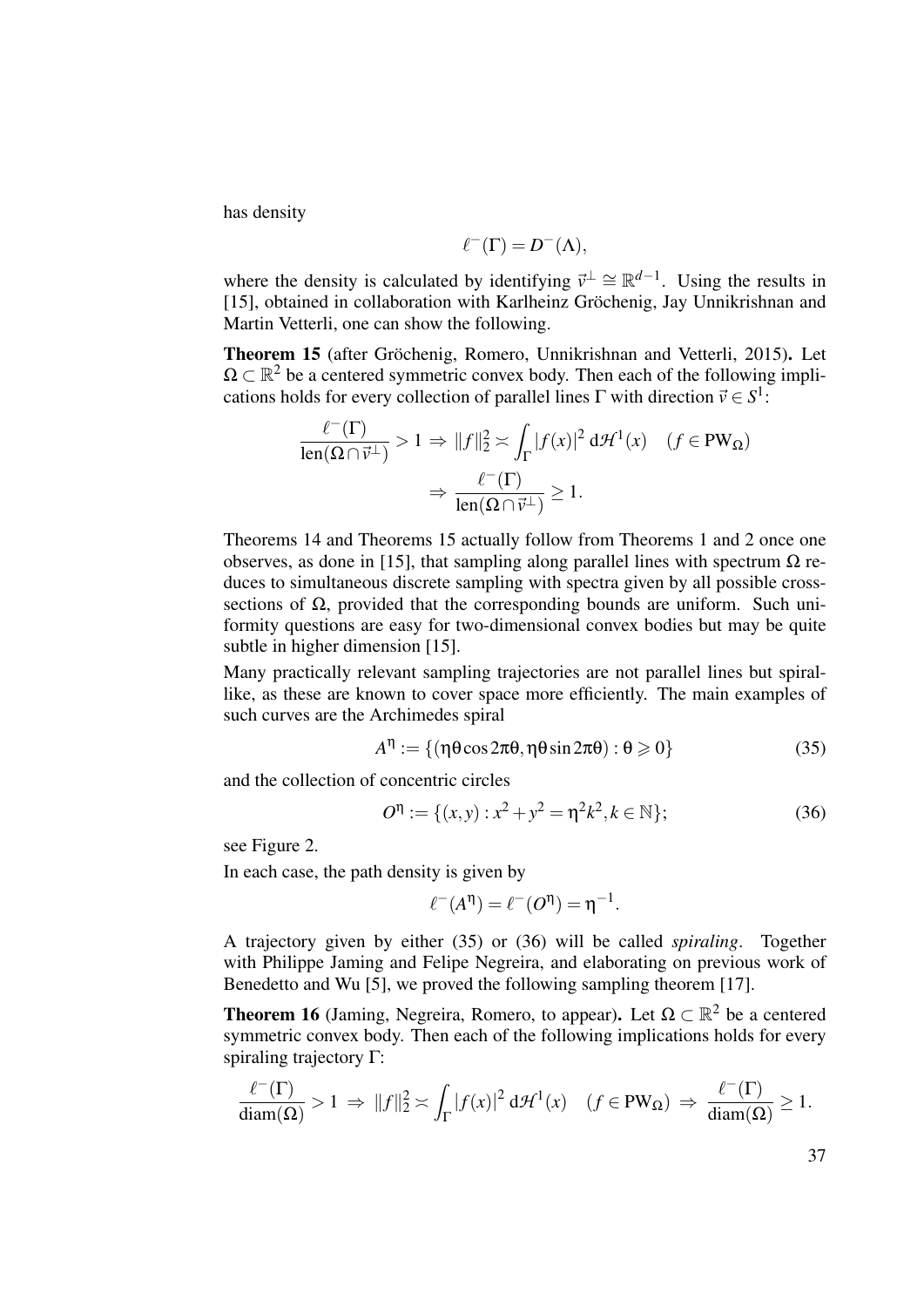

*Figure 2:* Archimedes spiral (left) and concentric circles (right) with separation η.



*Figure 3:* A spiral restricted to a square with a center moving away from the origin.

The role of diam( $\Omega$ ) can be intuitively explained from Theorems 14 and 15 as follows. Restricted to a square centered at  $R\vec{v}$ , with  $\vec{v} \in S^1$  and R large, the branches of a spiraling curve look almost straight and perpendicular to  $\vec{v}$ ; see Figure 3. Thus, based on Theorem 15, their density is expected to exceed len( $\Omega \cap \vec{v}$ ) in order to deliver stable reconstruction of all bandlimited functions. By convexity and symmetry, the maximal length among all such section is diam( $\Omega$ ).

Unlike Theorems 14 and 15, Theorem 16 cannot be reduced to one-dimensional sampling, and new methods are needed. As a by-product, we also obtain quantitative information describing the effects of sampling below the critical rate dictated by Theorem 16, a practice called *undersampling*. Heuristically, undersampling is possible because the signals that are encountered in practice are highly compressible, and such extra information can be leveraged to compensate for insufficient sampling density.

According to Theorem 16, the critical acquisition rate for functions bandlimited to the unit square  $[-1/2,1/2]^2$  with either  $A^{\eta}$  or  $O^{\eta}$ , as defined in (35) and (36), is  $\eta = \sqrt{2}/2$ . We consider spirals with path density slightly under the critical value and study the sampling problem restricted to functions whose Fourier transforms are so-called compressible signals. A simple model for compressible signals is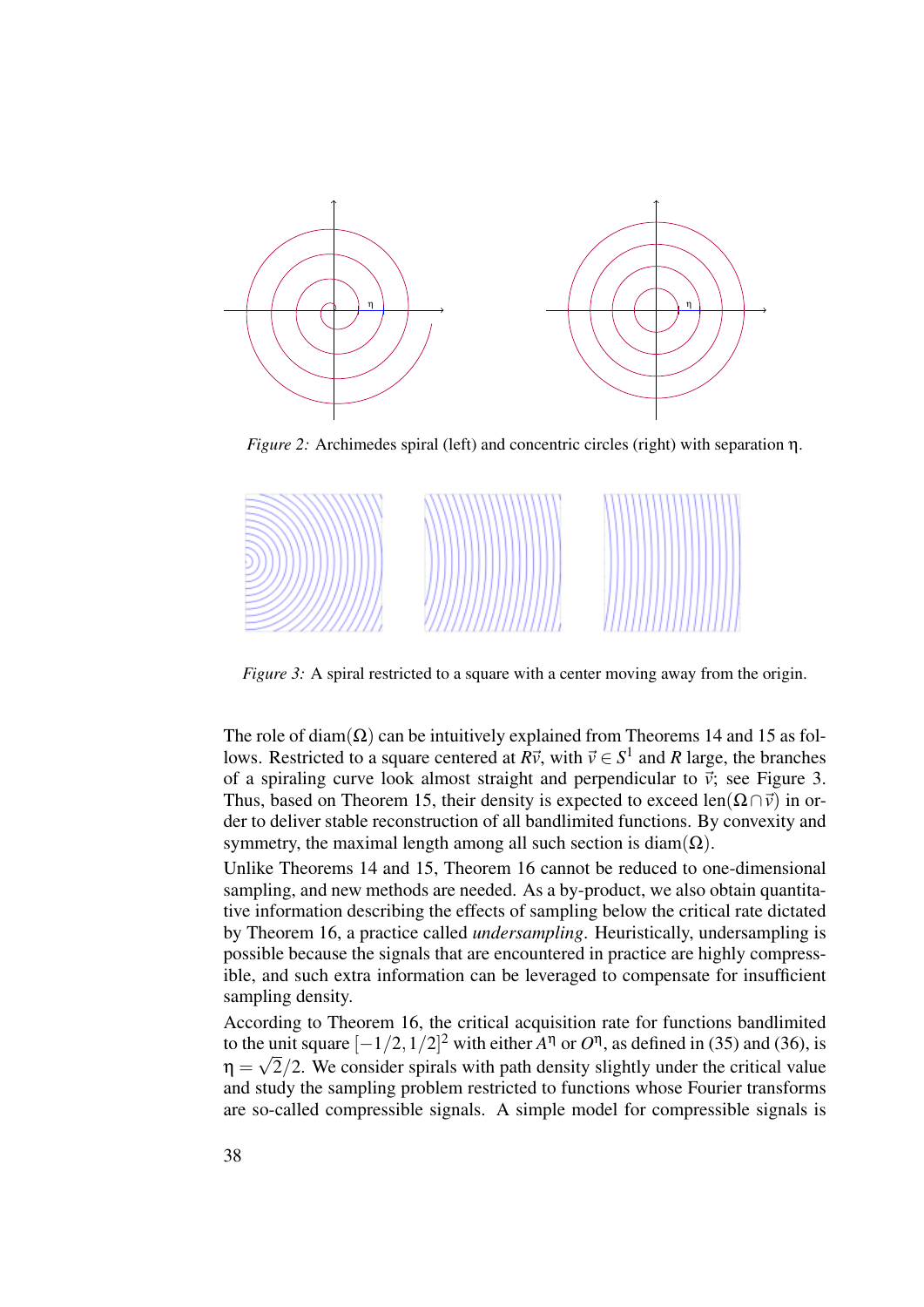given by limiting their total variation [10], as this translates into a compact representation in a *wavelet basis* [9]. For such functions the following quantitative version of the necessary sampling conditions in Theorem 16 is provided in [17].

**Theorem 17** (Jaming, Negreira, Romero, to appear). Let  $\Omega = [-1/2, 1/2]^2$ ,  $W >$ 0, and consider the class bandlimited functions with compressible spectrum:

$$
\text{PW}_{\Omega,W} := \{ f \in \text{PW}_{\Omega}(\mathbb{R}) : \text{var}(\hat{f}) \leq W \}.
$$

Let  $\eta = (1 + \varepsilon)\sqrt{2}/2$  with  $\varepsilon \in (0, 1)$ , and  $\Gamma = A^{\eta}$  or  $\Gamma = O^{\eta}$ . Then

$$
\inf\left\{\|f\|_{L^2(\mu_\Gamma)}:\|f\|_2=1,f\in PW_{\Omega,W}\right\}\leqslant C(\varepsilon W)^{-1/2}(\ln^2(\varepsilon W)+1),
$$

where  $\mu_{\Gamma}$  is the length measure restricted to  $\Gamma$  and  $C > 0$  is a universal constant.

Formulated in terms of an imaging problem, Theorem 17 sets a limit to the capacity of spirals to acquire all compressible signals by sampling their Fourier transform below the critical rate. Informally, it says that when undersampling a Fourier transform by a small factor  $(1 - \varepsilon)$ , one can only recover functions with total variation  $\leq \varepsilon^{-1}$  with a stable condition number. Theorem 17 can also be formulated explicitly as a trade-off between numerical stability and the number of wavelet coefficients that are recoverable by Fourier sampling on spiraling curves [17, Theorem C].

# References

- [1] Ben Adcock, Milana Gataric, and Anders C. Hansen, *Weighted frames of exponentials and stable recovery of multidimensional functions from nonuniform Fourier samples*, Appl. Comput. Harmon. Anal. 42 (2017), no. 3, 508–535. MR 3613399
- [2] Ben Adcock, Milana Gataric, and José Luis Romero, *Computing reconstructions from nonuniform Fourier samples: universality of stability barriers and stable sampling rates*, Appl. Comput. Harmon. Anal. 46 (2019), no. 2, 226–249. MR 3907489
- [3] Akram Aldroubi and Karlheinz Gröchenig, *Beurling-Landau-type theorems for non-uniform sampling in shift invariant spline spaces*, J. Fourier Anal. Appl. 6 (2000), no. 1, 93–103. MR 1756138
- [4] Radu Balan, Peter G. Casazza, Christopher Heil, and Zeph Landau, *Density, overcompleteness, and localization of frames. I. Theory*, J. Fourier Anal. Appl. 12 (2006), no. 2, 105–143. MR 2224392
- [5] John J Benedetto and Hui Chuan Wu, *Nonuniform sampling and spiral mri reconstruction*, Wavelet Applications in Signal and Image Processing VIII, vol. 4119, International Society for Optics and Photonics, 2000, pp. 130–141.
- [6] Bo Berndtsson and Joaquim Ortega Cerdà, *On interpolation and sampling in Hilbert spaces of analytic functions*, J. Reine Angew. Math. 464 (1995), 109–128. MR 1340337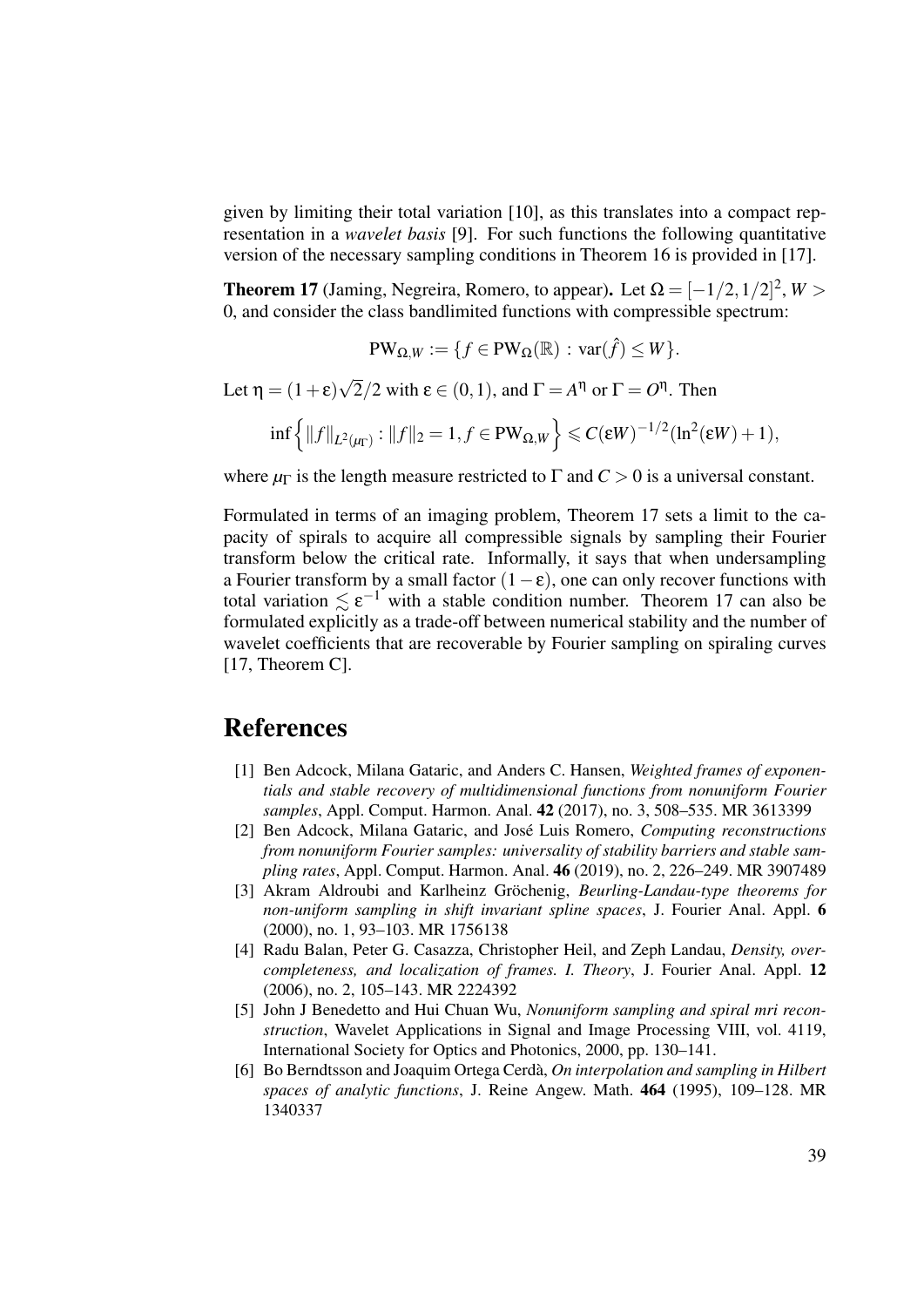- [7] Arne Beurling, *Local harmonic analysis with some applications to differential operators*, Some Recent Advances in the Basic Sciences, Vol. 1 (Proc. Annual Sci. Conf., Belfer Grad. School Sci., Yeshiva Univ., New York, 1962–1964), 1966, pp. 109–125. MR 0427956
- [8] , *The collected works of Arne Beurling. Vol. 1*, Contemporary Mathematicians, Birkhäuser Boston, Inc., Boston, MA, 1989, Complex analysis, Edited by L. Carleson, P. Malliavin, J. Neuberger and J. Wermer. MR 1057613
- [9] Albert Cohen, Ronald DeVore, Pencho Petrushev, and Hong Xu, *Nonlinear approx*imation and the space  $BV(R^2)$ , Amer. J. Math. **121** (1999), no. 3, 587–628. MR 1738406
- [10] David L. Donoho, *Compressed sensing*, IEEE Trans. Inform. Theory 52 (2006), no. 4, 1289–1306. MR 2241189
- [11] R. J. Duffin and A. C. Schaeffer, *A class of nonharmonic Fourier series*, Trans. Amer. Math. Soc. 72 (1952), 341–366. MR 47179
- [12] Hartmut Führ, Karlheinz Gröchenig, Antti Haimi, Andreas Klotz, and José Luis Romero, *Density of sampling and interpolation in reproducing kernel Hilbert spaces*, J. Lond. Math. Soc. (2) 96 (2017), no. 3, 663–686. MR 3742438
- [13] Karlheinz Gröchenig, *Reconstruction algorithms in irregular sampling*, Math. Comp. 59 (1992), no. 199, 181–194. MR 1134729
- [14] Karlheinz Gröchenig, José Luis Romero, and Joachim Stöckler, *Sampling theorems for shift-invariant spaces, Gabor frames, and totally positive functions*, Invent. Math. 211 (2018), no. 3, 1119–1148. MR 3763405
- [15] Karlheinz Gröchenig, José Luis Romero, Jayakrishnan Unnikrishnan, and Martin Vetterli, *On minimal trajectories for mobile sampling of bandlimited fields*, Appl. Comput. Harmon. Anal. 39 (2015), no. 3, 487–510. MR 3398946
- [16] Karlheinz Gröchenig and Joachim Stöckler, *Gabor frames and totally positive functions*, Duke Math. J. 162 (2013), no. 6, 1003–1031. MR 3053565
- [17] Philippe Jaming, Felipe Negreira, and José Luis Romero, *The Nyquist sampling rate for spiraling curves*, Appl. Comput. Harmon. Anal. (To appear. DOI: 10.1016/j.acha.2020.01.005).
- [18] Tobias Kloos and Joachim Stöckler, *Zak transforms and Gabor frames of totally positive functions and exponential B-splines*, J. Approx. Theory 184 (2014), 209– 237. MR 3218799
- [19] H. J. Landau, *Necessary density conditions for sampling and interpolation of certain entire functions*, Acta Math. 117 (1967), 37–52. MR 222554
- [20] , *Sampling, data transmission, and the nyquist rate*, Proc. IEEE 55 (1967), no. 10, 1701–1706.
- [21] Yurii I. Lyubarskii and Kristian Seip, *Sampling and interpolating sequences for multiband-limited functions and exponential bases on disconnected sets*, J. Fourier Anal. Appl. 3 (1997), no. 5, 597–615. MR 1491937
- [22] Yu. I. Lyubarskiĭ, *Frames in the Bargmann space of entire functions*, Entire and subharmonic functions, Adv. Soviet Math., vol. 11, Amer. Math. Soc., Providence, RI, 1992, pp. 167–180. MR 1188007
- [23] Jordi Marzo, *Riesz basis of exponentials for a union of cubes in*  $\mathbb{R}^d$ , arXiv: 0601288 (2006).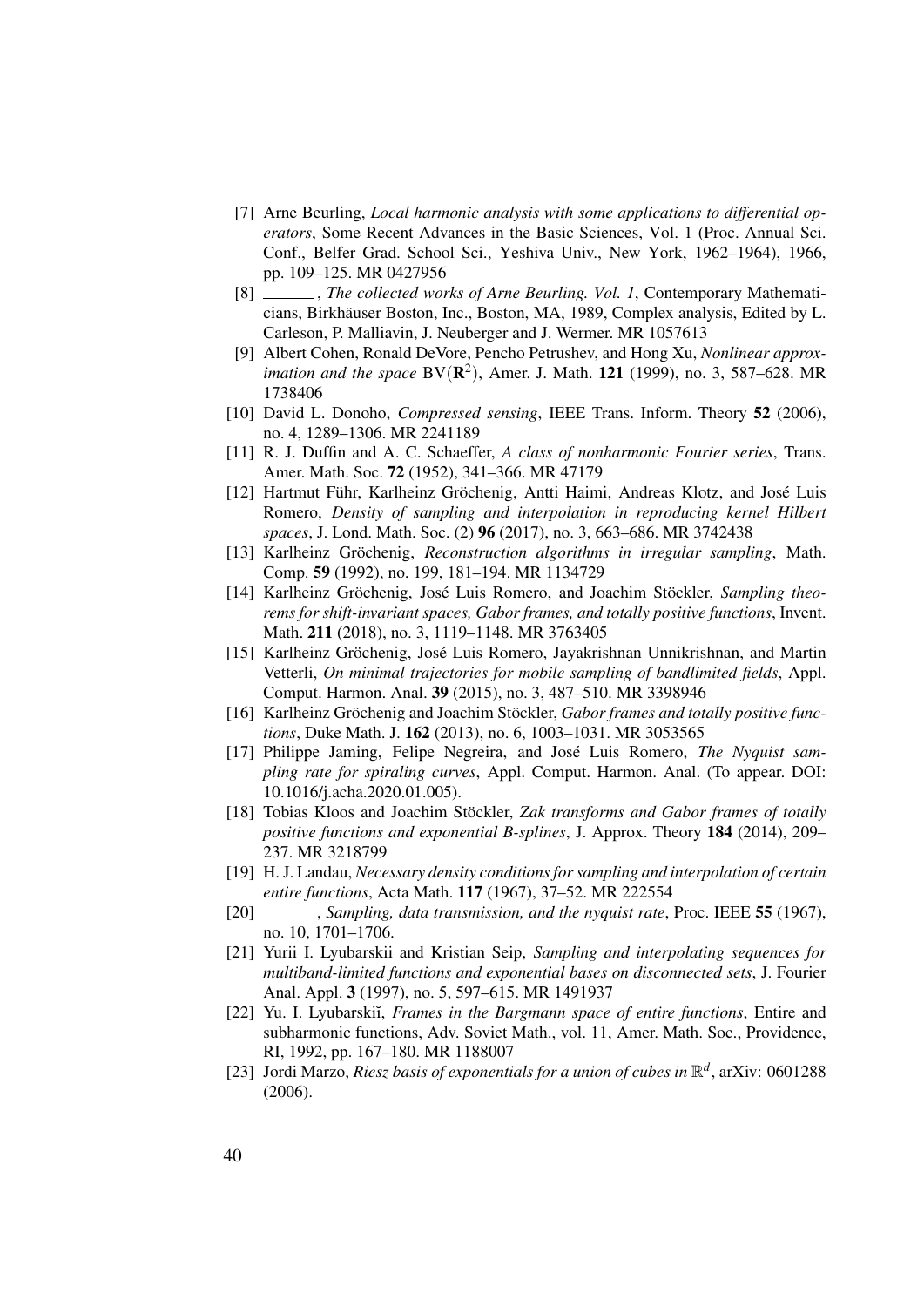- [24] Basarab Matei and Yves Meyer, *Simple quasicrystals are sets of stable sampling*, Complex Var. Elliptic Equ. 55 (2010), no. 8-10, 947–964. MR 2674875
- [25] Alexander Olevskii and Alexander Ulanovskii, *Universal sampling and interpolation of band-limited signals*, Geom. Funct. Anal. 18 (2008), no. 3, 1029–1052. MR 2439002
- [26] , *On multi-dimensional sampling and interpolation*, Anal. Math. Phys. 2 (2012), no. 2, 149–170. MR 2917231
- [27] Joaquim Ortega-Cerdà and Kristian Seip, *Beurling-type density theorems for weighted L<sup>p</sup> spaces of entire functions*, J. Anal. Math. 75 (1998), 247–266. MR 1655834
- [28] , *Fourier frames*, Ann. of Math. (2) 155 (2002), no. 3, 789–806. MR 1923965
- [29] I. J. Schoenberg, *On totally positive functions, Laplace integrals and entire functions of the Laguerre-Polya-Schur type*, Proc. Nat. Acad. Sci. U.S.A. 33 (1947), 11–17. MR 18706
- [30] , *On variation-diminishing integral operators of the convolution type*, Proc. Nat. Acad. Sci. U.S.A. 34 (1948), 164–169. MR 23873
- [31] , *On Pólya frequency functions. I. The totally positive functions and their Laplace transforms*, J. Analyse Math. 1 (1951), 331–374. MR 47732
- [32] Kristian Seip, *Density theorems for sampling and interpolation in the Bargmann-Fock space. I*, J. Reine Angew. Math. 429 (1992), 91–106. MR 1173117
- [33] , *Beurling type density theorems in the unit disk*, Invent. Math. 113 (1993), no. 1, 21–39. MR 1223222
- [34] Kristian Seip and Robert Wallstén, *Density theorems for sampling and interpolation in the Bargmann-Fock space. II*, J. Reine Angew. Math. 429 (1992), 107–113. MR 1173118
- [35] Claude E. Shannon, *Communication in the presence of noise*, Proc. I.R.E. 37 (1949), 10–21. MR 28549
- [36] J. Unnikrishnan and M. Vetterli, *Sampling and reconstruction of spatial fields using mobile sensors*, IEEE Trans. Signal Process. 61 (2013), no. 9, 2328–2340.
- [37] , *Sampling high-dimensional bandlimited fields on low-dimensional manifolds*, IEEE Trans. Inform. Theory 59 (2013), no. 4, 2103–2127.
- [38] Michael Unser, *Sampling-50 years after Shannon*, Proc. IEEE 88 (2000), no. 4, 569–587.
- [39] Robert M. Young, *An introduction to nonharmonic Fourier series*, Pure and Applied Mathematics, vol. 93, Academic Press, Inc. [Harcourt Brace Jovanovich, Publishers], New York-London, 1980. MR 591684

*Authors' address: Faculty of Mathematics, University of Vienna, Oskar-Morgenstern-Platz 1, A-1090 Vienna and*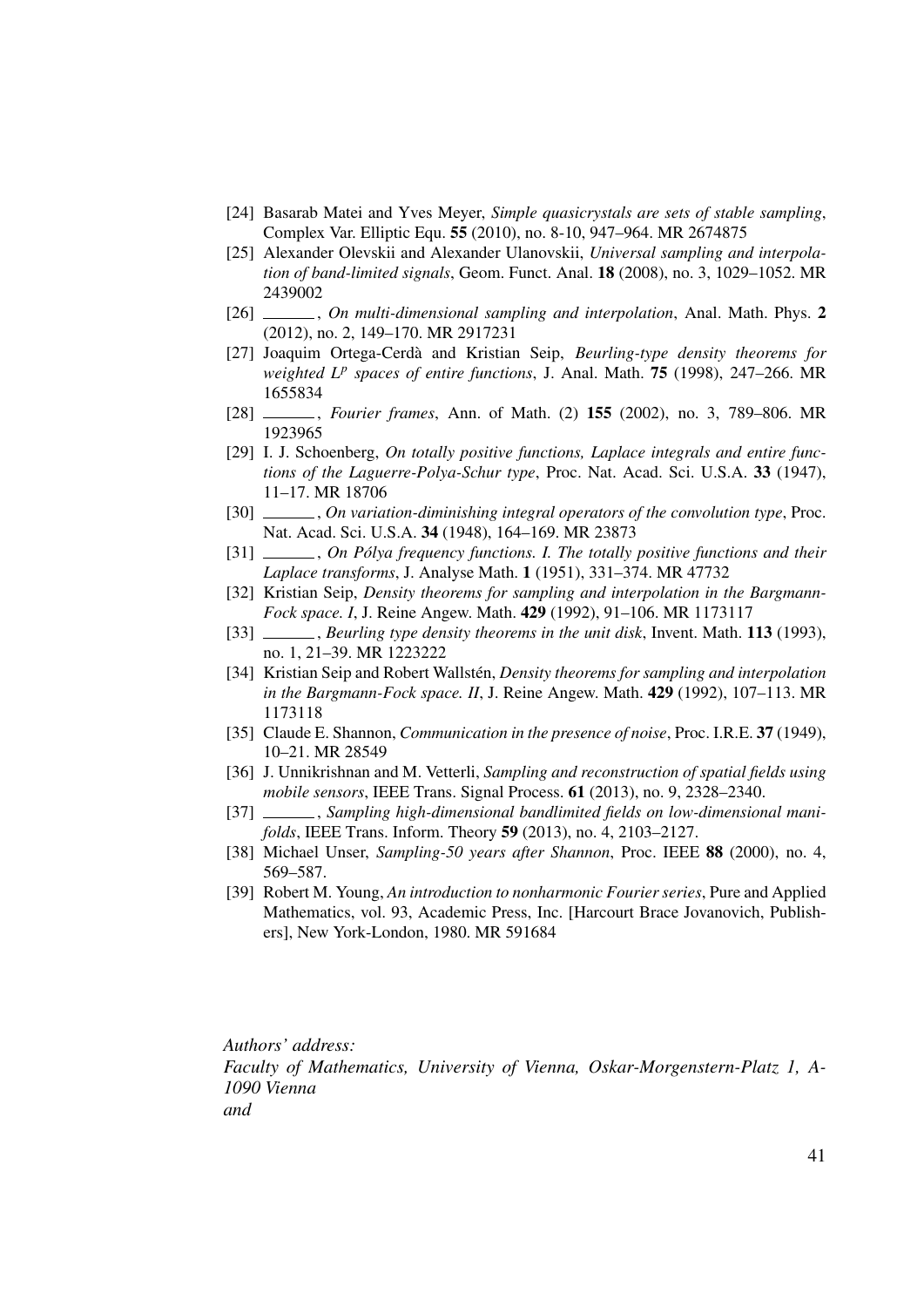*Acoustics Research Institute, Austrian Academy of Sciences, Wohllebengasse 12- 14, A-1040 Vienna email jose.luis.romero@univie.ac.at,jlromero@kfs.oeaw.ac.at*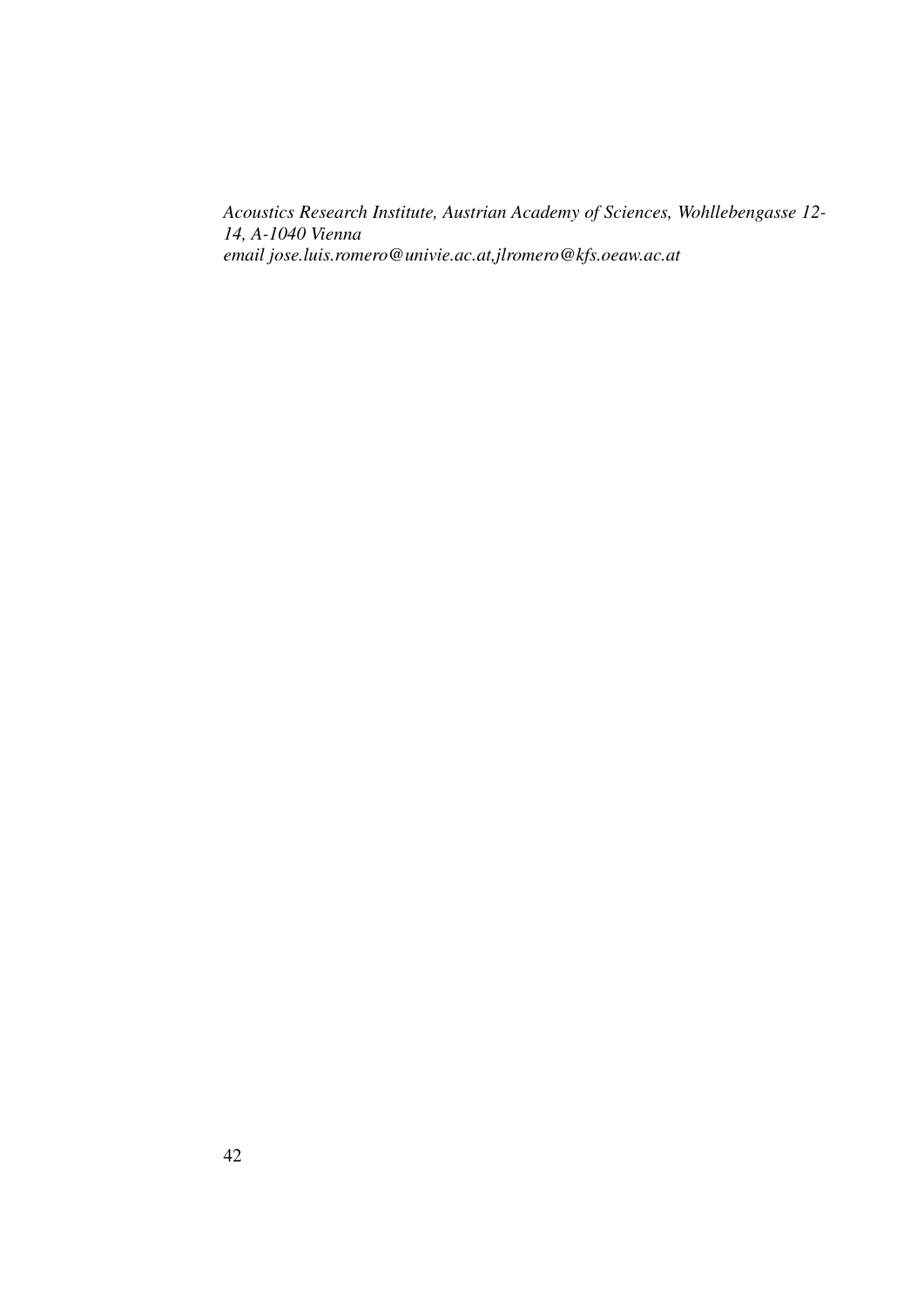Internat. Math. Nachrichten Nr. 243 (2020), 43–52

# Roland Fischer 1945–2019

# Willi Dörfler

Universität Klagenfurt

Roland Fischer ist am 7. November 2019 verstorben nach mehreren Jahren einer ernsthaften Erkrankung, die ihn physisch, aber in keiner Weise psychisch und mental eingeschränkt hat. Oder besser gesagt: Er hat sich davon nicht einschränken lassen. Das verdankte er einer Energie und Konsequenz, die sein ganzes berufliches und auch privates Leben bestimmt und mitgestaltet haben. Ich durfte Roland als Freund und Kollege begleiten, wir haben zumindest in den Jahren, in denen Klagenfurt sein Dienstort war, viele gemeinsame Aktivitäten durchgeführt. Auch danach konnte ich etwa in meiner Funktion als Rektor unserer Universität Roland bei der Realisierung seiner Ideen unterstützen. Dieser enge Kontakt macht es einerseits einfacher, einen Nachruf zu schreiben, aber ich musste doch bestrebt sein, die emotionale Seite im Hintergrund zu halten. Dabei ist ein gewisser zeitlicher Abstand zu seinem Ableben ein Vorteil. Dennoch gebe ich zu bedenken, dass ich mein Bild des Menschen Roland Fischer, meine Erfahrungen mit ihm beschreibe. Das ist mir wichtiger, als eine Besprechung einzelner seiner vielen Publikationen, die ja leicht nachzulesen sind.



*Roland Fischer im Jahr 2013 (zur Verfügung gestellt von S. Rauchenwald)*

ISSN 0020-7926 (c) 2020 Österr. Math. Gesellschaft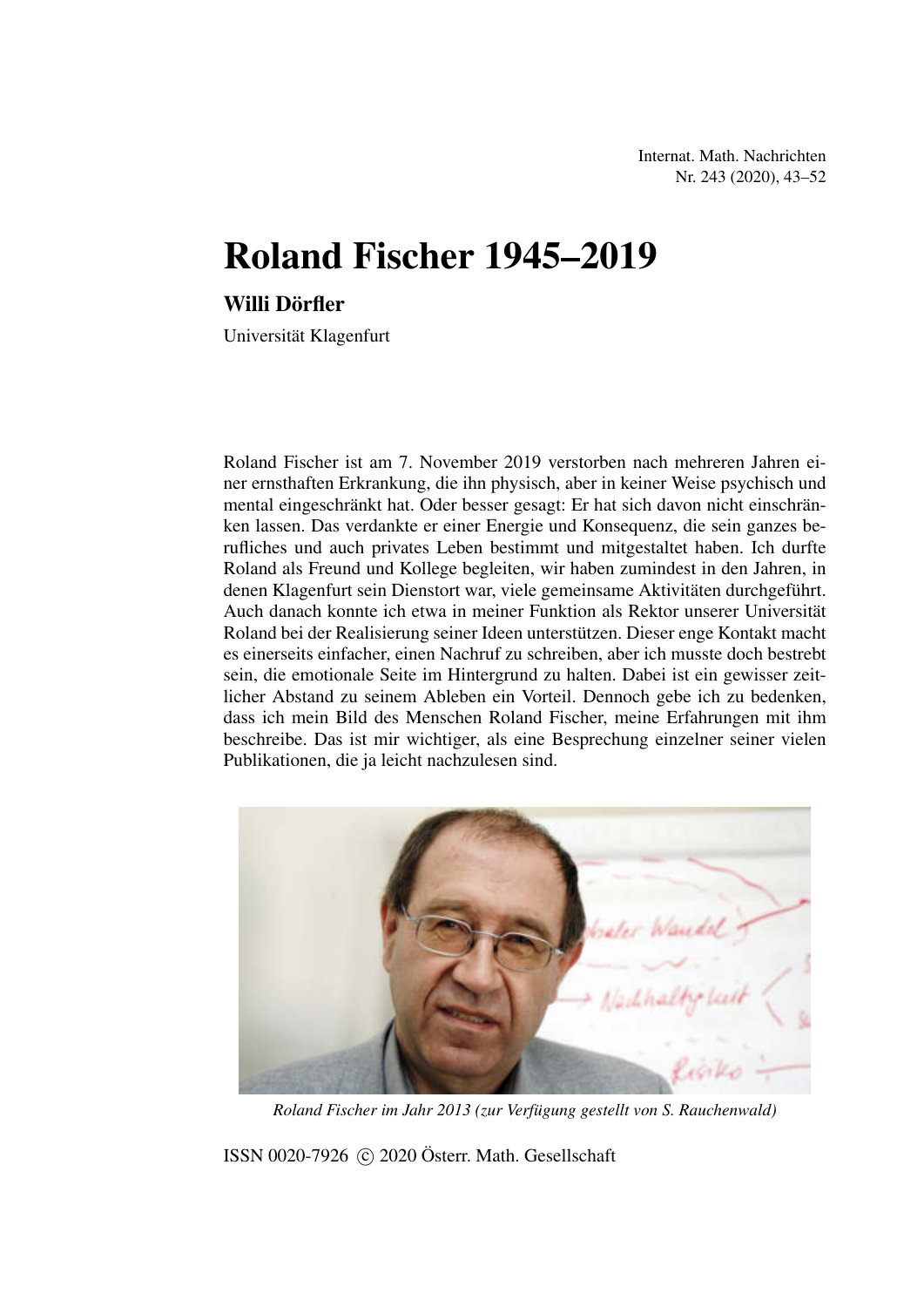Roland Fischer wurde am 15.9.1945 in der Nähe von Brünn geboren, seine Familie durchlebte wie viele andere schwierigste Zeiten und kam schließlich nach Wien, wo Roland die Volksschule besuchte. Nach dieser und einem Wechsel nach Zwettl absolvierte er dort das Gymnasium. An der Universität Wien folgte das Studium von Mathematik und Physik, zuerst für das Lehramt und nach einer kurzen Phase als Lehrer das Doktoratsstudium in Mathematik, das er mit der Promotion 1971 abschloss.

Seine akademische Laufbahn begann als Assistent an der Universität Salzburg bei Professor Schweiger und führte sehr rasch zur Habilitation für das Fach Mathematik (Jänner 1974). Die Arbeitsgebiete waren Ergodentheorie und Graphentheorie, und ich verweise dafür auf das Schriftenverzeichnis. Die entscheidende Weichenstellung im Leben von Roland Fischer war dann seine Berufung im Herbst 1974 an die damalige Hochschule für Bildungswissenschaften in Klagenfurt als Hochschulprofessor (später Universitätsprofessor) für Mathematik mit besonderer Berücksichtigung der Didaktik. Und dieser Zusatz war für Roland und seine weitere wissenschaftliche Arbeit nicht nur ein schmückendes Beiwort, sondern Auftrag und Aufgabe. Und dafür bot die junge Universität, die eben das Jubiläum des ersten halben Jahrhunderts ihres Bestehens feiert, die besten Voraussetzungen für den dabei erforderlichen Freiraum im Denken und Handeln.

Nachdem Roland Fischer die ersten akademischen Jahre der Mathematik als Forschungsgebiet gewidmet hatte, verlagerte sich für ihn die Perspektive auf die Mathematik zunehmend von innen nach außen. Die didaktische, philosophische, soziale und bildungstheoretische Reflexion über Mathematik und später über Lernen und Wissen ganz allgemein würde ich als das Zentrum der wissenschaftlichen und organisatorischen Arbeit bei Fischer ansehen. Auch in seinen allgemeinen Überlegungen und Theoriebildungen blieb jedoch die Mathematik oft der Testfall, der Gegenstand, an dem Konzepte exemplarisch eingesetzt und erkundet werden konnten. Mich erinnert das an das analoge Vorgehen bei Ludwig Wittgenstein etwa bei dessen Reflexionen über die Bedeutung von Zeichen. Wenn also so manches, etwa seine bildungstheoretischen Konzepte, bei Fischer abstrakt und abgehoben wirken mag, bringt die Spezialisierung oder Fokussierung auf die Mathematik Einsicht in die Ziele und Konsequenzen der allgemeinen Vorschläge. Diese Rückbindung an die Mathematik ergibt andererseits auch wichtige alternative und innovative Sichtweisen auf sie selbst und insbesondere auf ihre Didaktik. Dass dabei auch kritische Standpunkte eingenommen werden, ist nicht überraschend, macht jedoch einen wichtigen Teil der praktischen Relevanz und Wirksamkeit des Denkens von Roland Fischer aus.

Und hier komme ich zu einem aus meiner Sicht zentralen Punkt des Lebenswerks von Roland. Für ihn war es immer wichtig, nicht nur Veränderungen oder Reformen vorzuschlagen, sondern diese auch zu bewirken und in der sozialen Realität umzusetzen. Das hatte zur Konsequenz, dass er sich in vielfältiger Weise und in verschiedensten Formen und Funktionen engagierte und große Bedeutung der Ko-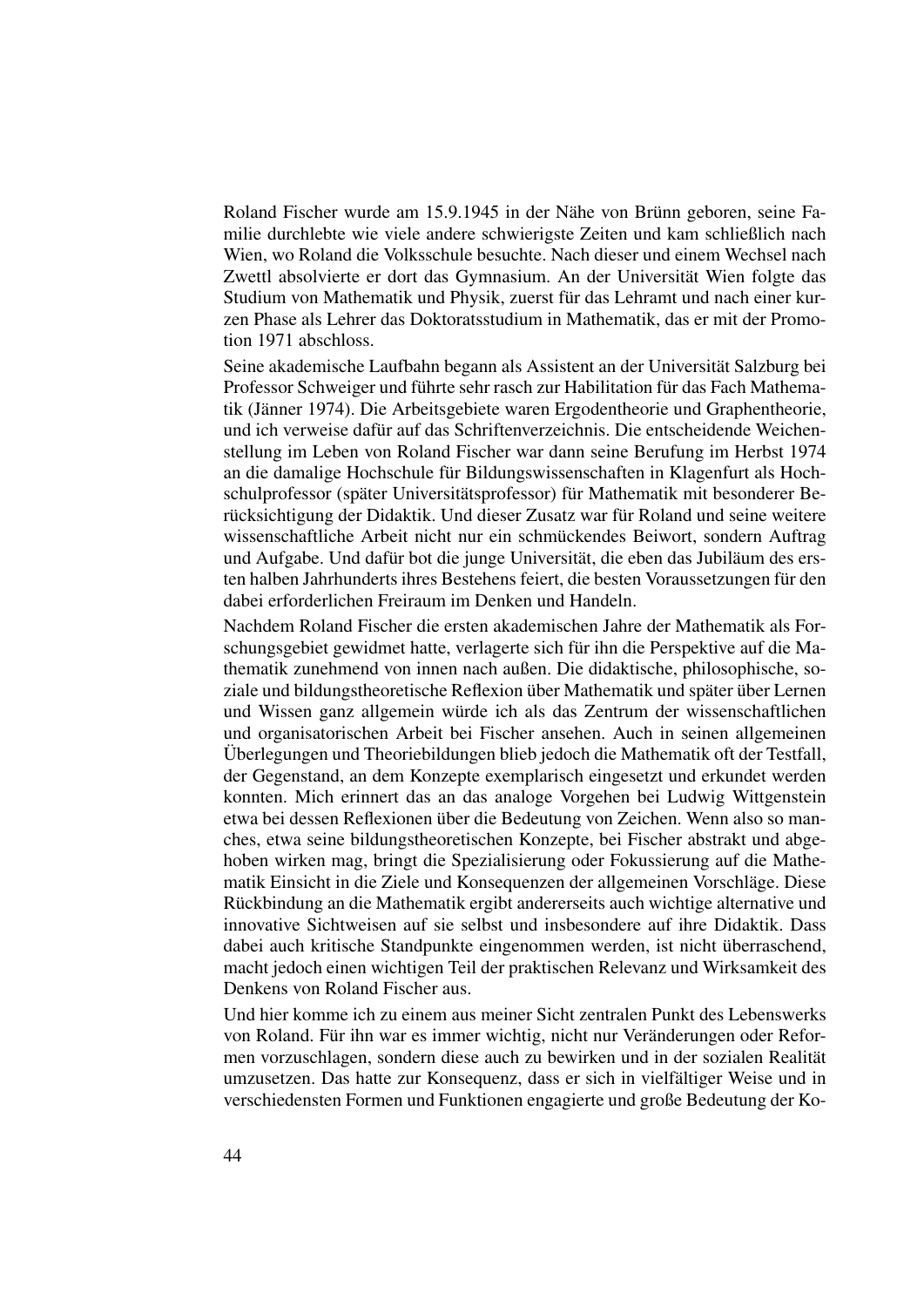operation mit anderen zumaß. Dieses praktische und organisatorische Handeln im sozialen Kontext erfolgte dabei stets vor dem Hintergrund und auf Basis theoretischer Überlegungen und Konzepte, die auch öffentlich gemacht wurden. In der Zusammenarbeit mit Roland wusste man also, worauf man sich einlässt, wofür oder auch wogegen er arbeitete, kämpfte und stritt. Und bemerkenswerterweise hat er auf einer Metaebene solche Entwicklungsprozesse thematisiert, analysiert und konzipiert, wie etwa in dem langjährigen Projekt "Vernetzung und Widerspruch". Dafür hat er immer "Mitdenker" gesucht und auch gefunden. Dass es nicht nur Mitdenker, sondern auch "Gegendenker" gab, darf bei einem derartigen auf zum Teil weitreichende Veränderung angelegten Programm nicht verwundern.

Eine der ersten Aufgaben, denen sich Fischer in Klagenfurt widmete, war die Institutionalisierung der Mathematikdidaktik, wobei sich unsere Interessen und Aktivitäten in großem Umfang überschnitten. Dahinter stand die Einsicht, dass man Didaktik nicht dem zufälligen Wohlwollen von Fachwissenschaftlern oder engagierten Lehrern überlassen darf, wenn diese eine wissenschaftliche Disziplin werden soll. So war Fischer beteiligt an der Gründung des *Journals für Didaktik der Mathematik* (JMD), der ersten deutschsprachigen Fachzeitschrift mit wissenschaftlichem Anspruch, etwa durch ein striktes Reviewing-System. Es ging dabei auch um die Bildung einer Scientific Community über die bisherigen, natürlich auch wichtigen Beiträge von Einzelpersonen hinaus. Dazu trugen auch die in Klagenfurt organisierten internationalen Tagungen bei sowie die daraus entstandenen Tagungsbände. Klagenfurt konnte so sehr bald seinen Ruf als österreichisches und internationales Zentrum für Mathematikdidaktik erwerben. Parallel dazu erfolgte der personelle Ausbau durch die Bestellung von Mitarbeiterinnen mit einschlägigen Interessen.

Im Laufe der Jahre führte dies zu zahlreichen Promotionen und Habilitationen zum Thema Mathematikdidaktik: Das von Fischer gepflanzte Samenkorn trug also unter seiner sorgfältigen Pflege reichliche Früchte. Wenn heute im deutschsprachigen Raum Mathematikdidaktik eine wohletablierte universitäre Disziplin darstellt, so beruht dies sicher auch auf den von Fischer gesetzten Maßnahmen und den dahinterstehenden Ideen. Zu den Indikatoren dafür gehören die zahlreichen Professuren und die rasant gestiegene Anzahl der Teilnehmer an den Tagungen. Die erfolgreiche Entwicklung der Mathematikdidaktik sehe ich als ein paradigmatisches Beispiel für die langfristige Wirksamkeit des theoretischen und strategischen Denkens von Roland Fischer. Mit seinen Schriften war er nicht primär an der Verlängerung seiner Publikationsliste interessiert, sondern wollte andere Menschen damit erreichen und motivieren, sich dafür einzusetzen, was er als wichtig im jeweiligen Bereich erachtete.

Die wissenschaftliche Arbeit von Fischer war somit immer an einer Praxis orientiert, aus der sie wichtige Anregungen und Problemstellungen bezog und auf die sie wieder zurückwirken wollte. Roland verkörperte für mich auf diese Weise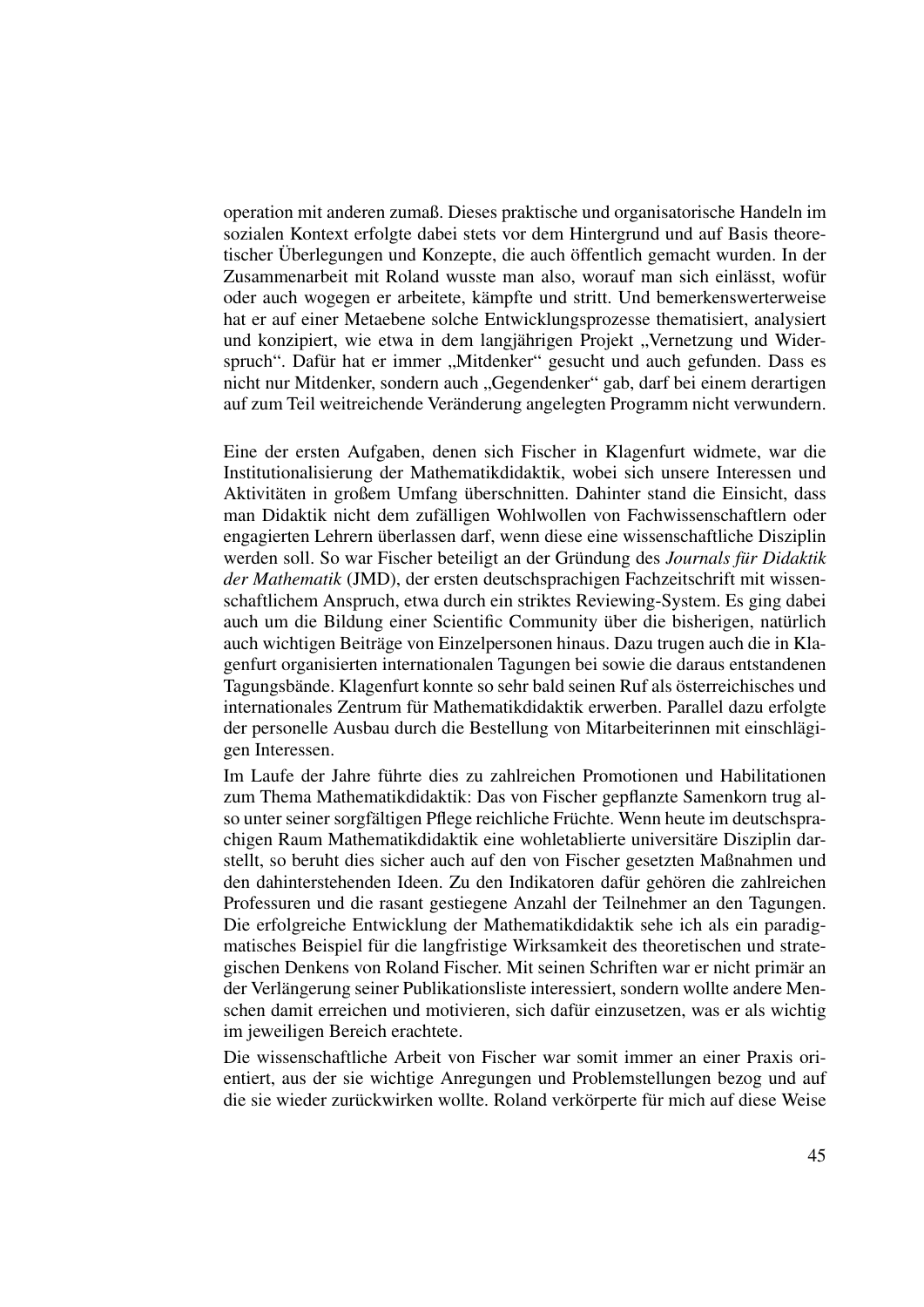das Beispiel eines nicht egoistischen Wissenschaftlers, der aber natürlich für diese Wirkungsweise auch Ansehen und Bedeutung erwerben musste. In dieses Bild passt sehr gut die Konzeption und Publikation eines Schulbuchs für Mathematik in der Sekundarstufe II, gemeinsam mit Heinrich Bürger und Günther Malle. Darin finden sich viele innovative Ideen für den Unterricht, die allerdings (und leider) durch die Orientierung an Kompetenzmodellen und die damit verbundene Atomisierung des Gegenstandes teilweise heute an Relevanz verloren haben. Viele der didaktischen Grundideen für das Lernen und Lehren von Mathematik finden sich im Buch "Mensch und Mathematik", verfasst gemeinsam mit Günther Malle. Schon der Titel ist Programmatik: Mathematikdidaktik hat sich an der Mathematik aber mindestens im selben Umfang an den Lernenden zu orientieren. Das Buch konnte den Stellenwert eines Standardwerks in der Mathematikdidaktik erobern. Jedoch würde ich es auch Fachmathematikern zu Lektüre empfehlen, weil darin eine "Außensicht" auf die Mathematik entwickelt wird, ein didaktisches Bild von Mathematik gemäß der Einsicht, dass Derartiges für das Lernen und Lehren unabdingbar ist. Didaktik muss Mathematik von "innen" und "außen" analysieren und reflektieren und trägt dadurch zum Verständnis mathematischer Tätigkeiten bei. Und genau dort setzt "Mensch und Mathematik" an. Der zentrale Faktor bei jeder Veränderung von Unterricht sind die Lehrer. Roland Fischer hat dies klar gesehen und gemeinsam mit Kolleginnen (Peter Posch, Werner Peschek, Edith Schneider, u.a.) unter dem Titel "Pädagogik und Fachdidaktik für Lehrer (PFL) ein komplexes Programm zur Lehrerfortbildung (nicht nur in Mathematik) entwickelt und durchgeführt, das auch jetzt noch angeboten wird. Ohne Übertreibung kann PFL als das bisher erfolgreichste Fortbildungsprogramm seiner Art angesehen und als Modell für solche Programme genommen werden. Es beruht ganz entschieden auf der Eigentätigkeit der Teilnehmerinnen, die nicht bloß belehrt werden, sondern, angeregt durch Input, eigenständig reflektieren und ihren Unterricht gestalten. Grob gesprochen war der Schwerpunkt von Roland Fischers Arbeit in der ersten Hälfte seiner Zeit an der Universität Klagenfurt die Verbesserung der Bedingungen für das Lernen und Lehren von Mathematik und das Verständnis der hier auftretenden Prozesse und Probleme.

Vor allem mit der Verlegung seines Dienstorts an den Standort Wien der Fakultät für Interdisziplinäre Forschung und Fortbildung (deren erfolgreicher Dekan er viele Jahre war) verschob oder besser erweiterte Fischer seine Überlegungen und den Inhalt seiner Publikationen auf allgemeine Fragen von Schule, Bildung und Ausbildung, individuelles und soziales/gesellschaftliches Lernen bis hin zu Fragen gesellschaftlicher Entwicklung und bildungspolitischen Themen. In Funktionen wie als Mitglied des (ministeriellen) Qualitätssicherungsrats zur Lehrerbildung hatte er auch die Möglichkeit, sich für die Implementierung der allgemeinen und abstrakten Konzepte einzusetzen. Mit seiner ausdrücklichen Zustimmung darf ich zur Würdigung dieser Arbeiten aus der Rede von Peter Posch anlässlich der Beisetzung von Roland Fischer zitieren: "Roland hat viel Bleibendes geschaffen.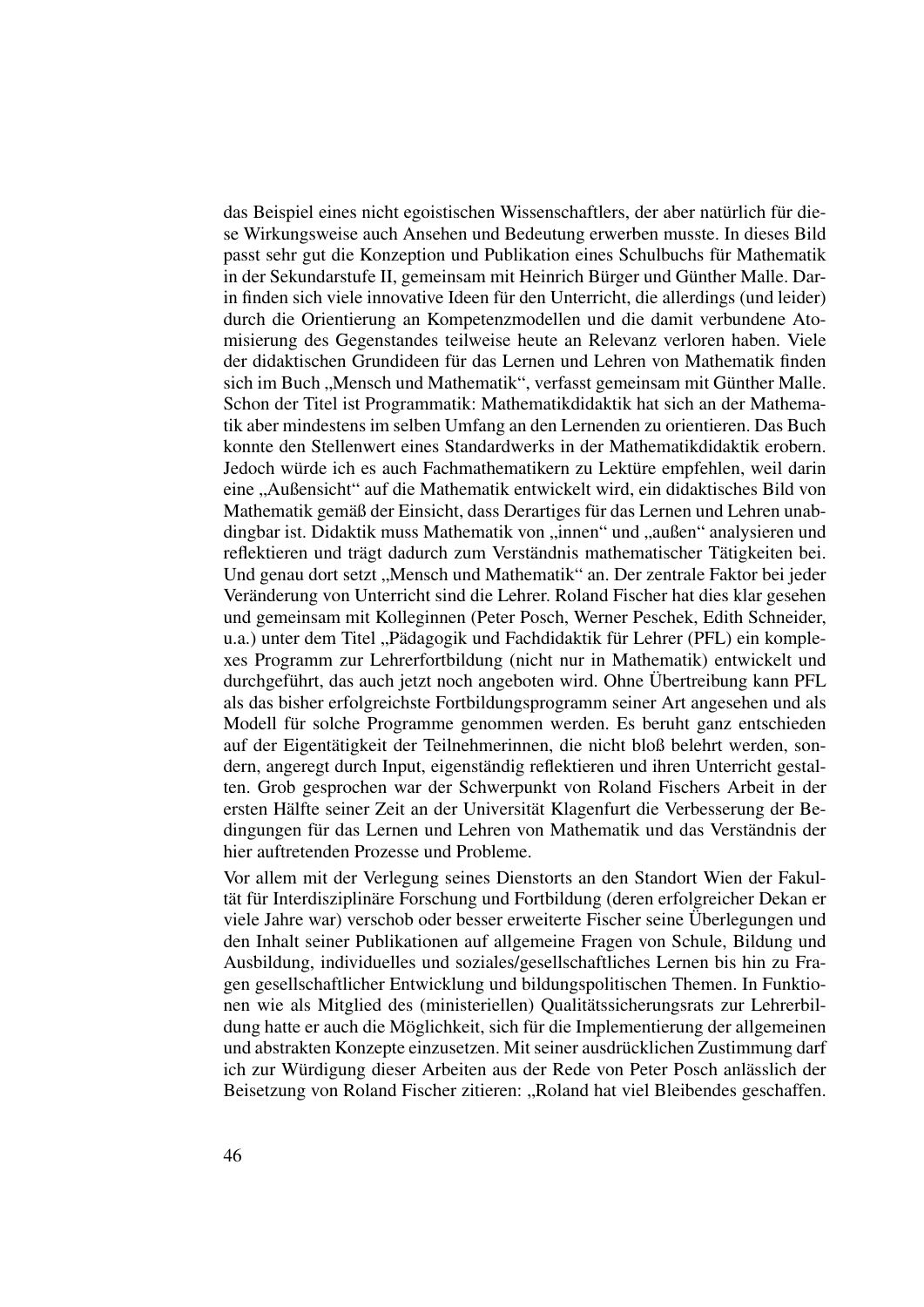Er war aber auch ein Visionär und ich möchte ihn selbst noch zu Wort kommen lassen 'Die Bürger müssen in der Lage sein, über das was Experten vorschlagen, zu urteilen und verantwortliche Entscheidungen zu treffen.' Die Förderung von 'Urteils- und Entscheidungsfähigkeit' war für Roland Fischer eine der wichtigsten Aufgaben des Bildungswesens. Dieses anspruchsvolle Postulat zieht sich in zahlreichen Variationen wie ein roter Faden durch viele seiner Veröffentlichungen und Diskussionsbeiträge. Eine weitere zukunftsweisende These Roland Fischers: Die künftige Kultur des Lehrens und Lernens wird statische Kulturelemente ebenso umfassen müssen wie dynamische und eine Neubestimmung des Verhältnisses zwischen beiden erfordern, eine Sicht des Lernens, die sich nicht auf eine Belehrung durch jene, die wissen, für jene, die nicht wissen beschränkt, sondern auch , ein gemeinsames Suchen, gemeinsames Probehandeln und gemeinsames Bewusstwerden für mögliche Zukünfte' einschließt. Ein wichtiges ethisches und demokratiepolitisch bedeutsames Anliegen war für Roland Fischer auch die Klärung der Frage, was eigentlich zur Grundbildung jedes Menschen gehört, damit eine gemeinsame Kommunikationsbasis entstehen kann, die den einzelnen Bürger dazu befähigt, über Problemlösungsangebote von Experten zu urteilen und den Zusammenhalt der Gesellschaft zu sichern. Dabei ging es ihm nicht um eine Aufzählung sogenannter unverzichtbarer Inhalte oder Kompetenzen, sondern um den Prozess, durch den die Inhalte der Grundbildung bestimmt werden sollen. Im Unterschied zur gängigen Praxis, bei der Gruppen von Fachwissenschaftlern die Lehrplaninhalte definieren und meist Partikularinteressen der Fachvertreter die Lehrpläne anschwellen lassen, plädierte er dafür, dass an diesem Prozess die ganze Bevölkerung beteiligt werden müsste. Was als verbindliche Grundbildung angesehen wird, müsste Ergebnis eines Aushandelns sein, bei der in unterschiedlichem Ausmaß Schüler, Lehrer, zufällig ausgewählte und nicht von den Parteien entsandte Vertreter der Bürgerschaft beteiligt werden sollten. Nur so könne sichergestellt werden, dass nicht Einzelinteressen dominieren, sondern eine Verantwortung für das Gesamte entsteht. Und: Diese verbindliche Grundbildung sollte nur die Hälfte der Unterrichtszeit in Anspruch nehmen, damit die andere Hälfte Spielraum für spezielle Interessen der Schülerinnen bieten kann. Roland war sich dessen bewusst, dass es sich bei diesen Überlegungen um eine Vision handelt, aber sie ist stark genug, um ihn zu überleben. Roland Fischer hat gewusst, dass viele dieser Ideen ohne eine professionell handelnde Lehrerschaft unerfüllbar sind. Die Lehrerschaft darf nicht nur passiv Anordnungen von oben umsetzen, sondern muss auch aktiv auf die gesellschaftliche Entwicklung des Bildungswesens Einfluss nehmen. Bis zuletzt hat sich Roland der Frage gewidmet: Wohin wollen wir, die Gesellschaft, uns entwickeln und was ist dafür zu lernen, damit Menschen in Freiheit, Würde und Wohlstand leben können? Die Förderung von ,Urteilsund Entscheidungsfähigkeit' und der Fähigkeit, mit Experten zu kommunizieren war, für ihn ein zentrales Ziel des Bildungswesens. Eine seiner letzten Initiativen war der anspruchsvolle Versuch, diese Idee in ein konkretes Projekt münden zu lassen, das Jugendliche gemeinsam mit Erwachsenen in einen Bildungsdiskurs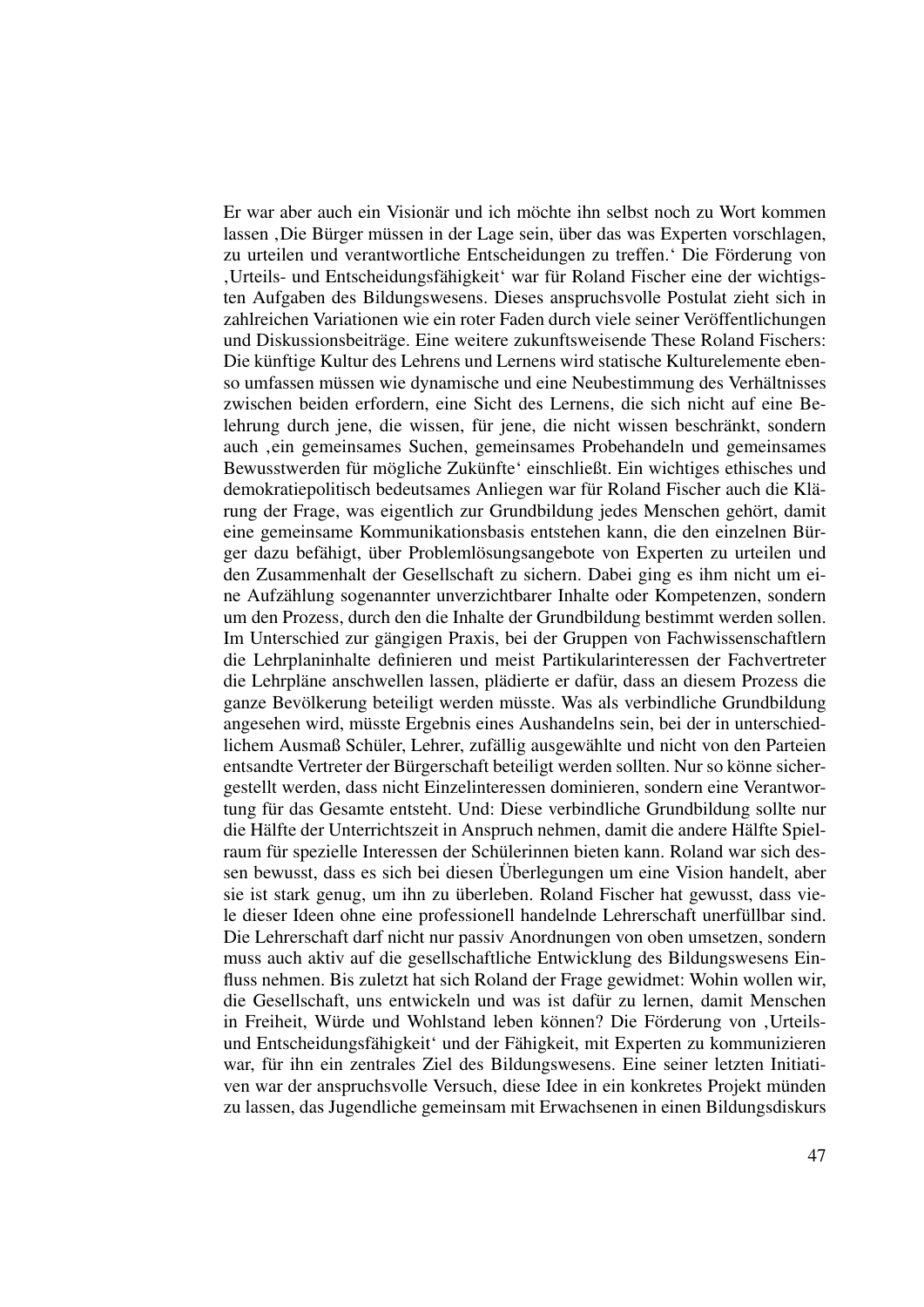einbezieht, der ihnen erleichtern soll, in eine Haltung der Verantwortung für die Gesellschaft hineinzuwachsen." (Zitat Ende).

Noch zum Privaten, das bei Roland nicht so einfach fassbar ist, weil sein Leben eine homogene Identität hatte, in der sich Beruf und "Hobby" nicht trennen lassen. Seine Arbeit und sein wissenschaftliches Denken forderten den ganzen Menschen, wobei aber bei dieser Arbeit ganz wichtig die Kommunikation, die Kooperation und Konfrontation mit anderen Menschen waren. Roland Fischer war alles andere als ein isolierter oder esoterischer Forscher! Seine Tochter Ilse ist erfolgreiche Mathematikerin an der Fakultät für Mathematik der Universität Wien. In Nachrufen auf Mathematiker wird meist angeführt, welches ihre wichtigsten "Ergebnisse" waren, und man kann das dann durch die Anführung eines mathematischen Satzes belegen. Derartiges macht (mit Ausnahme seiner frühen mathematischen Jahre) bei Roland Fischer einfach keinen Sinn. Das "Ergebnis" seiner vielfältigen Arbeit ist, was er damit bewirkt hat, und was seine Ideen auch in Zukunft noch bewirken werden. Seine Ergebnisse sind die vielen Menschen, die mit ihm und von ihm gelernt haben, die seine Visionen ernst nehmen und weiter daran arbeiten werden. Das tröstet über den Verlust durch seinen Tod, weil man seine Ideen als Vermächtnis für die Zukunft des Lernens sehen kann und soll.

#### Schriftenverzeichnis

#### *Mathematik*:

- 1. The capacity and equivocation of a transducer and a connection with Billingsley dimension. *J. Math. Anal. Appl.* 75 (1980), no. 2, 549–561.
- 2. Sofic systems and graphs. *Monatsh. Math.* 80 (1975), no. 3, 179–186.
- 3. Über die optimale Beleuchtung einer geraden Straße. *Monatsh. Math.* 79 (1975), 191–199.
- 4. (mit F. Schweiger) The number of steps in a finite Jacobi algorithm. *Manuscripta Math.* 17 (1975), no. 3, 291–308
- 5. Ergodische Eigenschaften affiner Modulo-1-Transformationen. *J. Reine Angew. Math.* 271 (1974), 1–7.
- 6. Über die maximale Entropie bei *f*-Entwicklungen. Österreich. *Akad. Wiss. Math.-Natur. Kl. S.-B.* II 182 (1974), 1–20.
- 7. Mischungsgeschwindigkeit für Ziffernentwicklungen nach reellen Matrizen. *Acta Arith.* 23 (1973), 5–12.
- 8. Über Graphen mit isomorphen Gerüsten. *Monatsh. Math.* 77 (1973), 24–30.
- 9. Konvergenzgeschwindigkeit beim Jacobialgorithmus. *Anz. Österreich. Akad. Wiss. Math.-Natur. Kl.* 1972, no. 8, 156–158.
- 10. Ergodische Eigenschaften komplexer Ziffernentwicklungen. *Österreich. Akad. Wiss. Math.-Natur. Kl. S.-B.* II 180 (1972), 49–68
- 11. Ergodische Theorie von Ziffernentwicklungen in Wahrscheinlichkeitsräumen. *Math. Z.* 128 (1972), 217–230.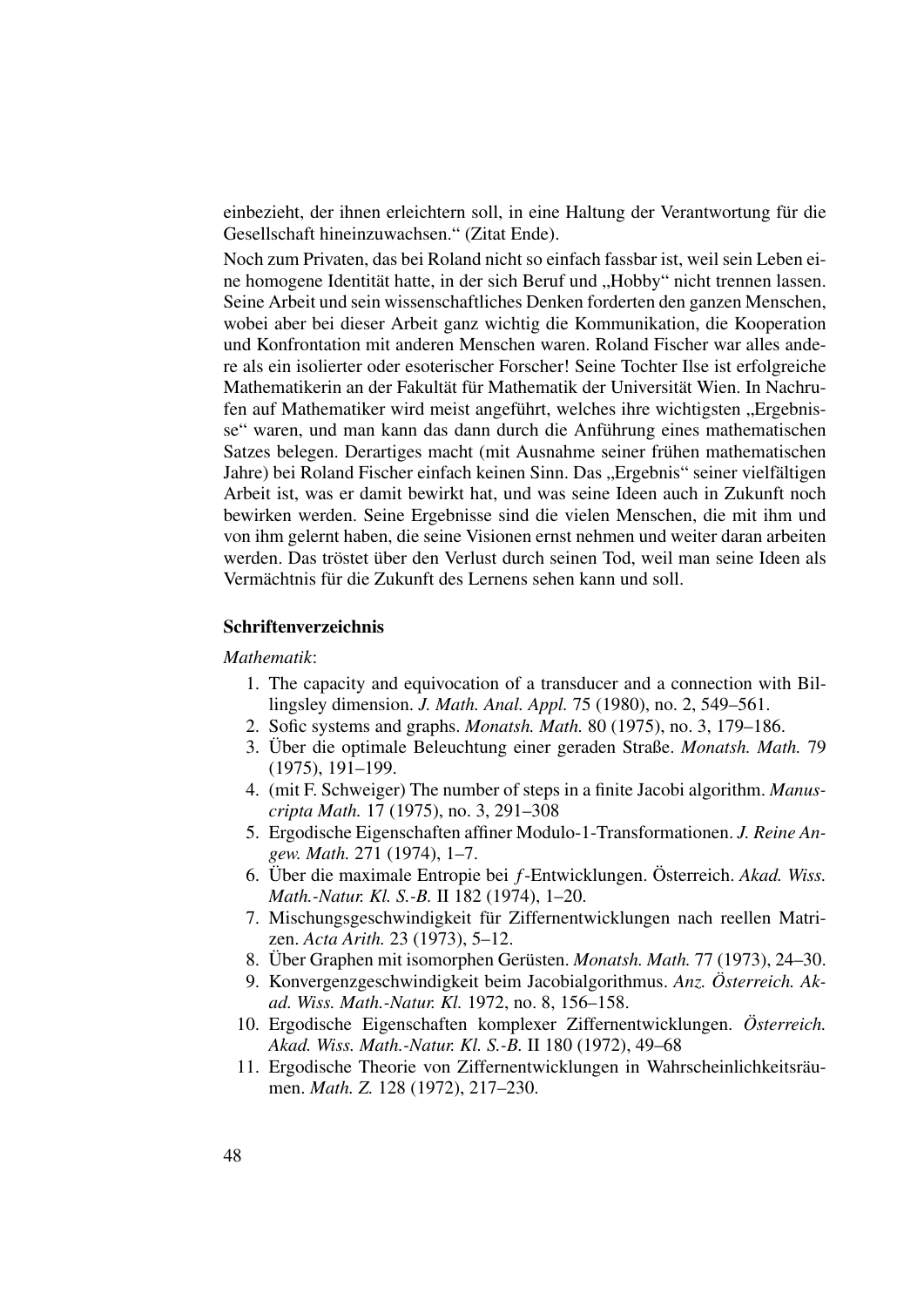## *Didaktik und Bildungstheorie (Auswahl aus den letzten zwei Jahrzehnten)*: Beitrag in Sammelwerk:

- 1. Interdisziplinarität als Bewegung. In: G. Dressel, W. Berger, K. Heimerl, V. Winiwarter (Hrsg.): Interdisziplinär und transdisziplinär forschen. Praktiken und Methoden, Bielefeld: transcript, 2014, S. 13 - 15.
- 2. Profession als "Reflective, Intervening Community". In: Christof, E., Schwarz, J.F. (Hrsg.): Lernseits des Geschehens. Über das Verhältnis von Lernen, Lehren und Leiten, Innsbruck, Wien, Bozen: StudienVerlag, 2013, S. 101 - 102.
- 3. Entscheidungs-Bildung und Mathematik. In: R. M., H. M., K. R., L. K., N. G. (Hrsg.): Mathematik im Prozess. Philosophische, historische und didaktische Perspektiven, Berlin, Heidelberg, New York: Springer, 2013, S. 335 - 345.
- 4. Fächerorientierte Allgemeinbildung: Entscheidungskompetenz und Kommunikationsfähigkeit mit ExpertInnen. In: F. R., G. U., B. H. (Hrsg.): Domänen fächerorientierter Allgemeinbildung, Linz: Trauner Verlag + Buchservice GmbH, 2012, S. 9 - 17.
- 5. Bildung als Aushandelung von Bildung. In: F. R., G. U., B. H. (Hrsg.): Domänen fächerorientierter Allgemeinbildung, Linz: Trauner Verlag + Buchservice, 2012, S. 18 - 30.
- 6. Domänen fächerorientierter Allgemeinbildung. In: F. R., G. U., B. H. (Hrsg.): Domänen fächerorientierter Allgemeinbildung, Linz: Trauner Verlag + Buchservice GmbH, 2012, S. 31 - 59.
- 7. Entscheidungsgesellschaft, Bildung und kollektives Bewusstsein. In: F. R., G. U., B. H. (Hrsg.): Domänen fächerorientierter Allgemeinbildung, Linz: Trauner Verlag + Buchservice GmbH, 2012, S. 277 - 288.
- 8. Bildung von Individuum und Gesellschaft. In: F. R., G. U., B. H. (Hrsg.): Domänen fächerorientierter Allgemeinbildung, Linz: Trauner Verlag + Buchservice GmbH, 2012, S. 262 - 276.
- 9. Bildungsforschungsgeleitete Fachstudien für die LehrerInnenbildung. In: B. G., A. R. (Hrsg.): Perspektiven der PädagogInnenbildung in Österreich. Ivo Brunner zum 60. Geburtstag, Innsbruck, Wien, Bozen: StudienVerlag, 2012, S. 110 - 114.
- 10. Grundsätzliche Überlegungen zu einer vorsorgenden Gesellschaft und der Rolle von Wissenschaft. Mit Winiwarter V., Schmid M., Schendl G., Veichtlbauer O.: In: E. H., S. M. (Hrsg.): Jenseits traditioneller Wissenschaft? Zur Rolle von Wissenschaft in einer vorsorgenden Gesellschaft, München: oekom Verlag, 2012, S. 49 - 70.
- 11. Bildung und Bewusstsein der Gesellschaft. In: Z. D. (Hrsg.): Franz-Fischer-Jahrbuch für Philosophie und Pädagogik. Band 16: Situationspädagogik: Ausblicke auf ein Lebenswerk. Anne Fischer-Buck wird 90, Norderstedt, Leipzig: Anne Fischer Verlag, Norderstedt und Leipziger Universitätsver-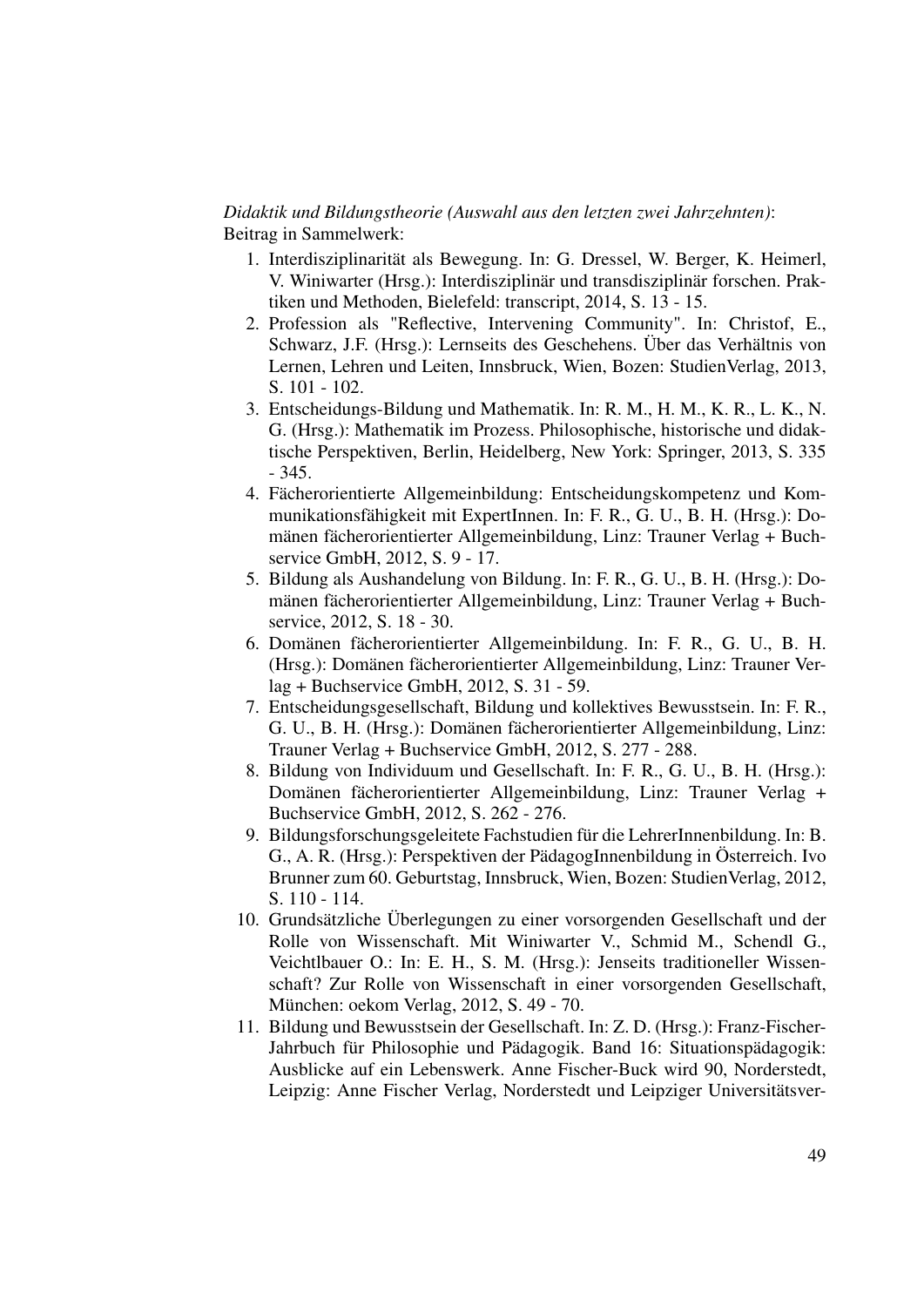lag, 04.02.2011, S. 64 - 77.

- 12. LehrerInnen professionell und akademisch. In: H. Zweites (Hrsg.): Kompetenzorientierte LehrerInnenbildung, Wien: Kirchliche pädagogische Hochschule Wien/Krems (KPH), 2011, S. 75 - 78.
- 13. Mensch und Rechnen. Mit Braunsteiner M.L., Allabauer K.: In: M. Braunsteiner, K. Allabauer (Hrsg.): Zwischenrufer. Festschrift für Erwin Rauscher, St. Pölten, Salzburg: Residenz Verlag, 2011,
- 14. Wer und wie wollen wir sein? Über die Bedingungen der Möglichkeit einer proVISIONären Gesellschaft. Mit Schendl G., Schmid M., Veichtlbauer O., Winiwarter V.: In: N. M. (Hrsg.): Weltethos und Bildung - User Generated Ethics (Schriftenreihe der Initiative Weltethos Österreich, Band 6). Münster: LIT Verlag, 2011, S. 13 - 30.
- 15. Gesellschaft als Bildungsprozess. In: E. C., H. W., L. K. (Hrsg.): Kritik und Utopie. Positionen und Perspektiven, Münster: LIT Verlag, 2009, S. 68 - 71.
- 16. Sicherung von Grundkompetenzen: Die standardisierte schriftliche Reifeprüfung in Mathematik (Das Projekt "Zentralmatura"). Mit Peschek W. In: ÖMG-Didaktikkommission (Hrsg.): Schriftenreihe zur Didaktik der Mathematik an Höheren Schulen, Wien: Österreichische Mathematische Gesellschaft ÖMG, 2009, S. 92 - 101.
- 17. Technology, Mathematics and Consciousness of Society. In: Gellert, U., Jablonka, E. (Hrsg.): Mathematisation and Demathematisation. Social, Political and Ramifications, Rotterdam: Sense Publishers, 2007, S. 67 - 80.
- 18. Wer und wie wollen wir sein? Mit Veichtlbauer O., Winiwarter V., Schmid M.: Klagenfurt am Wörthersee: Alpen-Adria-Universität, Klagenfurt, 2006, S. 94 - 102.
- 19. The Formal, the Social and the Subjective: Variations on a Theme of Michael Otte. In: H. M., L. J., S. F. (Hrsg.): Activity and Sign. Grounding Mathematics Education 2005, S. 169 - 178.
- 20. An Interview with Michael Otte. In: H. M., L. J., S. F. (Hrsg.): Activity and Sign. Grounding Mathematics Education, 2005, S. 361 - 378.
- 21. Bedeutungs- und Nutzungswert der Mathematik. In: L. K., P. S., S. F. (Hrsg.): Mathematik für Menschen. Festschrift für Rudolf Wille, 2004.
- 22. Reflektierte Mathematik für die Allgemeinheit. In: H. L., H. St. (Hrsg.): Mathematikdidaktik zwischen Fachorientierung und Empirie. Festschrift für Norbert Knoche. 2003, S. 42 - 52.
- 23. Mathematik und ökonomische Kommunikation. In: P. S., S. F., L. K. (Hrsg.): Mathematik und Kommunikation (Darmstädter Texte zur Allgemeinen Wissenschaft). 2002, S. 151 - 160.
- 24. Höhere Allgemeinbildung. In: F. A. (Hrsg.): Situation Ursprung der Bildung (Franz-Fischer-Jahrbuch, Band 6). 2001, S. 151 - 161.
- 25. Mathematik und Bürokratie. In: L. K., P. S., S. F. (Hrsg.): Mathematik und Mensch. Sichtweisen der Allgemeinen Mathematik (Darmstädter Schriften zur Allgemeinen Wissenschaft, Band 2). 2001, S. 53 - 64.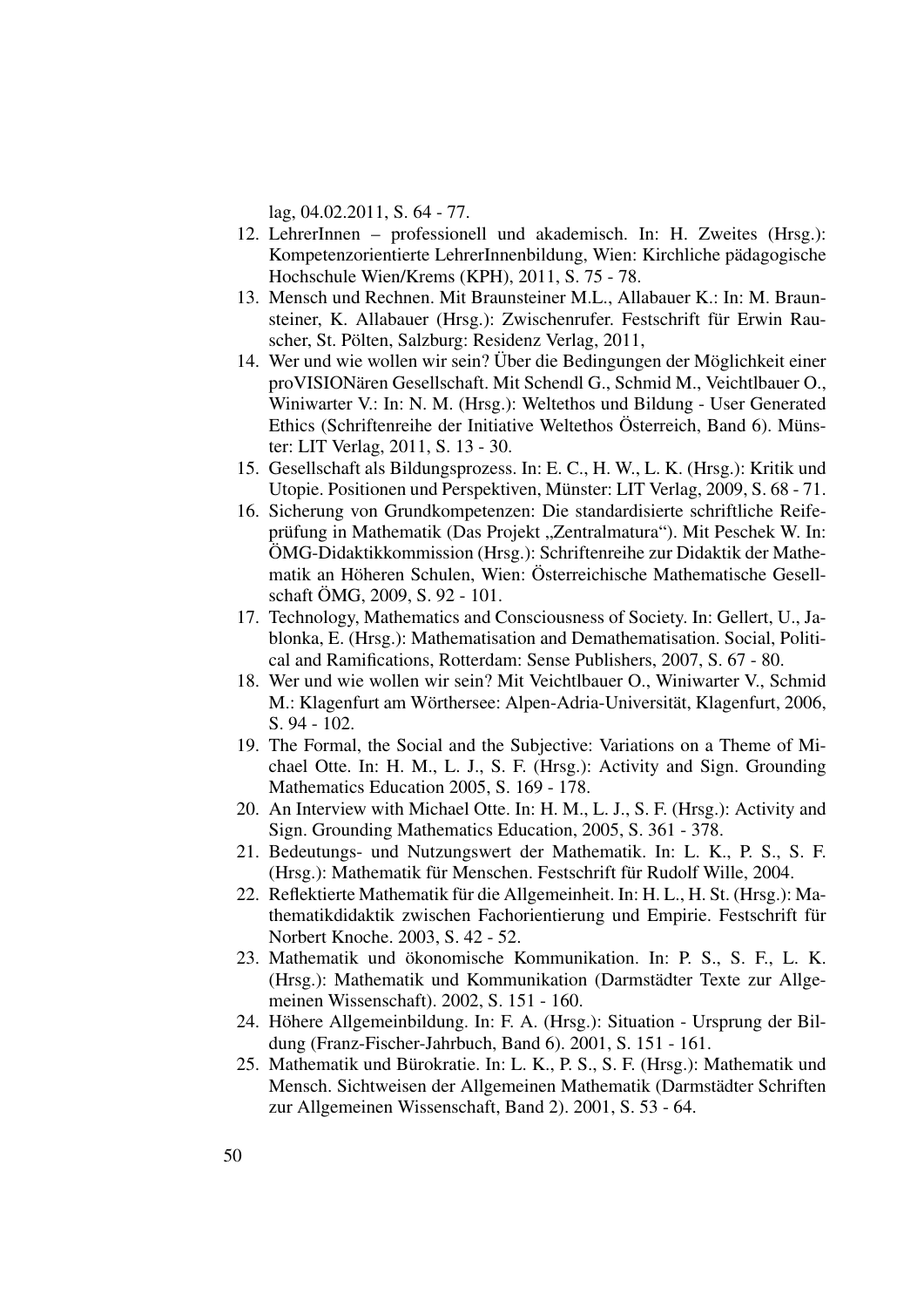- 26. Mathematik als Materialisierung des Abstrakten. In: M. Arnold, R. Fischer (Hrsg.): Studium Integrale (iff-texte, Band 6). 2000, S. 50 - 58.
- 27. Evaluiert werden als erweiterte Lehre. In: L. St., H. H., K. E. (Hrsg.): Qualitätsentwicklung in Universitäten. Konzepte, Prozesse, Wirkungen (Universität und Gesellschaft, Band 2). 2000, S. 143 - 150.
- 28. Universitäre Allgemeinbildung. In: M. Arnold, R. Fischer (Hrsg.): Studium Integrale (iff-texte, Band 6), 2000.
- 29. Wissenschaft und die Ethik des Anderen. In: F. A., F. A., S. K.-H., Z. D. (Hrsg.): Vom Bildungssinn der Wissenschaften und von der Ethik des Anderen (Franz-Fischer-Jahrbücher). 2000, S. 153 - 161.
- 30. Mathematik anthropologisch: Materialisierung und Systemhaftigkeit. In: D. G., R. B. (Hrsg.): Mensch - Gesellschaft - Wissenschaft. Versuch einer Reflexiven Historischen Anthropologie 1999, S. 153 - 168.
- 31. Wissenschaft und Bewusstsein der Gesellschaft. In: G. F., A. B. (Hrsg.): Konstruktion und Verfremdung. Von der Wirklichkeit zur Realität 1999, S. 69 - 82.

Beitrag in Zeitschrift:

- 1. Die standardisierte schriftliche Reifeprüfung in Mathematik. Mit Peschek W.: In: Didaktikhefte der Österreichischen Mathematischen Gesellschaft, Berlin: Gesellschaft für Didaktik der Mathematik , 2010, S. 92 - 101.
- 2. Schulpolitik und LehrerInnenprofessionalität. In: ide (Informationen zur Deutschdidaktik) Innsbruck, Wien, Bozen: StudienVerlag, 2009, S. 127 - 128.
- 3. Kein Reinheitsgebot für die Wissenschaft! Kritik zu "Fehlfunktionen der Wissenschaft" von Klaus Fischer. In: Erwägen Wissen Ethik, 2007, S. 20 - 21.
- 4. Materialization and Organization: Towards a Cultural Anthropology of Mathematics. In: J. Maasz u. W. Schlöglmann (eds.): New Mathematics Education Research and Practice. Rotterdam: Sense Publishers, 2006.
- 5. Zur Entstehung des Journals Erinnerungen der ersten Herausgeber. Mit Vollrath H.-J., Kirsch A.: In: Journal für Mathematik-Didaktik, 2004, S. 183 - 190.
- 6. Höhere Allgemeinbildung und Bewusstsein der Gesellschaft. In: Erziehung und Unterricht, 2003, S. 559 - 566.
- 7. Die heimliche Allianz der Universitätsgegner. In: Unisono, 2002, S. 8 9.
- 8. Die Problematik der scharfen Grenze. Oder: Was herauskommt, wenn man die Definitionen zu ernst nimmt. (Kritik von H. Willkes's "Die Gesellschaft der Systemtheorie"). In: Ethik und Sozialwissenschaft, Opladen: Westdeutscher Verlag, 2000, S. 226 - 228.

Fach- oder Lehrbuch:

1. Domänen fächerorientierter Allgemeinbildung. Mit Greiner U., Bastel H.: (Hrsg.). ( 1. Auflage), Linz: Trauner Verlag + Buchservice GmbH, 2012,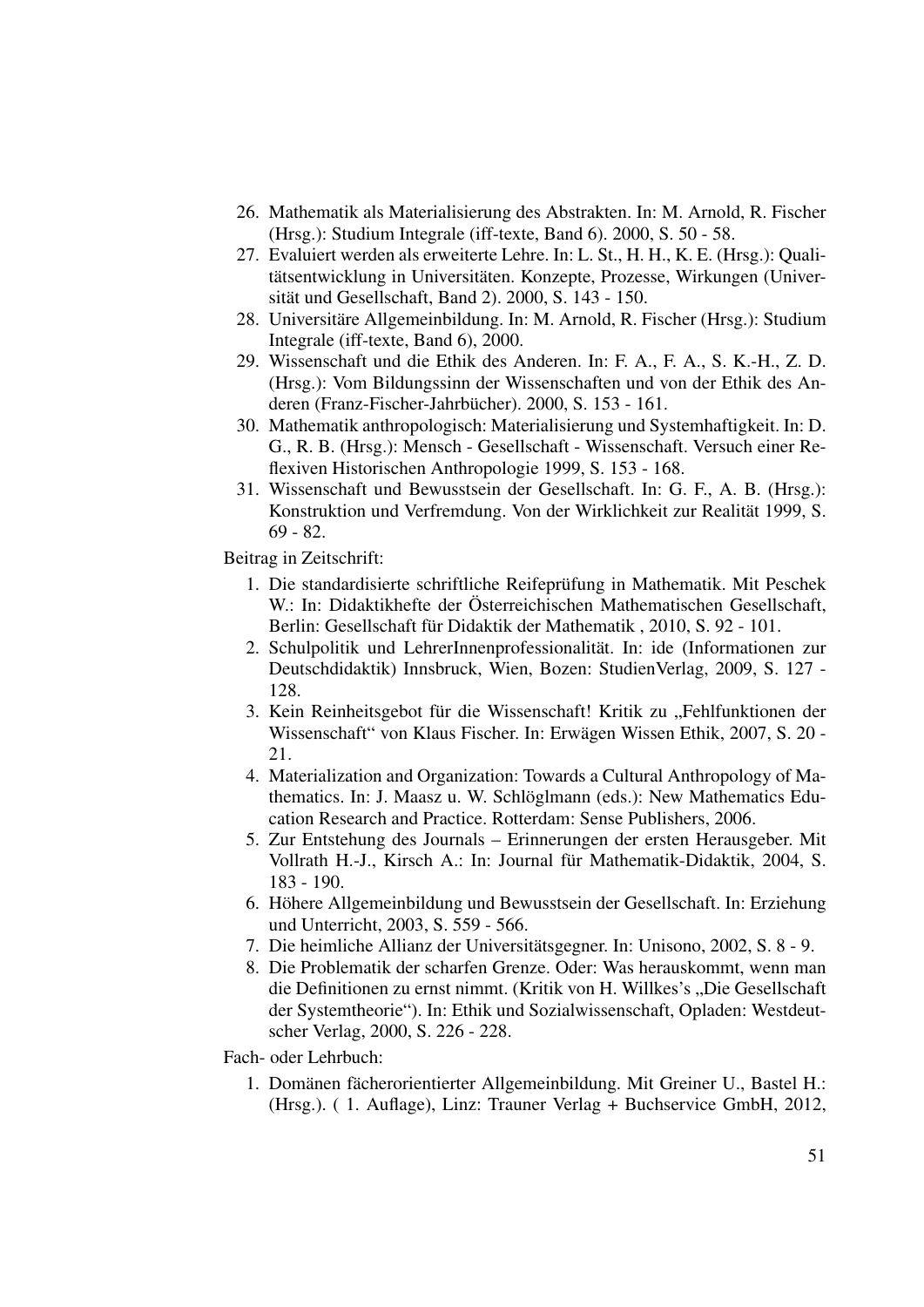302 S.

- 2. Materialisierung und Organisation. Zur kulturellen Bedeutung der Mathematik. 1. Auflage, 2006, 292 S.
- 3. Pädagogik und Fachdidaktik für Mathematiklehrer. Mit Krainer K., Malle G., Posch P., Zenkl M.: (Hrsg.). (Schriftenreihe der Mathematik, Band 14), Wien: Hölder-Pichler-Tempsky, 1985, 394 S.

*Adresse des Autors: Willi Dörfler Universität Klagenfurt Institut für Mathematik Universitätsstraße 65–67 A-9020 Klagenfurt am Wörthersee email willi.doerfler@aau.at*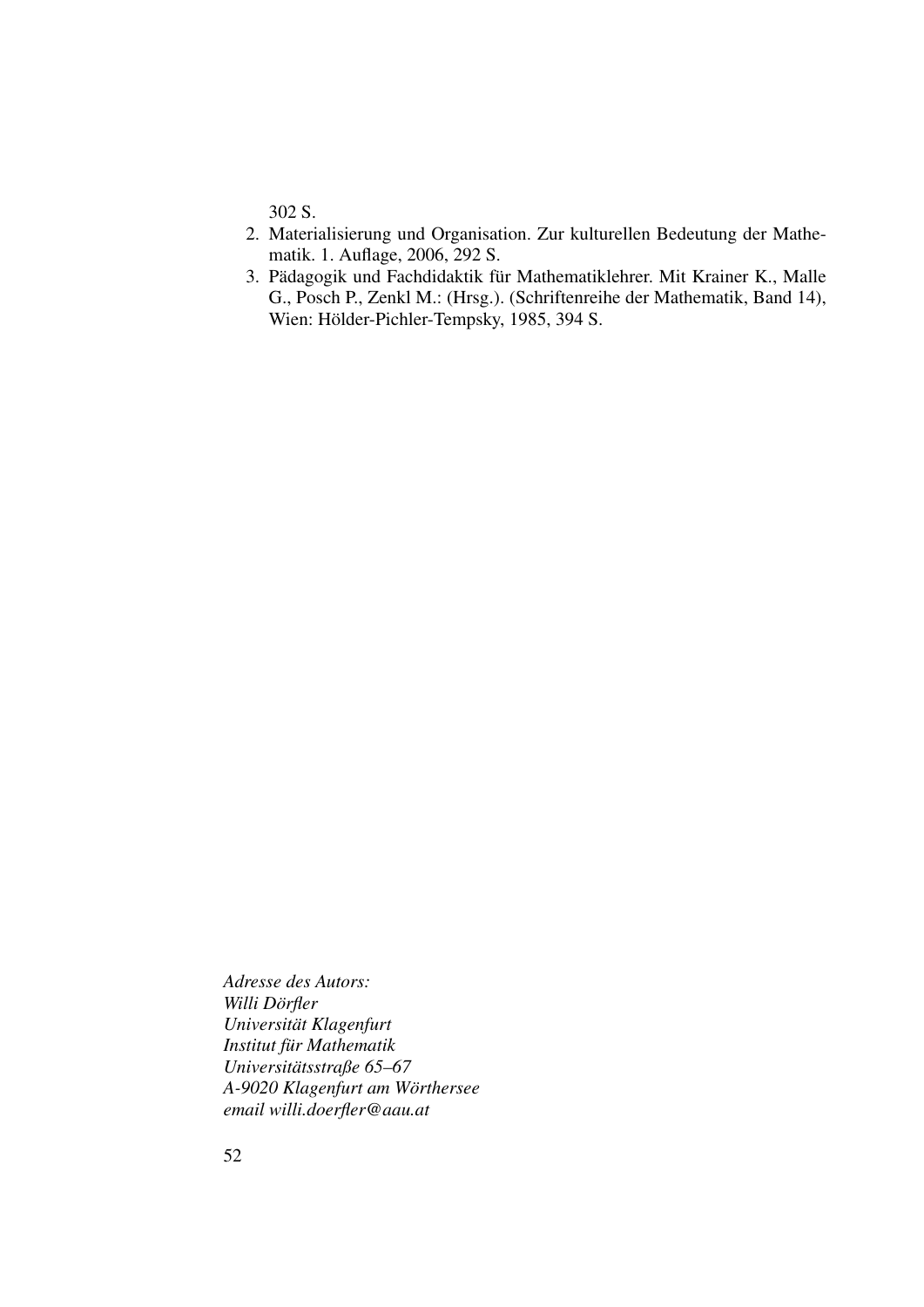Internat. Math. Nachrichten Nr. 243 (2020), 53–56

# Roman Liedl 1940–2019

# Ulrich Oberst

Universität Innsbruck

Am 1. August 2019 starb mein geschätzter Kollege Univ.-Prof. emeritus Dr. Roman Liedl im achtzigsten Lebensjahr nach längerer schwerer Krankheit. Seiner Familie, d.h. seiner Gattin Mag. Helga, seinem Sohn Univ.-Prof. Dr. Klaus und seiner Tochter Dr. Doris, spreche ich noch einmal mein herzliches Beileid aus. Dieser Nachruf ist Professor Liedls wissenschaftlichem und künstlerischem Wirken gewidmet.



*Fotonachweis: Helga Liedl*

Schon mit 24 Jahren wurde er am Institut für Mathematik der Universität Innsbruck promoviert, mit 27 Jahren habilitiert und mit 30 Jahren zum ordentlichen

ISSN 0020-7926 C 2020 Österr. Math. Gesellschaft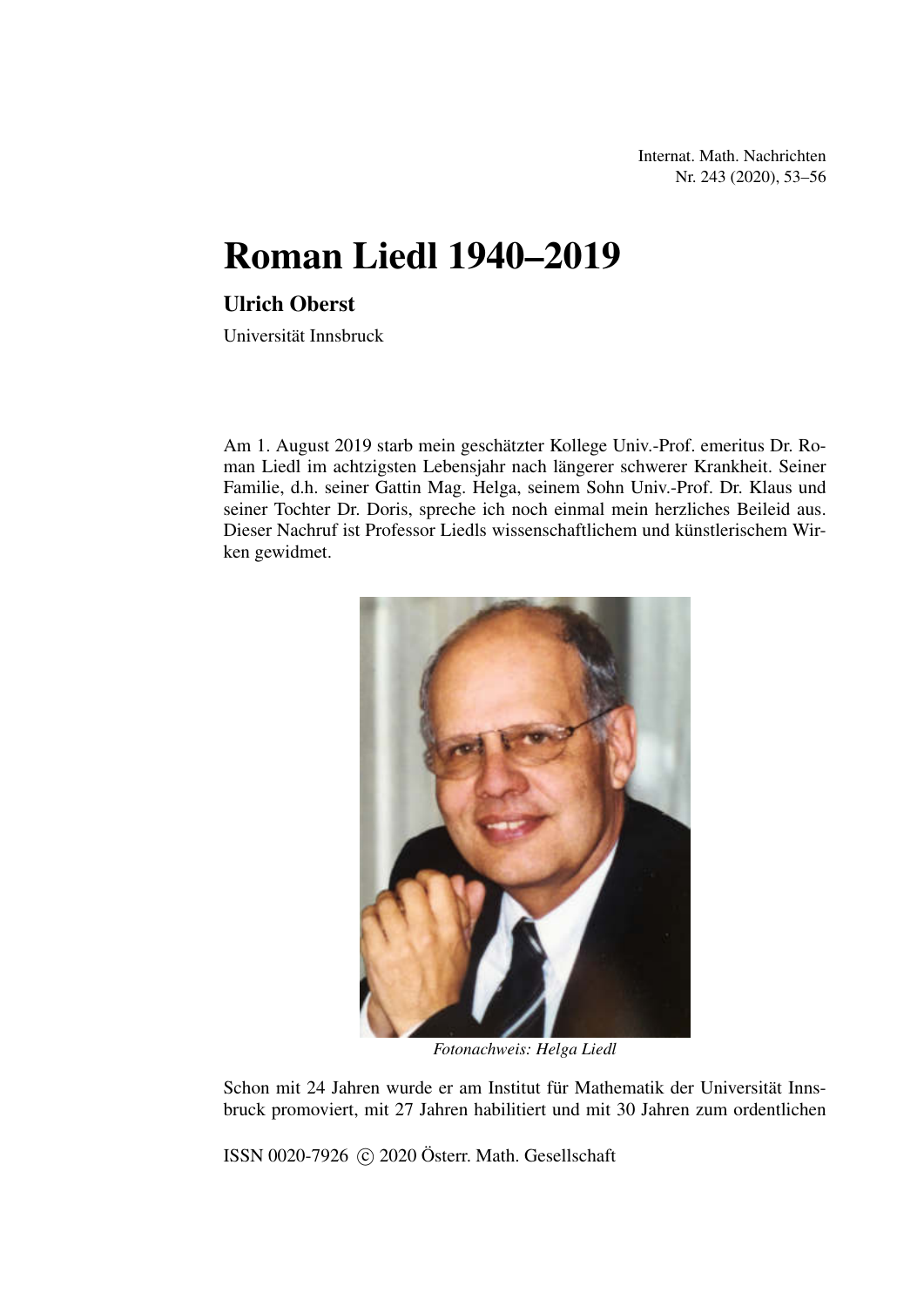Universitätsprofessor ernannt, und zwar als Nachfolger unseres bekannten Vorgängers Univ.-Prof. Dr. Wolfgang Gröbner.

Professor Liedl war ein Mensch mit mehreren wissenschaftlichen, technischen und künstlerischen Interessen, Begabungen und schöpferischen Fähigkeiten und auch viel menschlichem Mitgefühl, insbesondere für Freunde und Kollegen mit ihren eigenen Sorgen. An der Universität wie auch privat, z.B. im Rotarierklub, war er mit vielen Kollegen und Freunden vernetzt.

- 1. Seine rein mathematische Forschung war vor allem durch zwei Themen bestimmt:
	- (a) In der Dissertation und der Habilitation behandelte er Walsh-Funktionen und Walsh-Fourier-Reihen, d.h., etwas allgemeiner, die harmonische Analyse und Fouriertransformation auf den kompakten abzählbaren Produkten von (diskreten) endlichen abelschen Gruppen, insbesondere der Gruppe mit zwei Elementen.
	- (b) Eine sehr erfolgreiche Idee um 1980 war die Konstruktion der Pilgerschritttransformation, mit der in verschiedenen Fällen die wichtigen einparametrigen Untergruppen von Liegruppen bestimmt werden können. Mehrere seiner Schüler und Kollegen haben dieses Gebiet weiterentwickelt, z.B. sein wissenschaftlicher Enkel P. Stadler mit *The short ruler on the torus, J. Difference Eq. Appl. 25 (2019).* In diesem Zusammenhang bestand auch eine Kooperation mit der Arbeitsgruppe von Univ.-Prof. Dr. L. Reich von der Universität Graz und mehreren ausländischen Kollegen, vor allem aus Polen. Die Arbeitsgruppe Liedl verfasste Beiträge und organisiert(e) Tagungen und Tagungsberichte über Iterationstheorie und Funktionalgleichungen, z.B. auch die kommende Konferenz *International Symposion on Functional Equations*, Innsbruck, Juni 2020.
	- (c) Professor Liedl war jahrelang Mitherausgeber der Jahrbücher *Überblicke Mathematik* aus dem BI-Wissenschaftsverlag. Dort erschien 1992 auch sein Lehrbuch (mit K. Kuhnert) *Analysis in einer Variablen: eine Einführung für ein praxisorientiertes Studium*. Eine Besonderheit dieses Buchs wird durch die zweite Hälfte des Titels charakterisiert. Das besondere Interesse von Roman an praxisorientierter Mathematik wurde schon in seiner Schulzeit – er besuchte die Höhere Technische Lehranstalt in der Anichstraße in Innsbruck – grundgelegt. Diese Schulbildung ermöglichte ihm auch den Entwurf und Bau seines Familienwohnhauses mit eigenen Händen.
	- (d) Im Rahmen eines Humboldt-Stipendiums 1968/69 an der Universität München bei dem Logiker Professor Schütte befasste er sich auch viel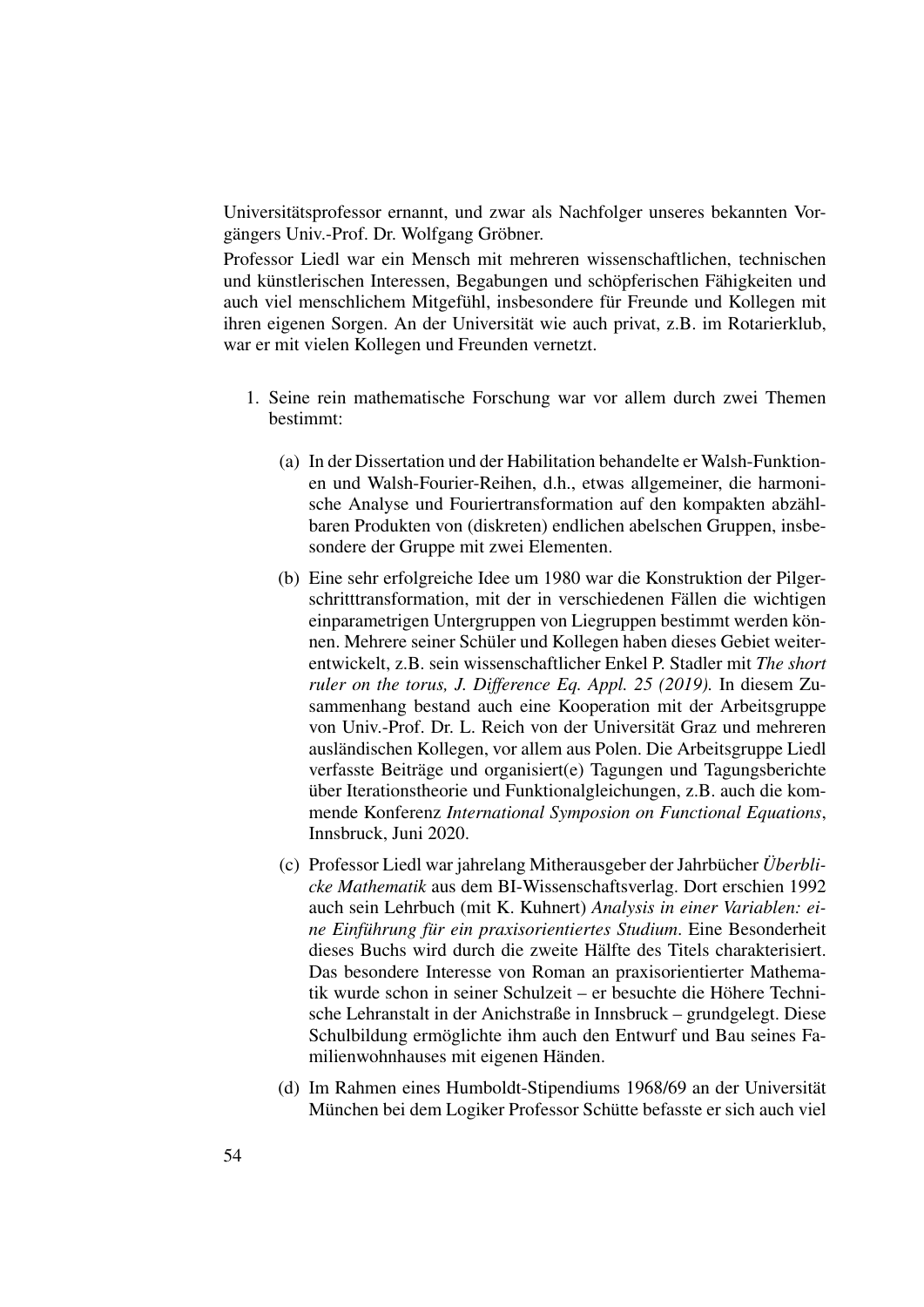mit Logik, auch danach in der Lehre. Er betreute z.B. die mathematische Doktorarbeit *Logik der Fragen* des bekannten Tiroler Schriftstellers Norbert Gstrein, in dessen Romanen das Innsbrucker Institut für Mathematik mehrfach vorkommt. Sein Interesse allgemein an Philosophie hat später zu dem über 700-seitigen philosophischen Werk (mit weiteren Autoren) (2017) mit dem Titel *Man sollte schweigen! Interkulturelle Naturphilosophie. Gedanken über den Wahrheitsglauben* geführt. Dieses ist im Internet frei herunterzuladen. Der Titel zeugt davon, dass Professor Liedl ein Skeptiker war und behauptete Wahrheiten und Bedeutungen eigenständig prüfte, insbesondere auch in der mathematischen Forschung. In dieser Hinsicht gibt es Ähnlichkeiten mit seinem Vorgänger Professor Gröbner. Die Beziehung zu Professor Schütte spielte bei meiner Berufung nach Innsbruck im Jahr 1972 eine Rolle.

- 2. Herr Professor Liedl hielt jahrelang den viersemestrigen Grundkurs aus *Analysis*. Auch in der höheren Lehre war er sehr erfolgreich. Vier seiner Schüler wurden sub auspiciis praesidentis promoviert und haben danach eine erfolgreiche Universitätskarriere ergriffen. Schon als junger Dozent hat er offenbar die späteren Linzer Mathematikprofessoren Pichler und Weiss positiv beeinflusst. Seine Schüler und Schülerinnen schätzten seine breite Bildung, gute Betreuung, Ermutigung, Aufgeschlossenheit gegenüber neuen Ideen, auch ausgefallenen, und den Freiraum, den er ihnen bei ihrer Arbeit ließ. In den späteren Jahren hat er sich auch intensiv mit der Vorlesung *Schulmathematik* für Lehramtsstudierende befasst.
- 3. Herr Professor Liedl hatte die unter Mathematikern an der Universität eher seltene Gabe, die Anwendbarkeit von einfacher, aber wichtiger Mathematik in Gebieten der Technik und Kunst zu erkennen und diese Einsicht dann auch selbst umzusetzen. Zum Beispiel hat er sich in verschiedener Weise mit Optik, Sehen und Malerei befasst und in den allerletzten Lebensjahren noch eine psychoakustische Dissertation am Mozarteum betreut. Er arbeitete schon früh mit einem leistungsfähigen Apple-Rechner.
	- (a) Zunächst einmal war er ein künstlerischer Maler von zahlreichen Bildern.
	- (b) Für die Firma Swarovski hat er in den 1970er-Jahren mit K. Kuhnert optimale Randbegrenzungsrückstrahler für Straßen berechnet.
	- (c) Wenn man nach der Resonanz im Internet geht, war Professor Liedls erfolgreichstes Projekt sein Buch *Die Pracht der Farben: Eine Harmonielehre mit Bildbeispielen von S.N. Amerstorfer, Spektrum Akademischer Verlag, 1997*. Er entwickelte dort eine ästhetische Harmonielehre der Farben, wohl auf der Grundlage der Farbenlehre von Goethe,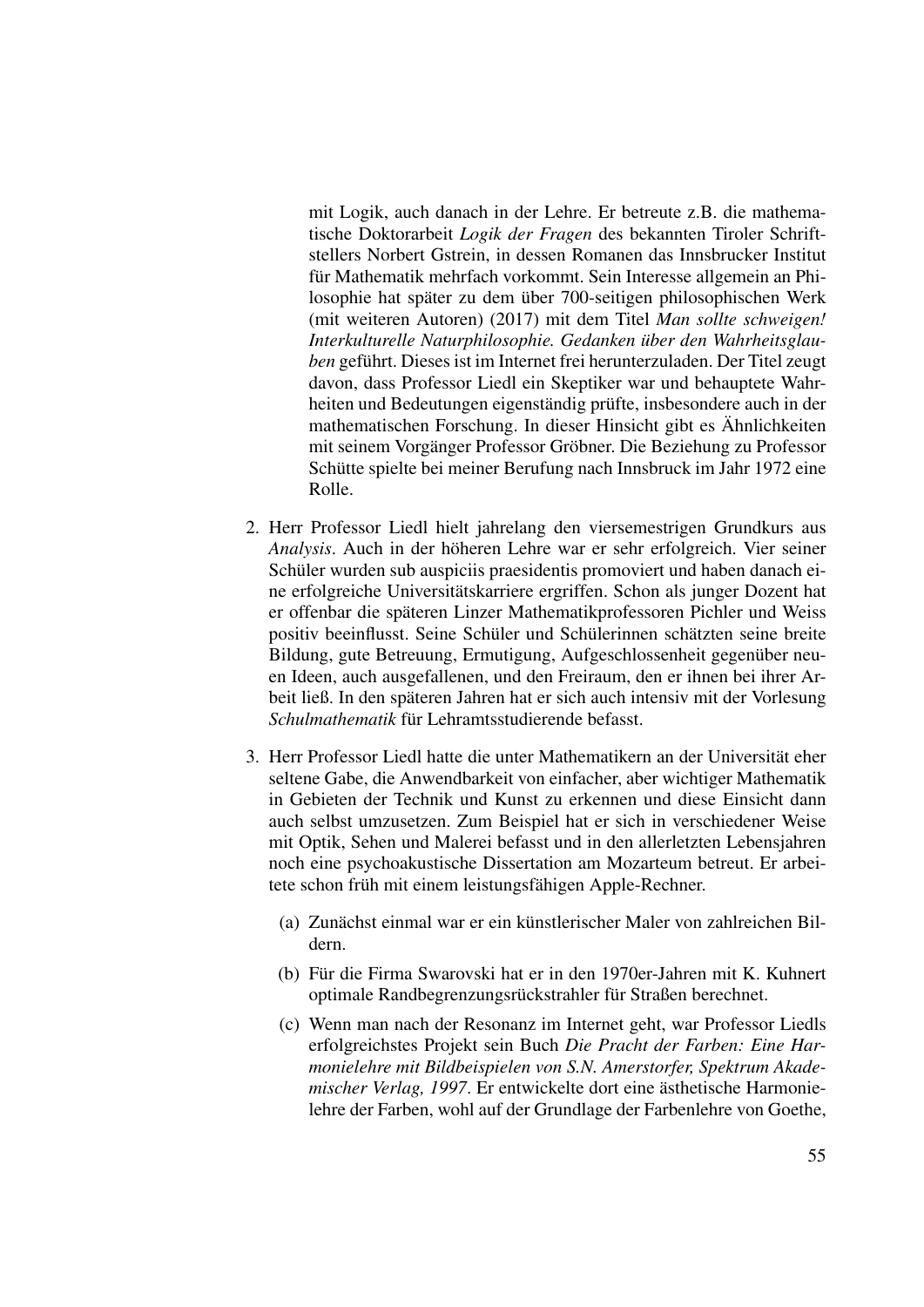mithilfe der Spiegelung von Winkeln an einem Durchmesser des Farbkreises, wobei die beiden Enden des Durchmessers Komplementärfarben entsprechen. Eine originale und offenbar praktisch anerkannte Idee war der sogenannte Winkelkontrast. Bei dieser Theorie geht es natürlich auch um individuelle Wahrnehmung von Farben, also nicht nur um Naturwissenschaft, sondern auch um Psychologie und Geschmack.

- (d) In einem ebenfalls dem Sehen gewidmeten Projekt (Dissertation Dr. G.K. Kranewitter (2000)) geht es um die Messung der Helligkeitswahrnehmung von Farben. Dazu wurde die Methode der teeming-Photometrie von Kranewitter und Liedl entwickelt.
- (e) Dem Hören von Intervallen und der Psychoakustik ist die letzte von Professor Liedl betreute Doktorarbeit gewidmet (Dissertation Univ.- Prof. (für Klavier) Dr. E. Salmutter, Mozarteum Innsbruck (2017)). Töne, mathematisch also Fourierreihen mit ihren Oberton-Frequenzen und -Amplituden, spielen dabei natürlich eine große Rolle, welche in einer Variante auch das Thema seiner Habilitation waren. Er hatte allgemein Interesse an Musik, insbesondere der von Arnold Schönberg.

*Adresse des Autors: Ulrich Oberst Universität Innsbruck Institut für Mathematik Technikersstraße 13 A-6020 Innsbruck email ulrich.oberst@uibk.ac.at*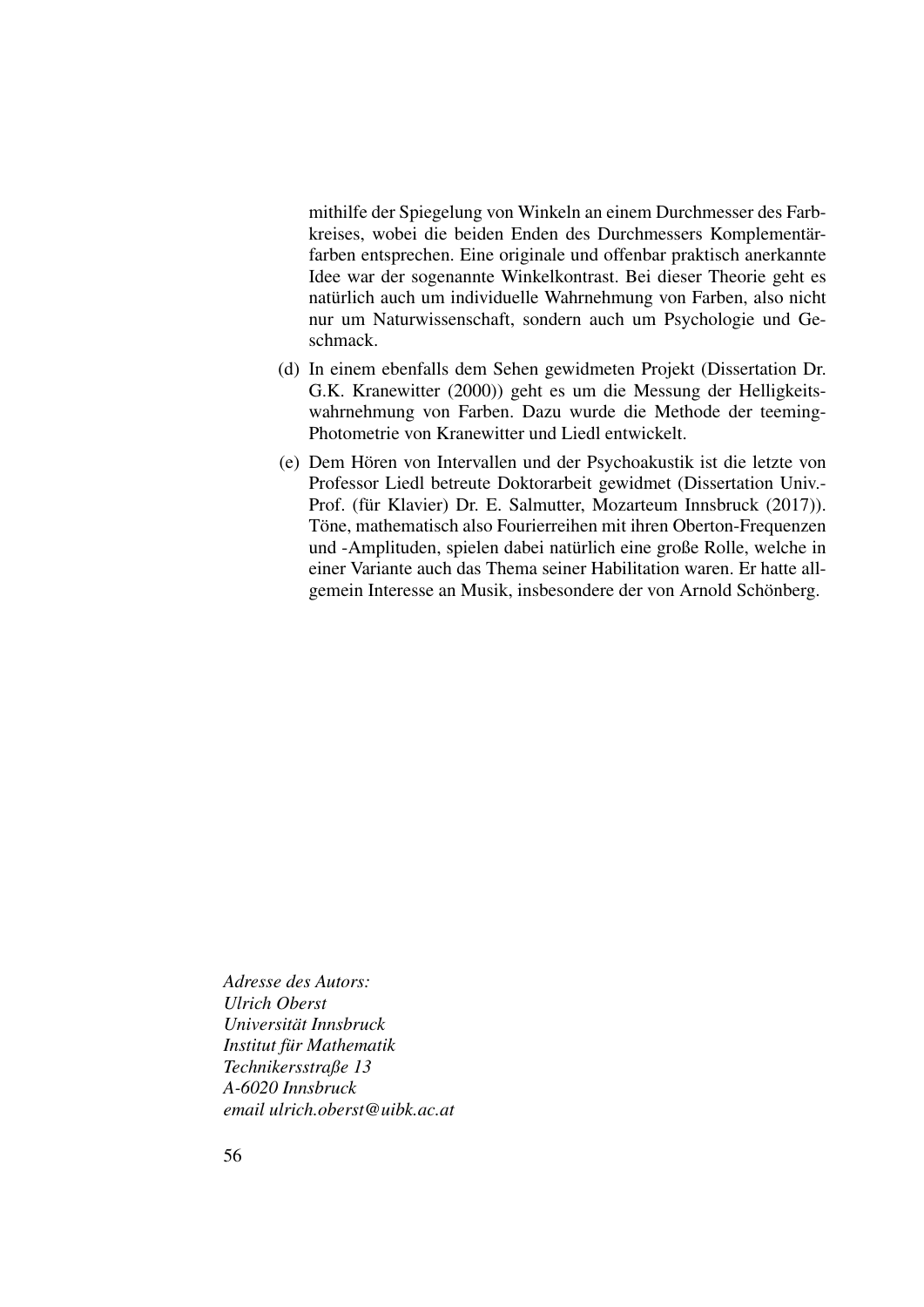# Buchbesprechungen

| C. De Concini, C. Procesi: The Invariant Theory of Matrices (F. PAUER) 58 |  |
|---------------------------------------------------------------------------|--|
| M. Montiel, R. W. Peck (eds.): Mathematical Music Theory (R. WIN-         |  |
|                                                                           |  |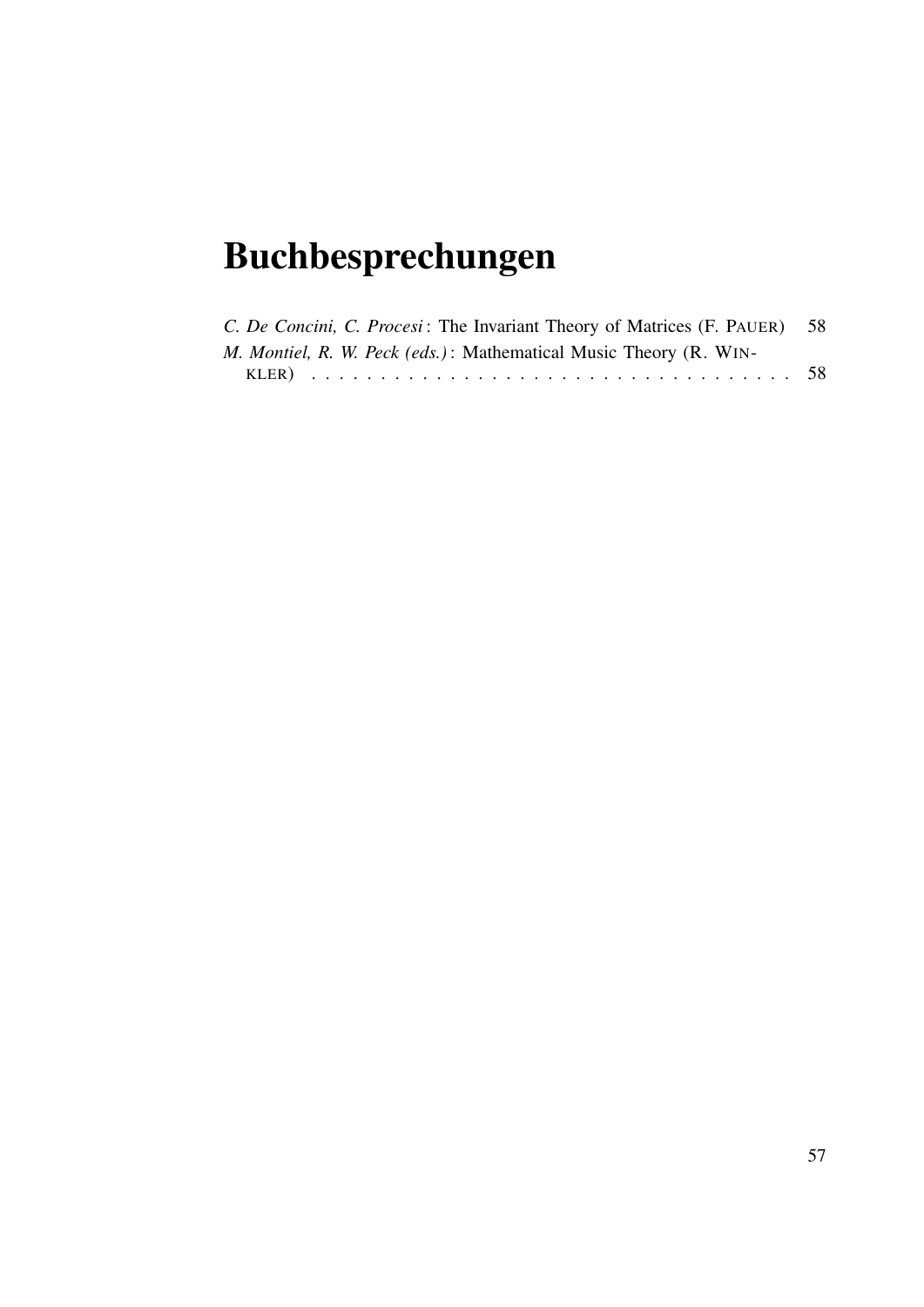C. De Concini, C. Procesi: The Invariant Theory of Matrices. (University Lecture Series, Vol. 69.) American Mathematical Society, Providence (USA), 2017, 153 S. ISBN 978-1-4704-4187-6 P/b \$ 44.

Die Gruppe  $GL(m, F)$  aller invertierbaren  $m \times m$ -Matrizen mit Koeffizienten in einem unendlichen Körper *F* beliebiger Charakteristik operiert durch simultane Konjugation auf dem Vektorraum  $M(m, F)^n$  aller *n*-Tupel von  $m \times m$ -Matrizen:

für  $T \in GL(m, F)$  und  $(A_1, A_2, \ldots, A_n) \in M(m, F)^n$  ist

 $T \cdot (A_1, A_2, \ldots, A_n) := (TA_1T^{-1}, TA_2T^{-1}, \ldots, TA_nT^{-1}).$ 

Für jedes *n*-Tupel  $(A_1, A_2, \ldots, A_n) \in M(m, F)^n$  heißt

 ${T \cdot (A_1, A_2, \ldots, A_n) | T \in GL(m, F)}$ 

die *GL*(*m*,*F*)-Bahn durch (*A*1,*A*2,...,*An*). Die Invariantenalgebra dieser Operation ist die Algebra aller Polynomfunktionen (in  $n \cdot m^2$  Variablen) auf  $M(m, F)^n$ , die auf allen *GL*(*m*,*F*)-Bahnen konstant sind.

Zum Beispiel: Für  $n = 1$  und  $m = 2$  wird diese Invariantenalgebra von den Polynomfunktionen (in 4 Variablen) Determinante und Spur erzeugt. Diese zwei Erzeugenden sind algebraisch unabhängig.

In diesem Buch beschreiben die Autoren, die zu den führenden Experten dieses Gebiets gehören, diese Invariantenalgebra (für beliebige positive ganze Zahlen *m* und *n*) durch Erzeugende und Relationen. Sie vermeiden dabei die Verwendung von Ergebnissen der algebraischer Geometrie und wählen stattdessen einen algebraischen und kombinatorischen Zugang. Mit diesem können alle Sätze charakteristikfrei formuliert und bewiesen werden. Wichtigste Hilfsmittel dazu sind die Theorien der quasi-hereditären Algebren und der Standard-Bitableaux. Die Autoren stellen diese und die klassischen Theorie in Charakteristik 0 in den ersten drei Kapiteln des Buchs dar.

F. Pauer (Innsbruck)

M. Montiel, R. W. Peck (eds.): Mathematical Music Theory. Algebraic, Geometric, Combinatorial, Topological and Applied Approaches to Understanding Musical Phenomena. World Scientific Publishing Co., Singapur, 2019, 372 S. ISBN 978-981-3235-30-4 H/b £ 115.

Verbindungen zwischen Mathematik und Musik gibt es mannigfache. Auch in diesem Band sind (dem Untertitel entsprechend) Beiträge sehr unterschiedlicher Ausrichtung versammelt, verfasst von vorwiegend in den USA tätigen Autoren und gegliedert in drei Teile.

Der erste Teil enthält acht Artikel mit algebraischen und kombinatorischen Zugängen im Zentrum. Doch auch innerhalb dieser thematischen Einschränkung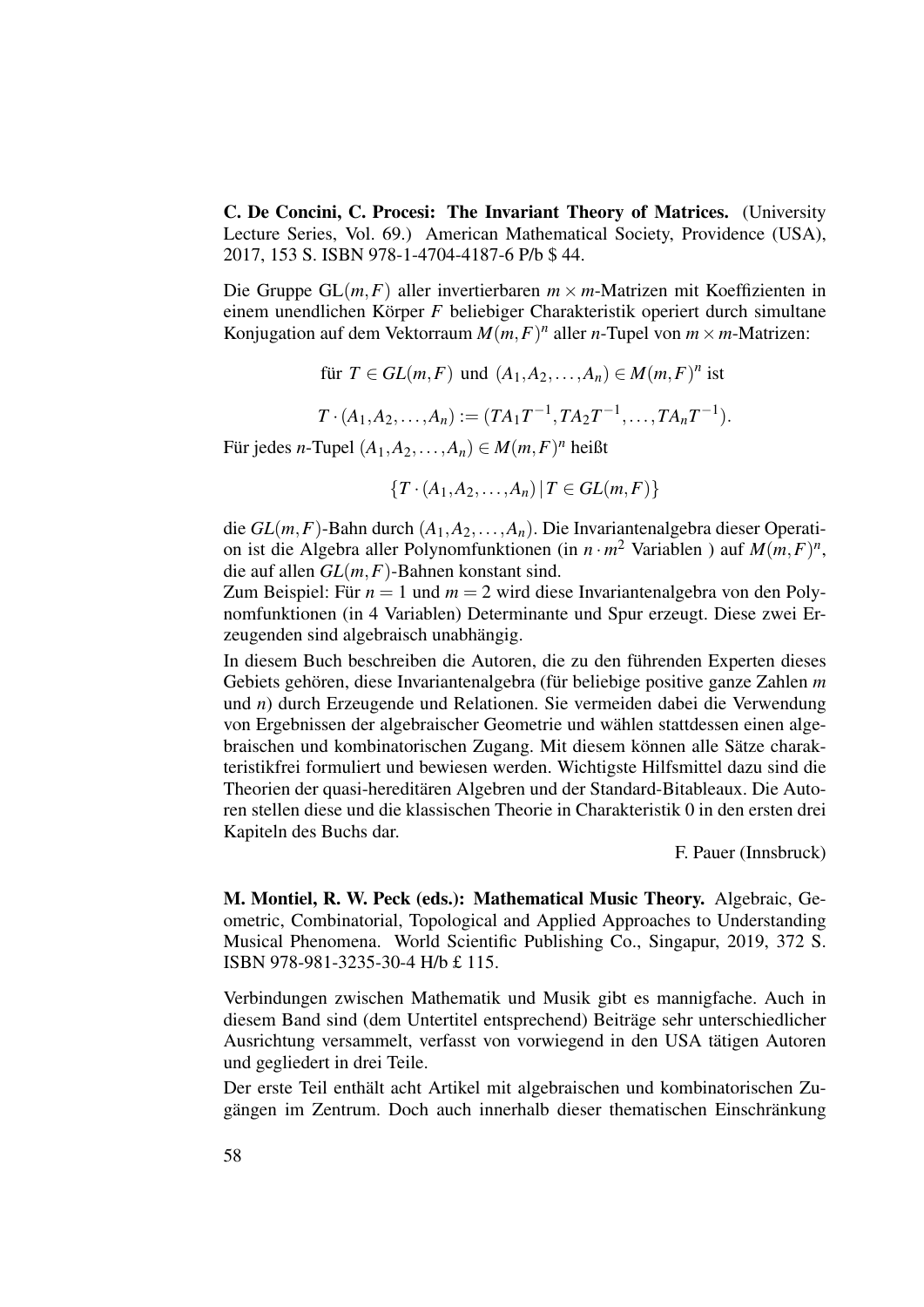herrscht beträchtliche Diversität. Die Titel (mit den Autoren in Klammer) lauten: From Musical Chords to Twin Primes (Jack Douthett, David Champitt und Norman Carey); Hypercubes and Generalized Cohn Cycle (Jack Douthett, Peter Steinbach und Richard Hermann); Associahedra, Combinatorial Block Designs and Related Structures (Franck Jedrzejewski); Rhythmic and Melodic L-canons (Jeremy Kastine); The Fibonacci Sequence as Metric Suspension in Luigi Nono's *Il Canto Sospeso* (Jon Kochavi); One Note Samba: Navigating Notes and Their Meanings Within Modes and Exo-modes (Thomas Noll); Difference Sets and All-Directed-Interval Chords (Robert W. Peck); Harmonious Opposition (Richard Plotkin).

Ähnliches (nämlich beträchtliche Diversität) gilt auch für den zweiten Teil, der geometrischen, topologischen und graphentheoretischen Zugängen gewidmet ist. Er enthält sechs Artikel: Orbifold Path Models for Voice Leading: Dealing with Doubling (James R. Hughes); Reflections on the Geometry of Chords (Thomas A. Ivey); Theoretical Physics and Category Theory as Tools for Analysis of Musical Performance and Composition (Maria Mannone); Intuitive Musical Homotopy (Aditya Sivakumar und Dimitri Tymoczko); Geometric Generalizations of the *Tonnetz* and Their Relation to Fourier Phases Spaces (Jason Yust); Deterministic Geometries: A Technique for the Systematic Generation of Musical Elements in Composition (Brent A. Milam).

Der dritte und letzte Teil schließlich vereint drei Beiträge zu Abstands- und Ähnlichkeitsmaßen in der Musik: Flamenco Music and Its Computational Study (Francisco Gómez), Examining Fixed and Relative Similarity Metrics Through Jazz Melodies (David J. Baker und Daniel Shanahan); In Search of Arcs of Prototypicality (Daniel Shanahan).

Auf eine repräsentative Auswahl dieser insgesamt 17 Artikel detaillierter einzugehen, würde den Rahmen sprengen, einzelne hervorzuheben wiederum bedeutete eine willkürliche, unausgewogene Gewichtung. Daher begnügen wir uns abschließend mit folgendem kurzen Resümee.

Als Werk zahlreicher Autoren strebt der vorliegende Band offenbar nicht die einheitliche Darstellung einer abgerundeten mathematischen Musiktheorie für interessierte Einsteiger in das Gebiet an. Neulinge mögen sich eher von der Vielfalt des gebotenen Panoptikums und der fortgeschrittenen Differenzierung dieses Gebiets beeindrucken lassen. Wer sich jedoch zu einem der angeschnittenen Themen selbst forschend betätigen möchte, wird den Band nicht missen wollen und darin vielleicht mancherlei Anknüpfungspunkte für eigene Fortsetzungen finden.

R. Winkler (Wien)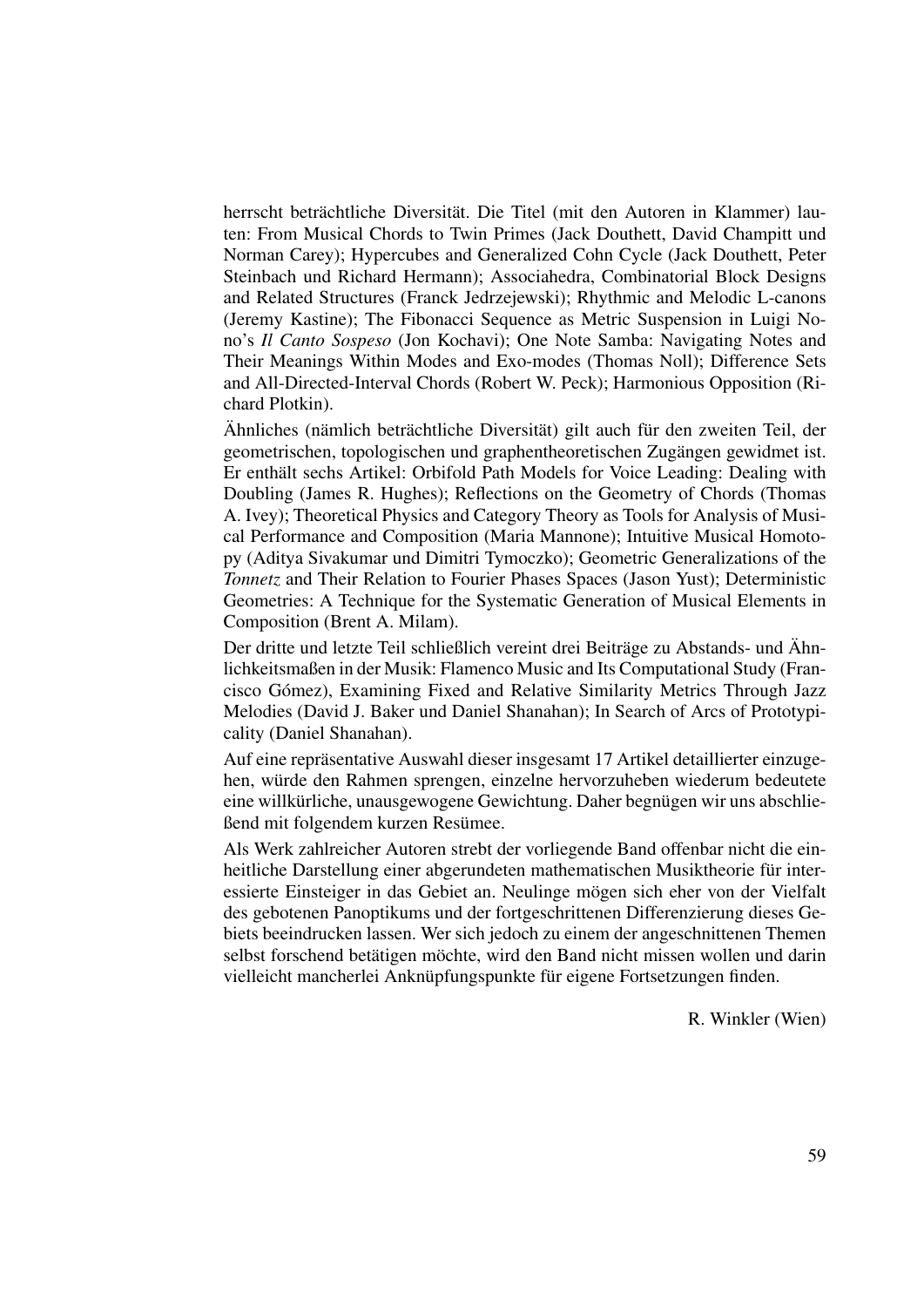# Nachrichten der Österreichischen Mathematischen Gesellschaft

## Korrektur in Heft Nr. 242

Die Buchbesprechung von Robert Geretschläger zum Buch "Methods of Solving Number Theory Problems"von E. Grigorieva auf S. 42-43 der letzten IMN (Heft Nr. 242) wurde leider unter falschem Titel abgedruckt (und fälschlicherweise dem Buch "Introduction to Analysis on Graphs" von A. Grigor'yan zugeordnet, dessen Review von Stephan Wagner im selben Heft erschienen ist).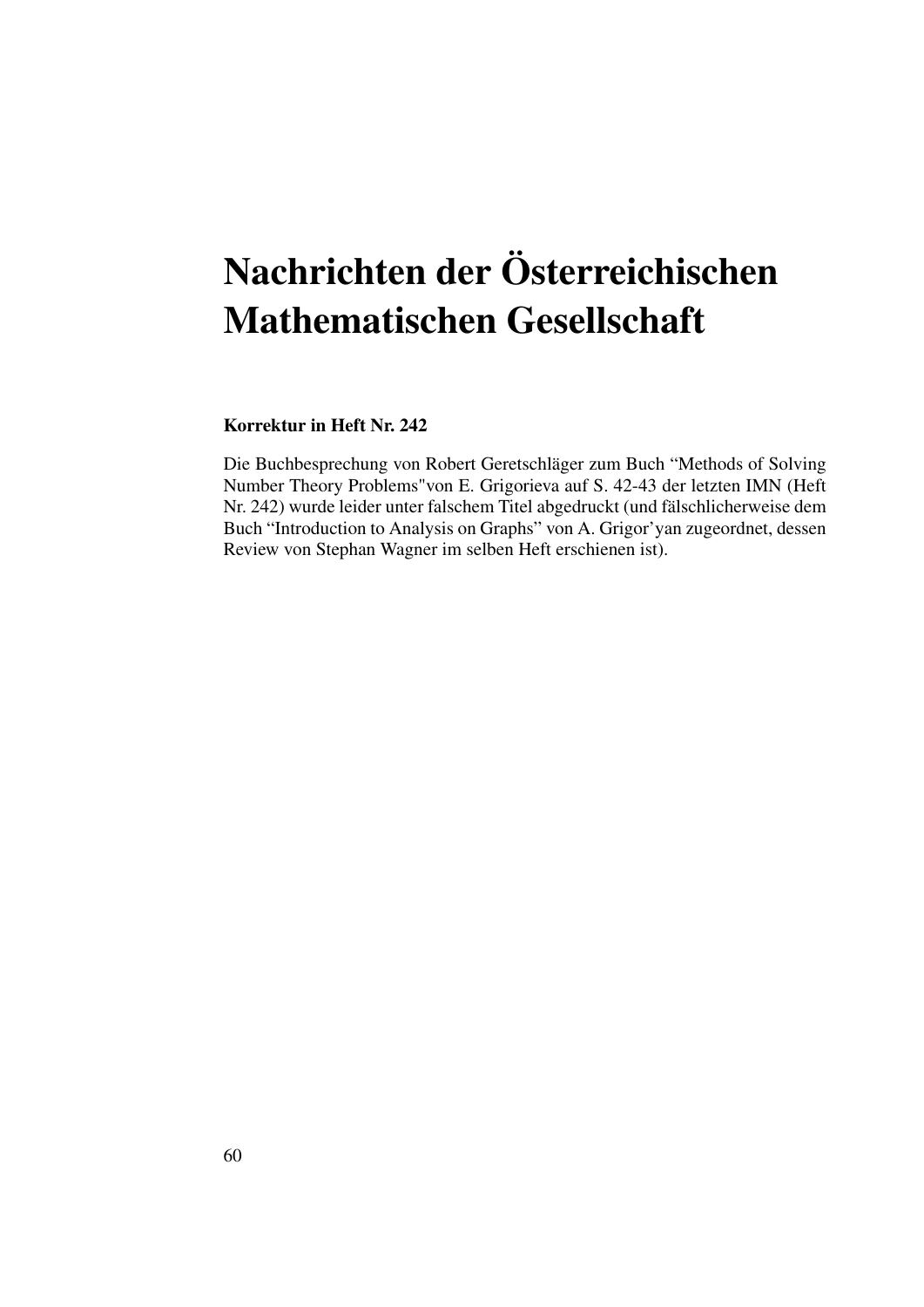# Neue Mitglieder

Peyrolón Pablo, Dr. – Währingerstr. 99/14, 1180 Wien. geb. 1971. Ökonom und Neurowissenschaftler. Lehrtätigkeit an verschiedenen öffentlichen und privaten Universitäten und Fachhochschulen in Europa und Lateinamerika. Autor des Buchs "Spieltheorie und strategisches Denken", essentials, Springer Verlag, 2019. email *ppeyrolon@gmail.com*

Kühn Christian – Boltzmannstr. 3, 85748 Garching bei München. geb. 1981. Mathematikstudium an der Jacobs Universität Bremen (2005) und an der Universität Cambridge (2006), Doktorat Cornell University (2010). Weitere Stationen MPI Dresden, Postdoc an der TU Wien, Leibniz Fellow am MFO. Seit 2016 Assistenzprofessor an der TU München sowie External Faculty Fellow am Complexity Science Hub Vienna. http://www.multiscale.systems. email *ckuehn@ma.tum.de*

Passegger Albert Georg – 1130 Wien. geb. 1991. Studium der Physik, Austrophysik und Mathematik an der Universität Wien. Derzeit Postdoc am MPI Leipzig. https://personal-homepages.mis.mpg.de/passegge. email *agpass1@gmail. com*

Prochno Joscha, Dr. – Heinrichstr. 36, 8010 Graz. geb. 1982. Promotion an der Universität Kiel. Berufliche Stationen: Universität Jena, University of Hull, Lise-Meitner-Stipendium an der JKU, University of Alberta in Edmonton. Derzeit Assistenzprofessor an der Universität Graz. https://homepage.uni-graz.at/de/joscha. procho. email *joscha.prochno@uni-graz.at*

Steinöcker Gerrit, Dipl.-Ing. – Apfelstr. 14, 4621 Leombach. geb. 1975. Studium der Technischen Mathematik an der JKU Linz. Derzeit Trainer in Mathematikkursen am WIFI und Functional Safety Manager bei Magna Steyr. email *gerrit.steinoecker@gmail.com*